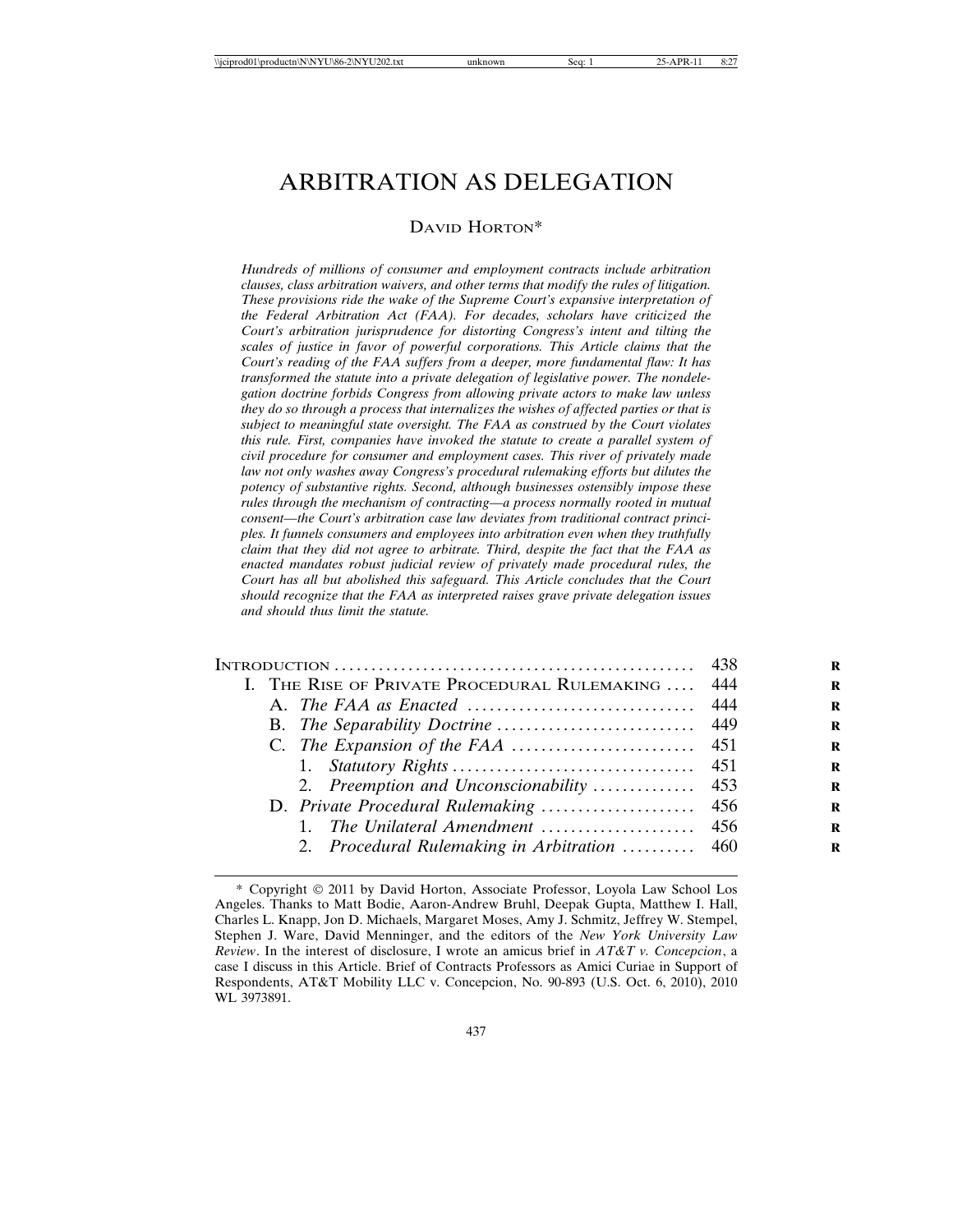|     |     | The Delegation Clause<br>3.                          | 465 |
|-----|-----|------------------------------------------------------|-----|
|     |     |                                                      | 468 |
| II. |     | ARBITRATION AS DELEGATION                            | 469 |
|     |     | A. The Public Nondelegation Doctrine                 | 470 |
|     |     | B. The Private Nondelegation Doctrine                | 472 |
|     |     | The Nature of the Delegation: Transparency and<br>1. |     |
|     |     |                                                      | 474 |
|     |     | Whether Affected Parties Are Represented<br>2.       | 477 |
|     |     | State Involvement<br>3.                              | 479 |
|     |     | C. The FAA as a Private Delegation                   | 480 |
|     |     | The Nature of the Delegation: Transparency and<br>1. |     |
|     |     |                                                      | 480 |
|     |     | Whether Affected Parties Are Represented<br>2.       | 485 |
|     |     | State Involvement<br>3.                              | 489 |
|     |     | III. NONDELEGATION AS A LIMIT ON THE FAA             | 493 |
|     |     | A. Rethinking the FAA's Effect on Substantive Rights | 493 |
|     | B.  | Heightened Regulation of Delegation Clauses          | 495 |
|     |     | C. The FAA and Constitutional Avoidance              | 496 |
|     | 498 |                                                      |     |

#### **INTRODUCTION**

Congress passed the Rules Enabling Act (REA) in 1934.1 The REA, which authorized the Supreme Court to create a single, transsubstantive procedural regime for federal courts, reflected the ethos of the New Deal: faith in centralized government as a guarantor of social justice.2 The Court delegated its task to an Advisory Committee,<sup>3</sup> which set out to draft a procedural code that limited the impact of process itself. By abolishing rigid pleading standards and fusing law and equity, the Committee sought "to get rid of technicali-

<sup>1</sup> Pub. L. No. 73-415, 48 Stat. 1064 (1934) (codified as amended at 28 U.S.C. § 2072 (2006)).

<sup>2</sup> *See* Stephen N. Subrin, *The New Era in American Civil Procedure*, 67 A.B.A. J. 1648, 1651 (1981) ("The federal rules ultimately were passed as New Deal legislation."); Laurens Walker, *The End of the New Deal and the Federal Rules of Civil Procedure*, 82 IOWA L. REV. 1269, 1272–80 (1997) (describing influence of New Deal principles such as nationalism, expertise, and social reform on REA).

<sup>3</sup> Appointment of Committee To Draft Unified System of Equity and Law Rules, 295 U.S. 774, 774–75 (1935).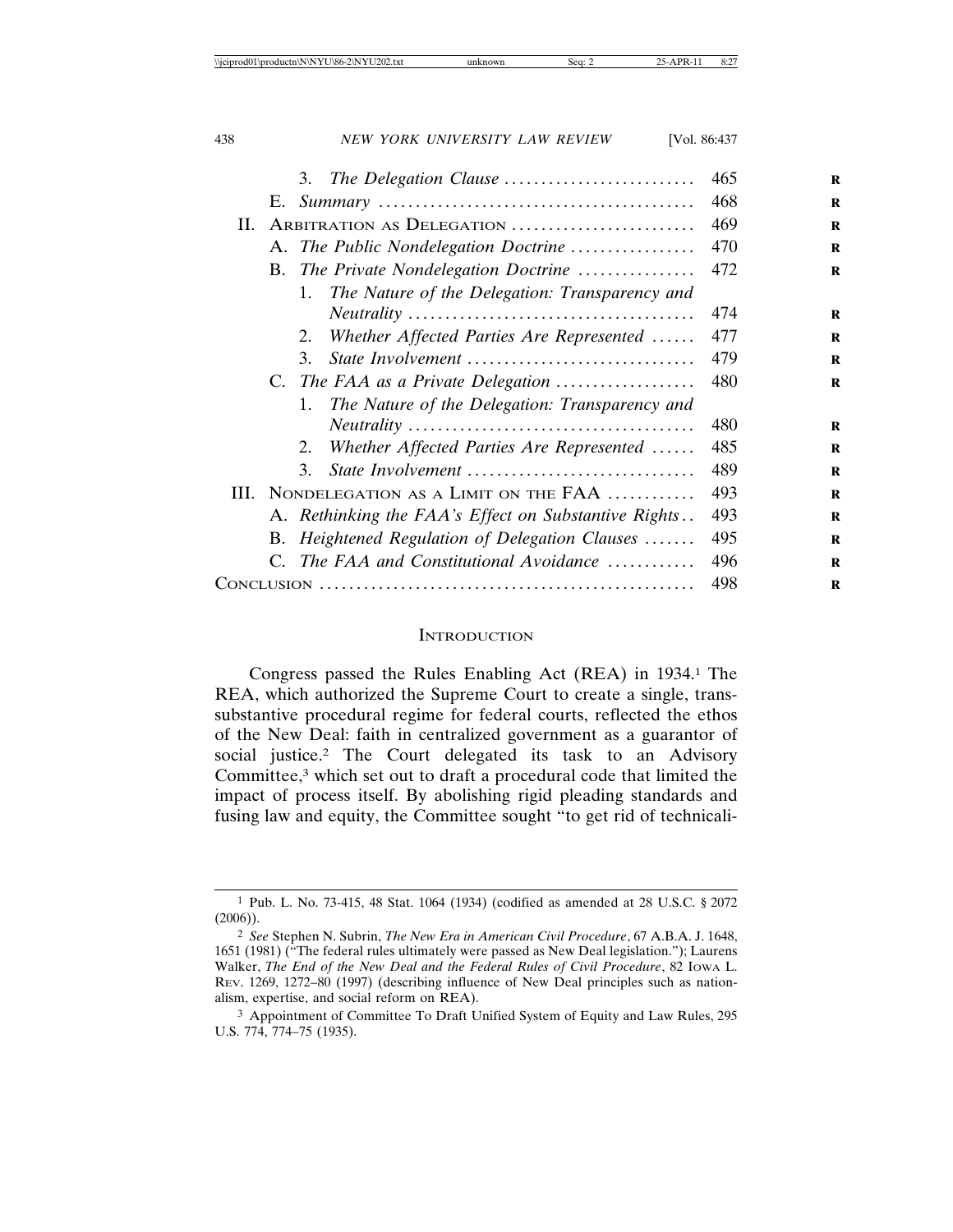ties and simplify procedure and get to the merits."4 Its handiwork, the Federal Rules of Civil Procedure, took effect in 1938.5

Three-quarters of a century later, procedural rules in many cases stem from a different federal statute—one that turns the REA's objectives on their head. In 1925, Congress passed the Federal Arbitration Act (FAA), which provided that contracts to arbitrate disputes would be enforceable as a matter of federal law.6 These agreements were hardly revolutionary: Merchants and trade groups had long employed them to settle conflicts quickly and under industry norms.7 However, in the last two decades, arbitration has shed its humble, communitarian origins. The Court has dramatically expanded the scope of the FAA.8 Arbitration has become "the new litigation," increasingly resembling a parallel judicial system.9 Arbitration clauses appear in hundreds of millions of consumer and employment contracts.10 Businesses do not merely use these provisions to funnel cases away from the courts; rather, they seize the opportunity to redefine the parameters of the dispute resolution process—from the scope of discovery, to the right to bring a class action, to the payment of fees and costs.11 As the touchstone for this massive private procedural rulemaking, the FAA has emerged as the REA's shadowy twin.

Arbitration's ascendancy has sparked intense debate. Consumer and employment arbitration has its staunch defenders. Indeed, Justices across the political spectrum fueled the Court's initial expan-

5 *See* Rules of Civil Procedure for the Dist. Courts of the U.S., 308 U.S. 645 (1937) (transmitting Federal Rules of Civil Procedure to Congress).

6 Pub. L. No. 68-401, 43 Stat. 883 (1925) (codified as amended at 9 U.S.C. §§ 1–14 (2006)).

7 *See, e.g.*, Amy J. Schmitz, *Ending a Mud Bowl: Defining Arbitration's Finality Through Functional Analysis*, 37 GA. L. REV. 123, 135 (2002) (describing rise of arbitration among merchant and trade groups).

8 *See infra* Part I (tracing this development).

9 Thomas J. Stipanowich, *Arbitration: The "New Litigation*,*"* 2010 U. ILL. L. REV. 1, 8.

<sup>4</sup> Robert L. Carter, *The Federal Rules of Civil Procedure as a Vindicator of Civil Rights*, 137 U. PA. L. REV. 2179, 2179 (1989) (quoting *Rules of Civil Procedure for the District Courts of the United States: Hearings on H.R. 8892 Before the H. Comm. on the Judiciary*, 75th Cong. 24 (1938) (statement of William D. Mitchell, Chairman, Advisory Committee)); *see also* Charles E. Clark, *The Influence of Federal Procedural Reform*, 13 LAW & CONTEMP. PROBS. 144, 154 (1948) (arguing that proper role of procedure is "an aid to the understanding of a case, rather than a series of restrictions on the parties or the court").

<sup>10</sup> For example, in a recent petition for a writ of certiorari, AT&T acknowledged that its arbitration clauses were embedded in "tens (if not hundreds) of millions" of wireless service agreements. Reply Brief for the Petitioner at 1, AT&T Mobility LLC v. Concepcion, No. 09-893 (U.S. May 3, 2010), 2010 WL 1787380.

<sup>11</sup> *See infra* notes 132–41 and accompanying text.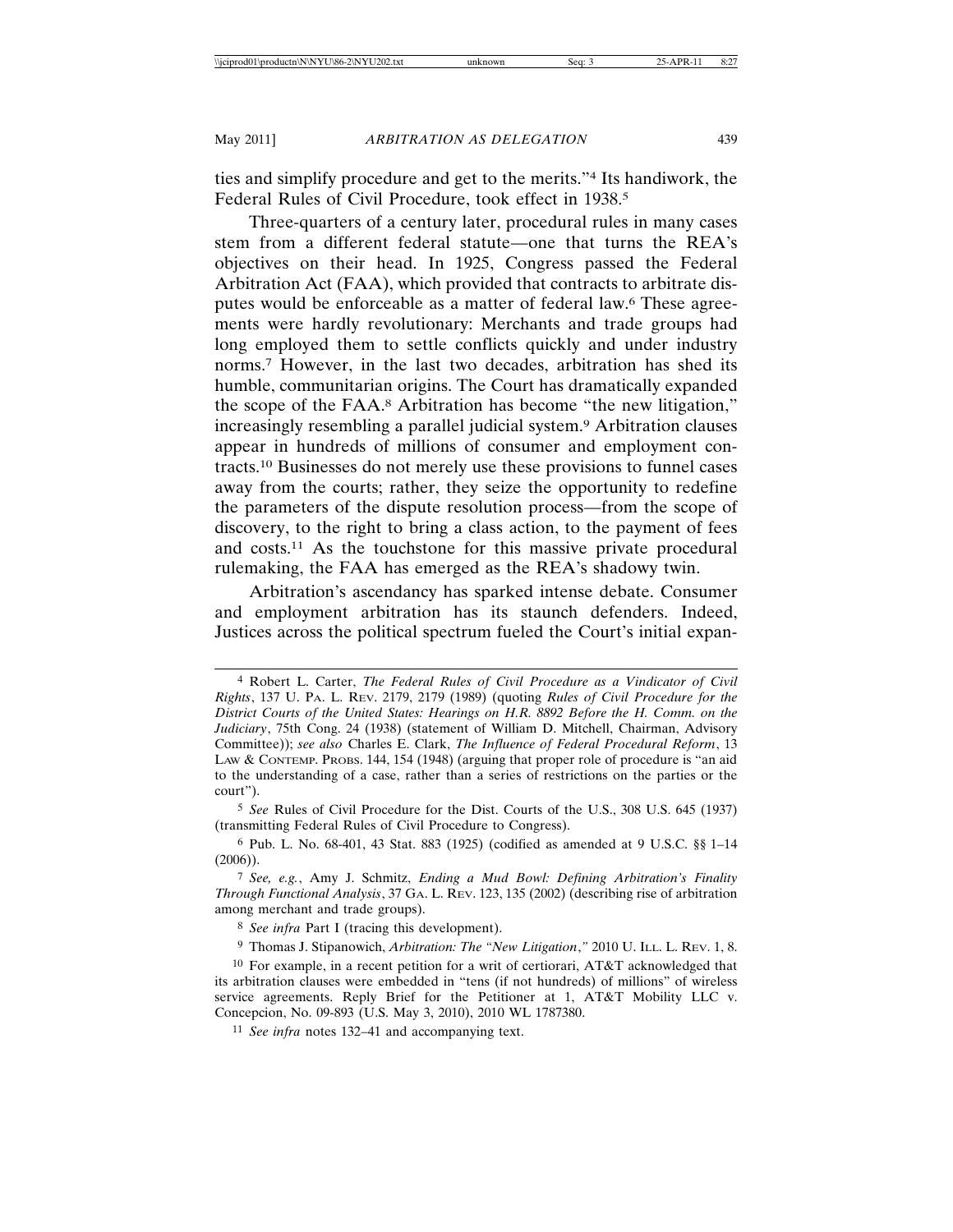sion of the FAA in the 1980s.12 Moreover, arbitration arguably reduces the judiciary's workload<sup>13</sup> and reduces litigation costs, allowing companies to offer lower prices and higher wages.14 On the other hand, few niches on the Court's docket have provoked such sustained criticism. Scholars and judges have questioned the accuracy of the Court's interpretation of the FAA15 and have argued that companies use fine-print dispute-resolution terms in a clandestine effort to tilt the scales of justice.16

14 *See, e.g.*, Allied-Bruce Terminix Cos. v. Dobson, 513 U.S. 265, 280 (1995)  $("A]$ rbitration . . . is usually cheaper and faster than litigation . . . ." (quoting H.R. REP. NO. 97-542, at 13 (1982))). Under basic economic theory, both contractual partners can benefit from arbitration. *See* Steven Shavell, *Alternative Dispute Resolution: An Economic Analysis*, 24 J. LEGAL STUD. 1, 5–7 (1995) (describing benefits that parties might derive from ex ante alternative dispute resolution agreements). Accordingly, "individuals may be better off agreeing even to one-sided arbitration clauses instead of retaining their right to go to court, if the resulting cost savings are passed on to consumers through reductions in the price of goods and services [or] to employees through higher wages." Christopher R. Drahozal, *"Unfair" Arbitration Clauses*, 2001 U. ILL. L. REV. 695, 741; *see also* Stephen J. Ware, *The Case for Enforcing Adhesive Arbitration Agreements—with Particular Consideration of Class Actions and Arbitration Fees*, 5 J. AM. ARB. 251, 255 (2006) ("[W]hatever lowers costs to businesses tends over time to lower prices to consumers."); Stephen J. Ware, *Paying the Price of Process: Judicial Regulation of Consumer Arbitration Agreements*, 2001 J. DISP. RESOL. 89, 89 ("[C]ompetition forces businesses to pass their cost-savings on to consumers.").

15 *See, e.g.*, *Allied-Bruce*, 513 U.S. at 283 (O'Connor, J., concurring) ("[T]he Court has abandoned all pretense of ascertaining congressional intent with respect to the Federal Arbitration Act, building instead, case by case, an edifice of its own creation."); David S. Schwartz, *Enforcing Small Print To Protect Big Business: Employee and Consumer Rights Claims in an Age of Compelled Arbitration*, 1997 WIS. L. REV. 33, 36 ("The Supreme Court has created a monster.").

16 *See, e.g.*, Paul D. Carrington & Paul H. Haagen, *Contract and Jurisdiction*, 1996 SUP. CT. REV. 331, 401 ("[A]rbitration and forum selection clauses in contracts of adhesion are sometimes a method for stripping people of their rights." (emphasis omitted)); David S. Schwartz, *Mandatory Arbitration and Fairness*, 84 NOTRE DAME L. REV. 1247, 1248 (2009) (calling arbitration "do-it-yourself tort reform"); Jeff Sovern, *Toward a New Model of Consumer Protection: The Problem of Inflated Transaction Costs*, 47 WM. & MARY L. REV. 1635, 1657–58 (2006) ("[S]ome firms . . . plac[e] unfavorable terms in small print, or perhaps in the middle of a sea of fine print, to reduce the likelihood that consumers will read the terms . . . ."); Jean R. Sternlight, *Creeping Mandatory Arbitration: Is It Just?*, 57 STAN. L. REV. 1631, 1648 (2005) ("Empirical studies have shown that only a minute percentage of consumers read form agreements, and of these, only a smaller number understand what they read.").

<sup>12</sup> For instance, in *Southland Corp. v. Keating*, 465 U.S. 1, 15–16 (1984), the Court held that the FAA preempts state law. Chief Justice Burger's majority opinion won support from two other Nixon appointees (Justices Powell and Blackmun), a moderate Kennedy appointee (Justice White), and two liberal icons (Justices Marshall and Brennan).

<sup>13</sup> *See, e.g.*, Sec. Indus. Ass'n v. Connolly, 883 F.2d 1114, 1116 (1st Cir. 1989) (describing FAA as "therapy for the ailment of the crowded docket"); *Chief Justice Urges Greater Use of Arbitration*, N.Y. TIMES, Aug. 22, 1985, at A21 (quoting then–Chief Justice Warren Burger as saying "[a] host of new kinds of cases have flooded the courts: students seeking to litigate a failing mark, professors litigating denial of academic tenure and another great load on the courts, welfare recipients").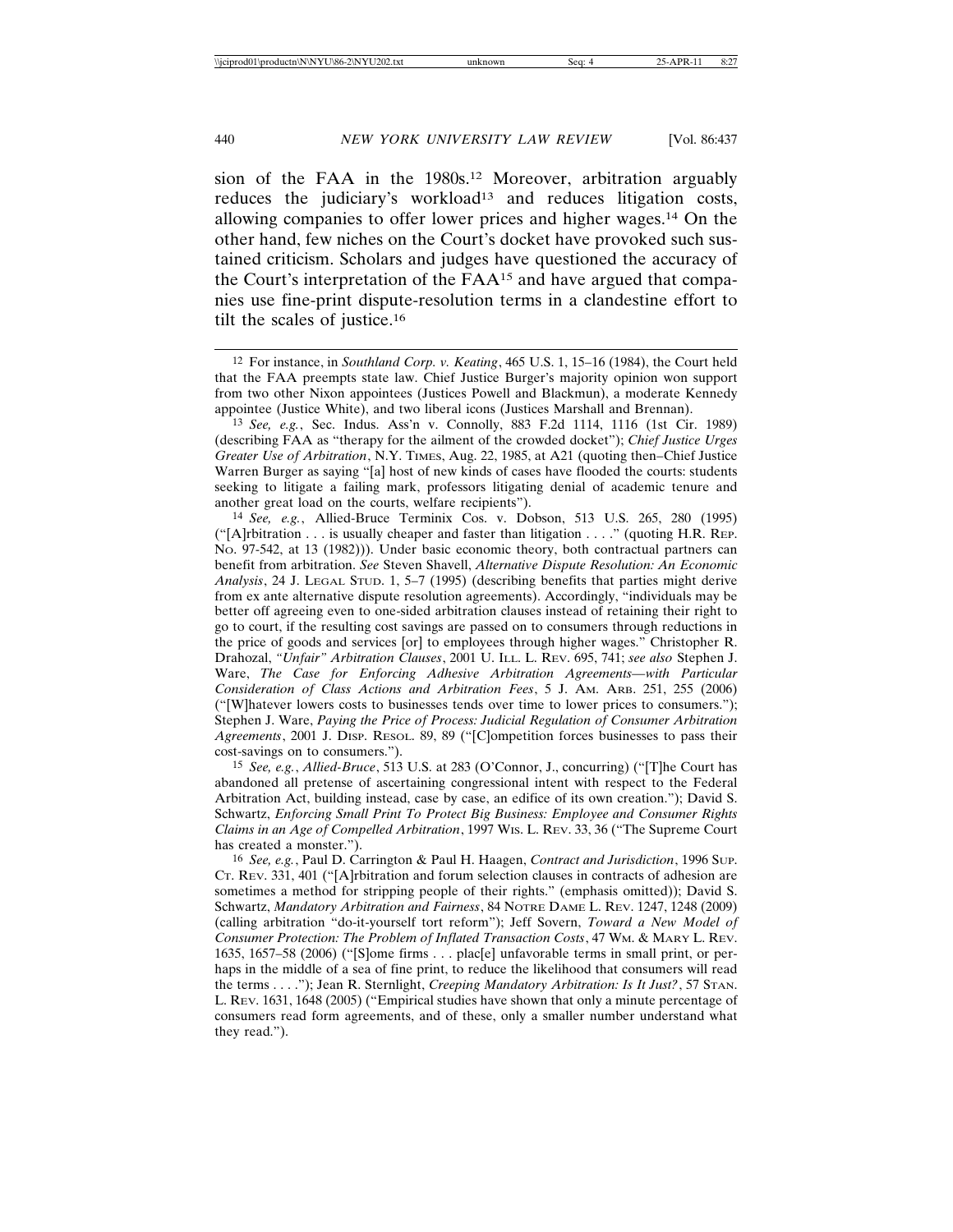Despite these critiques, the Court continues to expand the ambit of the FAA. In May 2010, the Court held in *Stolt-Nielsen v. AnimalFeeds International Corp.* that the statute forbids arbitrators from hearing class actions if the parties' contract is "silen[t]" on whether such a procedure is permissible.<sup>17</sup> A month later, in *Rent-A-Center, West, Inc. v. Jackson*, the Court upheld a "delegation provision"—a clause in an employment contract giving the arbitrator, rather than courts, the exclusive right to resolve the very question of whether the arbitration clause is valid.18 And in November 2010, the Court heard oral arguments in *AT&T Mobility LLC v. Concepcion*, which presents the issue of whether the FAA prohibits lower courts from striking down class arbitration waivers under the unconscionability doctrine in certain circumstances.<sup>19</sup>

In this Article, I argue that the Court's interpretation of the FAA suffers from a flaw that is deeper and more fundamental than it's fidelity to congressional intent or its fairness: It allows private parties to engage in lawmaking. Article I, section 1 of the Constitution vests all legislative power in Congress.20 The nondelegation doctrine enforces this monopoly by prohibiting Congress from transferring the right to make law to another branch of government without articulating an "intelligible principle" to limit that branch's discretion.21 Yet different, even more forceful rules apply when the recipient of lawmaking power is a private party. Under the private nondelegation doctrine, Congress cannot let private actors make law unless they do so through a process that internalizes the wishes of affected parties or is subject to meaningful state oversight.22

The Court's interpretation of the FAA does not comply with this constitutional mandate. It gives companies broad discretion to create elaborate procedural codes. Spurred on by the Court's pronouncement that the statute embodies "a liberal federal policy favoring arbitration agreements, notwithstanding any state substantive or pro-

20 U.S. CONST. art. I, § 1.

21 J.W. Hampton, Jr. & Co. v. United States, 276 U.S. 394, 409 (1928).

<sup>17</sup> 130 S. Ct. 1758, 1776, 1775 (2010).

<sup>18</sup> 130 S. Ct. 2772 (2010).

<sup>19</sup> 130 S. Ct. 3322 (2010) (granting certiorari); *see also* Supreme Court of the U.S., *Hearing List for Session Beginning October 2010*, SUPREME COURT OF THE UNITED STATES 4 (2010), http://www.supremecourt.gov/oral\_arguments/hearinglists/HearingList-October2010.pdf (scheduling oral argument for November 9, 2010).

<sup>22</sup> *See, e.g*., Carter v. Carter Coal Co., 298 U.S. 238, 311 (1936) (striking down statute for permitting some coal producers and miners to set working conditions for all coal producers and miners in their region); Gillian E. Metzger, *Privatization as Delegation*, 103 COLUM. L. REV. 1367, 1437–40 (2003) (arguing that cases subsequent to *Carter* continued to emphasize significance of government review with respect to private delegation).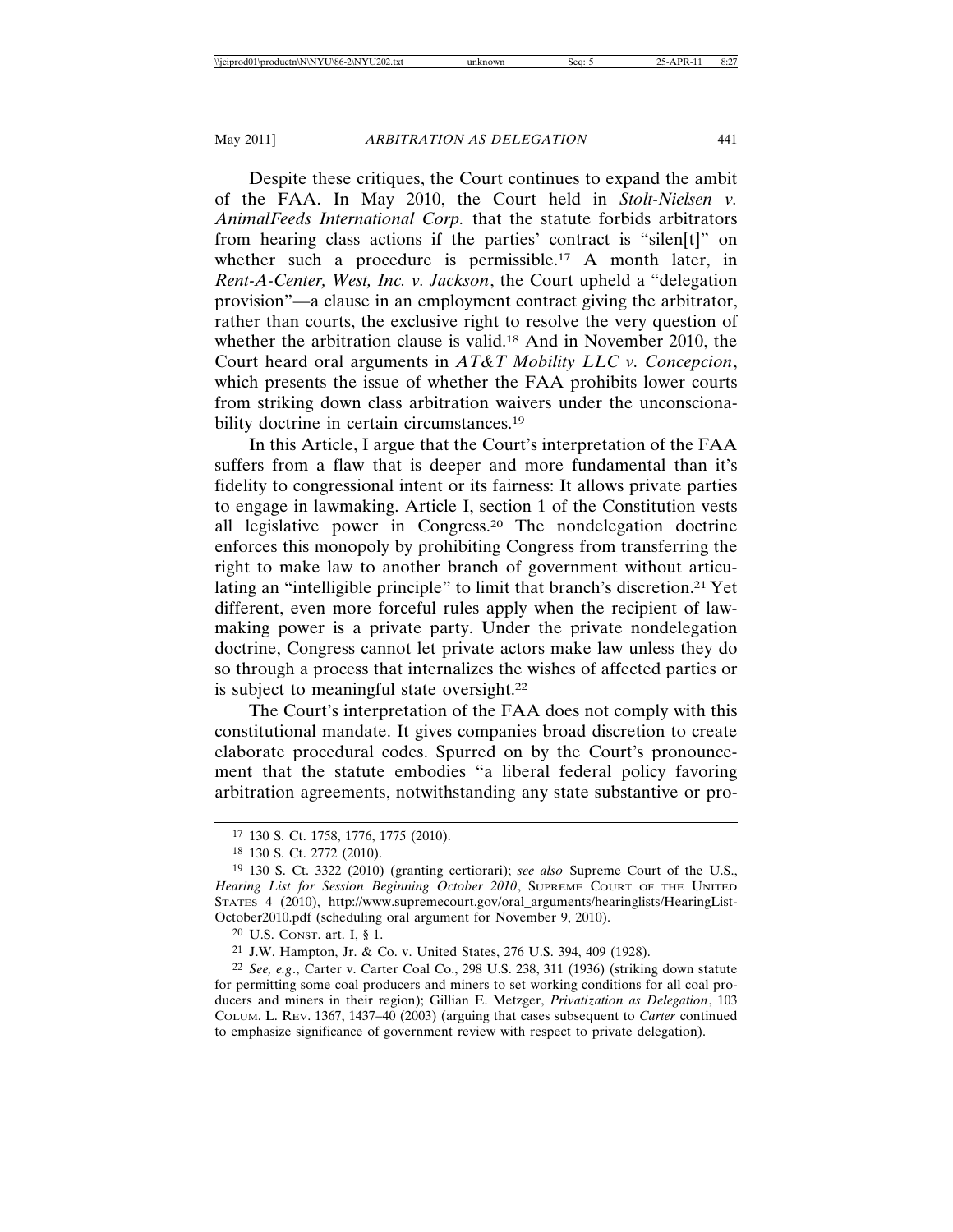cedural policies to the contrary,"23 businesses have developed their own private procedural regimes for consumer and employment cases. This river of privately made law is wide, covering entire industries, and deep, full of complex regulations. And unlike other private delegations, the FAA as interpreted by the Court does not just allow private parties to engage in law*making*—it allows them to engage in law *revision*, abrogating Congress's procedural rulemaking duties and eroding substantive statutory and common law rights.

Admittedly, the Court has not invoked the nondelegation doctrine for decades—inspiring the quip that it should be called the "delegation non-doctrine."24 In addition, at first glance, the nondelegation rule does not seem to apply to the FAA. First, Congress has already delegated its power to make procedural rules to the Court through the REA, and no one seriously claims that this arrangement is unconstitutional.25 Second, although the nondelegation rule bars private parties from making law through a process that excludes affected parties, arbitration supposedly arises out of a consensual, contractual relationship.26 Third, the Court has upheld delegations if Congress has reserved some modicum of state control over the private rulemaker.27 The FAA appears to meet this requirement: It requires judges to resolve disputes about both the enforceability of an arbitration clause and the ultimate arbitral award.28 Finally, the nondelegation doctrine bars private actors from making substantive law, not procedural rules. Perhaps for these reasons, no judge or scholar of whom I am aware has examined whether the FAA raises a nondelegation issue.29

26 *See* Volt Info. Scis., Inc. v. Bd. of Trs. of Leland Stanford Junior Univ., 489 U.S. 468, 479 (1989) ("Arbitration . . . is a matter of consent, not coercion . . . .").

27 *See, e.g.*, Sunshine Anthracite Coal Co. v. Adkins, 310 U.S. 381, 400–01 (1940) (upholding delegation on grounds that government was actively involved in creation of rules).

28 9 U.S.C. §§ 2, 9–11 (2006).

29 *See* Jean R. Sternlight, *Rethinking the Constitutionality of the Supreme Court's Preference for Binding Arbitration: A Fresh Assessment of Jury Trial, Separation of Powers, and Due Process Concerns*, 72 TUL. L. REV. 1, 13 n.38 (1997) (noting possibility of nondelegation problem only in passing). The relationship between arbitration and delegation is not completely foreign terrain. Outside of the FAA context, state and federal statutes sometimes raise nondelegation issues by creating rights that can be enforced only through arbitration. *See* Harold H. Bruff, *Public Programs, Private Deciders: The Constitutionality of Arbitration in Federal Programs*, 67 TEX. L. REV. 441, 444–45 (1989) (describing three broad categories of disputes in which federal agencies are authorized or

<sup>23</sup> Moses H. Cone Mem'l Hosp. v. Mercury Constr. Corp., 460 U.S. 1, 24 (1983).

<sup>24</sup> Larry Alexander & Saikrishna Prakash, *Delegation Really Running Riot*, 93 VA. L. REV. 1035, 1036 (2007).

<sup>25</sup> *See, e.g.*, Sibbach v. Wilson & Co., 312 U.S. 1, 10 (1941) (upholding REA as constitutional); Robert G. Bone, *The Process of Making Process: Court Rulemaking, Democratic Legitimacy, and Procedural Efficacy*, 87 GEO. L.J. 887, 907 (1999) (explaining that *Sibbach*'s holding is not "up for grabs").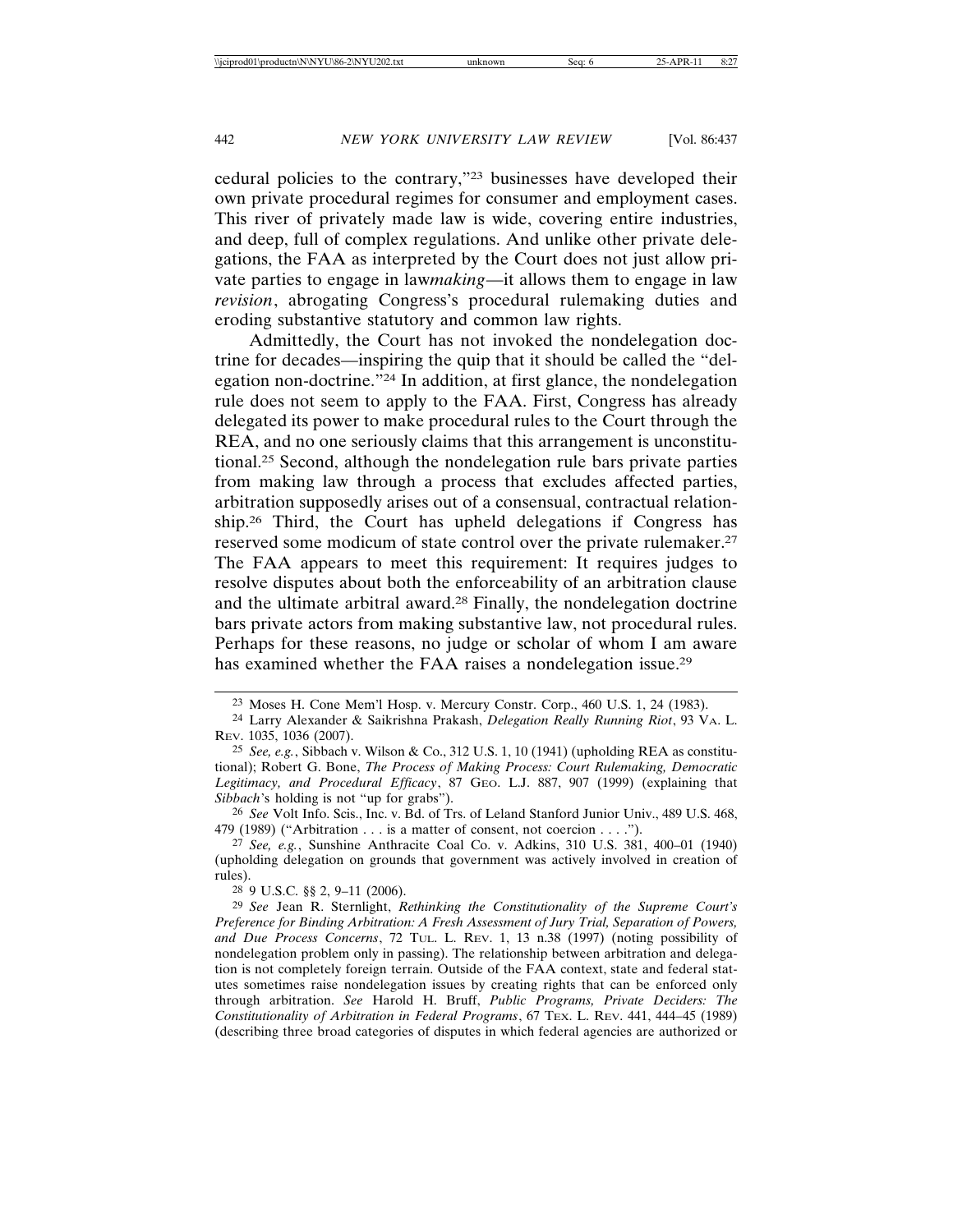Nevertheless, I contend that the FAA as construed by the Court presents a strong case for the revival of nondelegation principles. First, Congress's transfer of rulemaking power to the Court through the REA is subject to a range of accountability mechanisms that do not govern the private creation of procedural rules. Second, although contracting is usually rooted in mutual consent, the Court's arbitration case law deviates from contract law in the most elemental way: It shunts consumers and employees into arbitration even when they truthfully claim that they did not agree to arbitrate. Third, although the FAA mandates judicial review of arbitration clauses, the aptly named delegation clause—as fortified by *Rent-A-Center*—all but eviscerates this safeguard by giving arbitrators the authority to decide whether an arbitration clause is valid.<sup>30</sup> Finally, the policies underlying the nondelegation doctrine militate in favor of applying it to the production of procedural rules. The nondelegation doctrine serves two purposes: It bars private actors from creating legislation that furthers their own interests, and it ensures congressional transparency.31 By allowing private parties to wield Congress's procedural rulemaking authority, the FAA creates a perverse dynamic in which Congress creates substantive rights and then permits firms to eliminate these rights through the under-the-radar mechanism of procedural reform. These are precisely the evils against which the private nondelegation rule guards.

This Article contains three parts. Part I describes the rise of arbitration hegemony. It reveals that the Court's expansion of the FAA's reach has given private parties broad discretion to create procedural rules. It then describes how the Court has construed the statute in a manner that deviates from black letter contract principles,

required by statute to employ arbitration); *see also* Thomas v. Union Carbide Agric. Prod. Co., 473 U.S. 568, 592–93 (1985) (holding that statute requiring arbitration in administrative proceedings does not violate Article III, but declining to analyze Article I nondelegation issue because parties did not brief it). In addition, plaintiffs have occasionally brought nondelegation challenges against statutes that require arbitration of labor disputes. *See, e.g.*, Int'l Bhd. of Elec. Workers, Local Union No. 53 v. City Power & Light Dep't, 129 S.W.3d 384, 391 (Mo. Ct. App. 2003) (reading collective bargaining agreement narrowly to avoid interpretation that would raise nondelegation concerns); *see also* Hays Cnty. Appraisal Dist. v. Mayo Kirby Springs, Inc., 903 S.W.2d 394, 397 (Tex. App. 1995) (recognizing that statute requiring specialized arbitration of property tax valuation without allowing for effective judicial review raised nondelegation concerns under state constitution).

<sup>30</sup> Rent-A-Center, W., Inc. v. Jackson, 130 S. Ct. 2772, 2779–81 (2010); *see also infra* Part II.C.3 (conceptualizing delegation clauses as freestanding miniarbitration clauses within larger arbitration clauses that can be challenged on only extraordinarily narrow grounds).

<sup>31</sup> *See infra* Part II.B.1 (describing importance of "neutrality" and "transparency" values in nondelegation jurisprudence).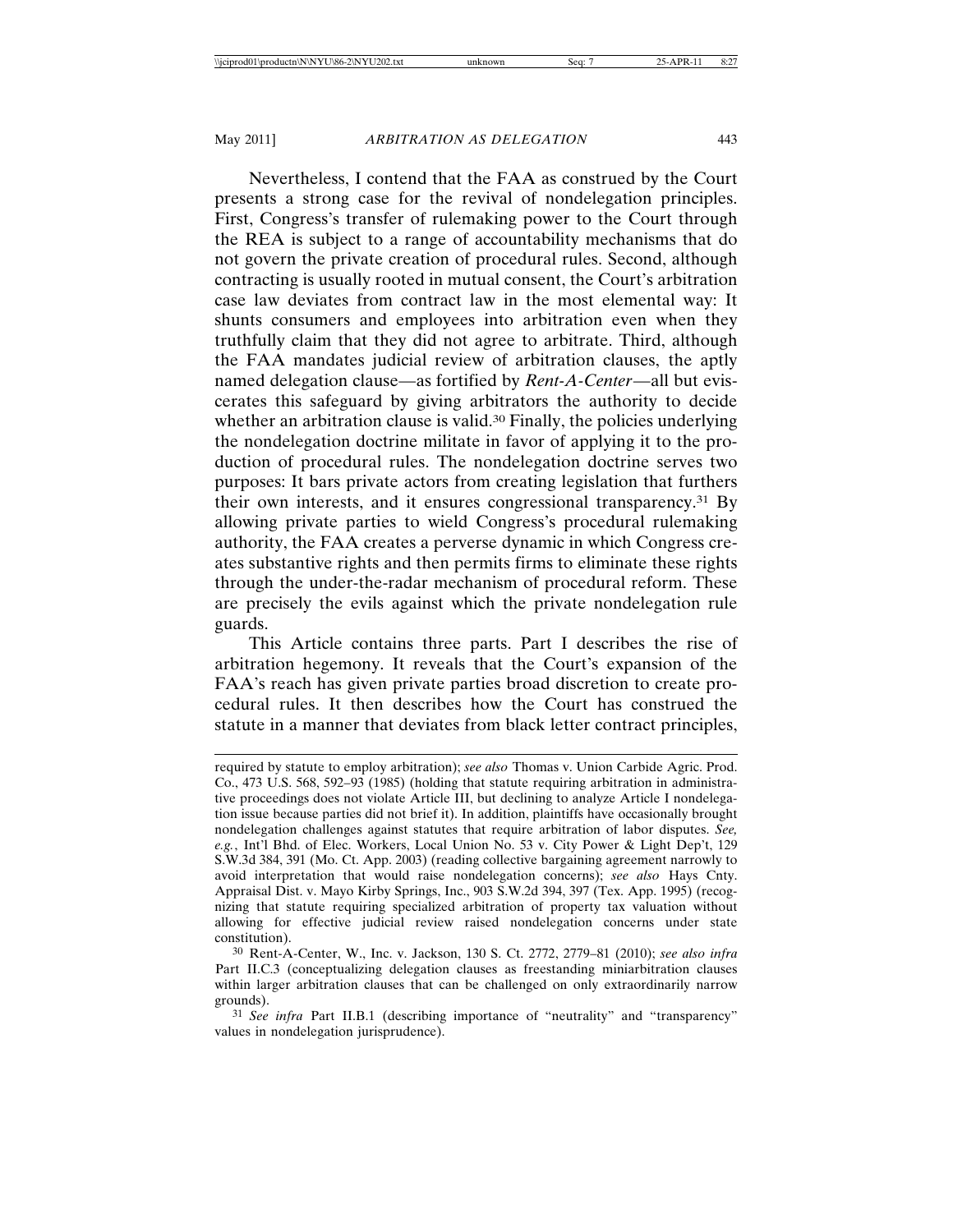permits the unilateral, nonconsensual imposition of arbitration on consumers and employees, and reduces judicial oversight of arbitration clauses. Part II establishes the parameters of the private nondelegation doctrine. It explains that the Court's reading of the FAA is incompatible with this rule because it permits private parties to alter procedural and substantive rights through a process that neither internalizes the wishes of affected parties nor is subject to meaningful state review. Part III explains how the Court could assuage nondelegation concerns by reconsidering the interplay between arbitration and substantive rights, the rules governing the delegation clause, and the FAA's preemptive ambit.

I

#### THE RISE OF PRIVATE PROCEDURAL RULEMAKING

Congress passed the FAA in order to provide a forum for merchants to settle fact-bound breach of contract disputes.32 Gradually, however, the Court transformed the statute into something else: an invitation to the business community to create a parallel procedural regime for consumer and employment cases. In this Part, I describe this metamorphosis, emphasizing three themes that dovetail with my later normative claims. First, the FAA as construed by the Court gives private parties tremendous power. Because it makes arbitration clauses enforceable with few restrictions, it is, in essence, a hollow shell of a statute that companies can fill with their own customized procedural rules. Second, the Court's reading of the FAA has warped the contract law around arbitration. It requires consumers and employees to arbitrate claims even when black letter contract principles would not. Third, although the FAA originally tasked judges with policing arbitration clauses for fairness, the Court has allowed drafters to cut judges out of the loop.

#### *A. The FAA as Enacted*

Arbitration has a venerable commercial pedigree. Yet in eighteenth-century England, courts became skeptical of extrajudicial dispute resolution.33 They invented special rules, such as the ouster

<sup>32</sup> *See, e.g.*, Julius Henry Cohen & Kenneth Dayton, *The New Federal Arbitration Law*, 12 VA. L. REV. 265, 281 (1926) ("[The FAA] is a remedy peculiarly suited to the disposition of the ordinary disputes between merchants as to questions of fact—quantity, quality, time of delivery, compliance with terms of payment, excuses for non-performance, and the like.").

<sup>33</sup> *See, e.g.*, Richard C. Reuben, *Public Justice: Toward a State Action Theory of Alternative Dispute Resolution*, 85 CAL. L. REV. 577, 599–600 (1997) (noting that judges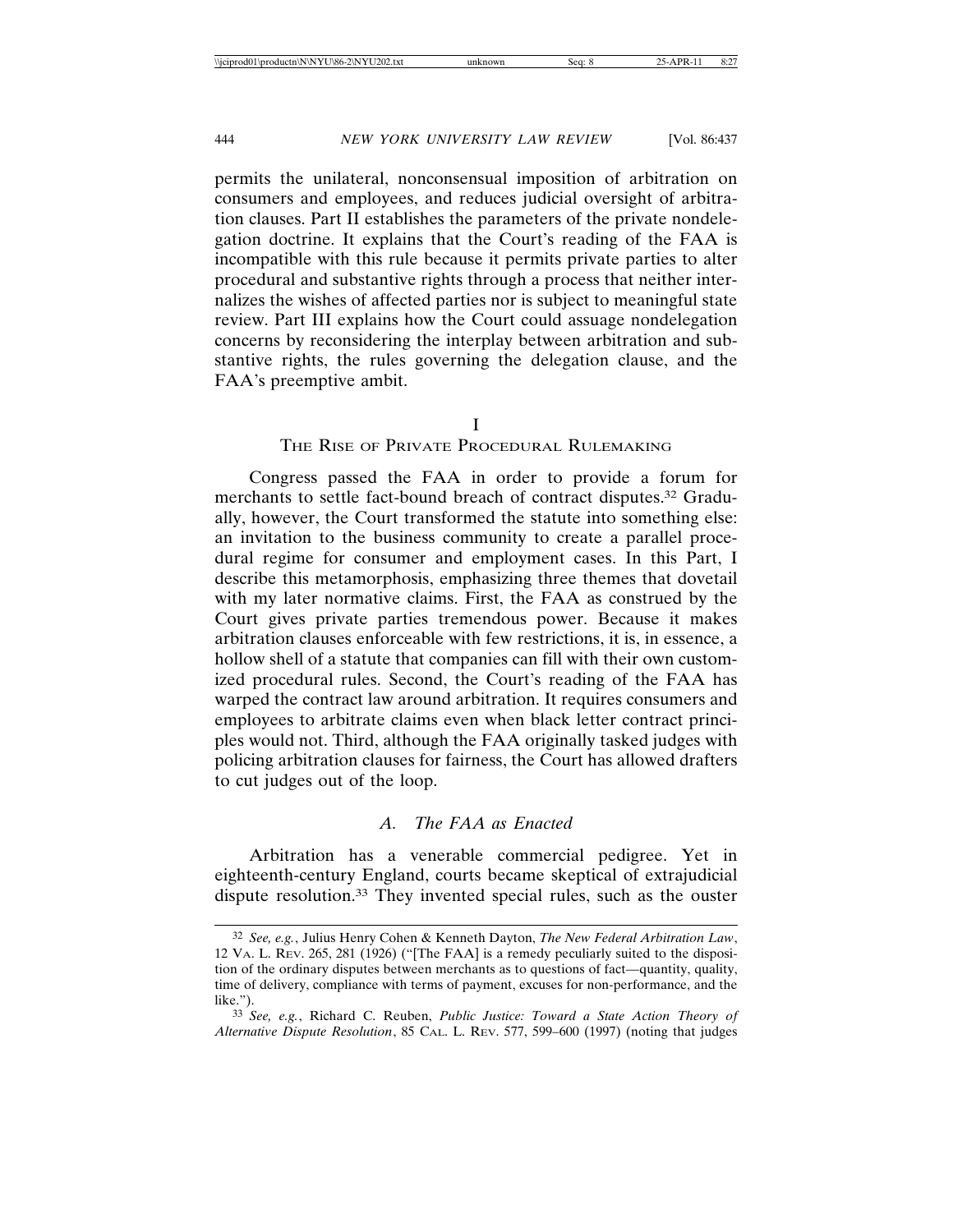and revocability doctrines, to nullify contracts to arbitrate.34 These unique antiarbitration measures held sway for the next three hundred years, in both England and the United States.35

Finally, in 1925, business groups and the American Bar Association persuaded Congress to pass the FAA to eliminate judicial hostility to arbitration.<sup>36</sup> The FAA's centerpiece, section 2, admonishes courts that only traditional contract principles, such as fraud, duress, and unconscionability—and not merely a generalized distrust of arbitration—can be grounds to invalidate an arbitration clause: "[A] contract evidencing a transaction involving commerce to settle by arbitration a controversy thereafter arising out of such contract . . . shall be valid, irrevocable, and enforceable, save upon such grounds as exist at law or in equity for the revocation of any contract."<sup>37</sup>

However, the FAA did not completely eliminate judges from the equation. If a dispute arises about the scope or validity of the arbitration clause, section 4 tasks courts with resolving the matter.38 That provision states that if the "making of the arbitration agreement" is "in issue," then "the court shall proceed summarily to the trial thereof."39 Section 4 allows a court to grant a motion to compel arbitration only if it is "satisfied that the making of the agreement for arbitration . . . is not in issue."40

Although Congress's intent remains fiercely contested in the literature, there is strong evidence that Congress wished to limit the FAA in three crucial ways. First, the vast majority of scholars believe that Congress understood the statute to be a federal procedural rule

35 *See, e.g.*, Ins. Co. v. Morse, 87 U.S. 445, 451 (1874) ("[A]greements to oust the courts of the jurisdiction conferred by law are illegal and void."). *But see* Michael H. LeRoy, *Crowning the New King: The Statutory Arbitrator and the Demise of Judicial Review*, 2009 J. DISP. RESOL. 1, 20 (2009) (surveying treatises and concluding that "English and American colonial courts were neither hostile nor blindly deferential to arbitration").

36 Pub. L. No. 68-401, 43 Stat. 883 (1925) (codified as amended at 9 U.S.C. §§ 1–14 (2006)); *see also* IAN R. MACNEIL, AMERICAN ARBITRATION LAW 84–91 (1992) (describing how American Bar Association officials and businessmen successfully lobbied for FAA's enactment).

37 9 U.S.C. § 2 (2006).

38 *Id.* § 4.

39 *Id.*

40 *Id.*

were either wary of quality of justice available in arbitration or—because they were paid on per case basis—protective of their own pocketbooks).

<sup>&</sup>lt;sup>34</sup> Under the ouster doctrine, courts refused to enforce arbitration clauses on the grounds that they improperly ousted courts of their jurisdiction. *See* Kill v. Hollister, (1746) 95 Eng. Rep. 532 (K.B.) 532; 1 Wils. K.B. 129 ("[T]he agreement of the parties cannot oust this Court."). In a similar vein, under the revocability doctrine, agreements to arbitrate were "of [their] own nature countermandable." This feature allowed parties to ignore otherwise binding language and withdraw their consent to arbitrate at any time. Vynior's Case, (1609) 77 Eng. Rep. 597 (K.B.) 599; 8 Co. Rep. 81 b.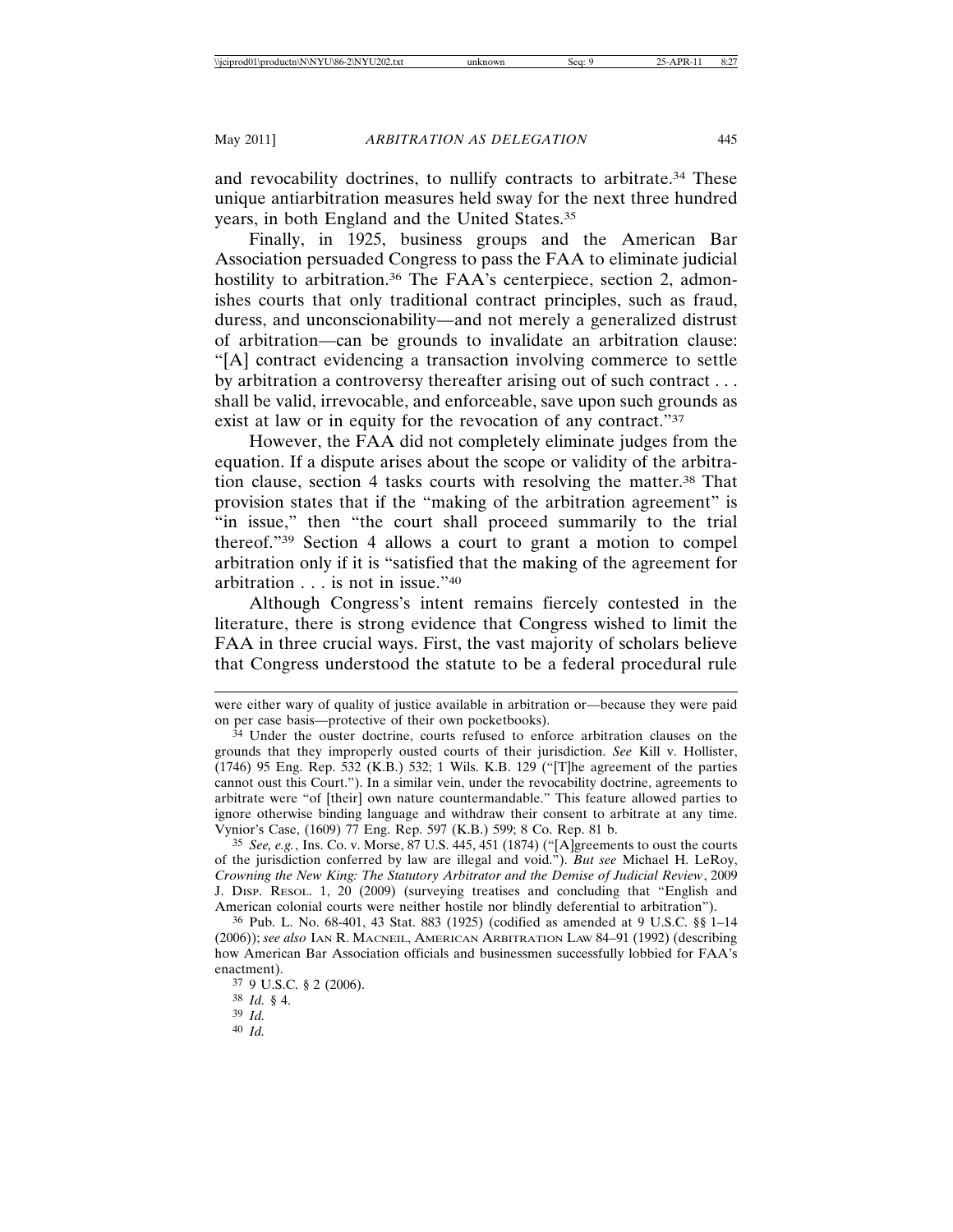that neither applied in state court nor preempted state law.41 Indeed, the FAA does not contain an express preemption clause, and its enforcement provisions (such as section 4) govern federal courts exclusively.42 Likewise, the statute's legislative history indicates that it "relate[s] solely to procedure of the [f]ederal courts" and "is no infringement upon the right of each [s]tate."43 In addition, as Ian Macneil has argued, the fact that the FAA passed unanimously belies the notion that Congress perceived it to be a substantive rule that deprived states of the right to regulate arbitration. Such a dramatic expansion of federal power would have provoked at least some congressional opposition.44

Second, Congress likely did not intend the FAA to cover employment agreements. Section 1 excludes "contracts of employment of seamen, railroad employees, or any other class of workers engaged in foreign or interstate commerce."45 The FAA did not contain this limi-

42 *See* 9 U.S.C. § 4 (describing mechanics of petitioning to compel arbitration in "any United States district court"); *see also id.* § 3 (allowing "any of the courts of the United States" to stay cases pending outcome of arbitration); *id.* § 7 (allowing parties to file petition in a "United States district court" to compel attendance at arbitration); *id.* §§ 9–11 (authorizing parties to enforce or challenge arbitral awards in "United States court").

43 *Arbitration of Interstate Commercial Disputes: Joint Hearings on S. 1005 and H.R. 646 Before the Subcomms. of the Comms. on the Judiciary*, 68th Cong. 37 (1924) [hereinafter *Joint Hearings*] (brief of Julius Henry Cohen, Member, American Bar Association); *see also id.* at 40 ("There is no disposition . . . by means of the [f]ederal bludgeon to force an individual State into an unwilling submission to arbitration enforcement."); H.R. REP. NO. 68-96, at 1 (1924) ("The bill declares that [arbitration] agreements shall be recognized and enforced by the courts of the United States.").

44 MACNEIL, *supra* note 36, at 115–16. In a thoughtful critique, Christopher Drahozal argues that because Congress lacked power to regulate wholly intrastate transactions under the Commerce Clause in 1925, the FAA could not have applied to the states at the time of passage—which might explain the lack of opposition even if Congress understood the statute as applying in state court. *See* Christopher R. Drahozal, *In Defense of* Southland*: Reexamining the Legislative History of the Federal Arbitration Act*, 78 NOTRE DAME L. REV. 101, 127–30 (2002). Even under this view, however, it is apparent that Congress assumed that the FAA would not apply broadly and thus set out to give arbitration only a modest foothold in a narrow band of transactions.

45 9 U.S.C. § 1 (2006).

<sup>41</sup> *See, e.g.*, MACNEIL, *supra* note 36, at 145 ("Congress[ ] limit[ed] the applicability of the statute both to federal court procedurally and interstate commerce substantively."); Margaret L. Moses, *Statutory Misconstruction: How the Supreme Court Created a Federal Arbitration Law Never Enacted by Congress*, 34 FLA. ST. U. L. REV. 99, 127–31 (2006) (arguing that Congress intended FAA to be procedural only and to apply only in federal courts); David S. Schwartz, *Correcting Federalism Mistakes in Statutory Interpretation: The Supreme Court and the Federal Arbitration Act*, 67 LAW & CONTEMP. PROBS. 5, 23–25 (2004) (asserting that Congress did not intend to preempt state law with FAA); David H. Taylor & Sara M. Cliffe, *Civil Procedure by Contract: A Convoluted Confluence of Private Contract and Public Procedure in Need of Congressional Control*, 35 U. RICH. L. REV. 1085, 1154–57 (2002) (arguing that Supreme Court misinterpreted FAA when it held that FAA preempted state law).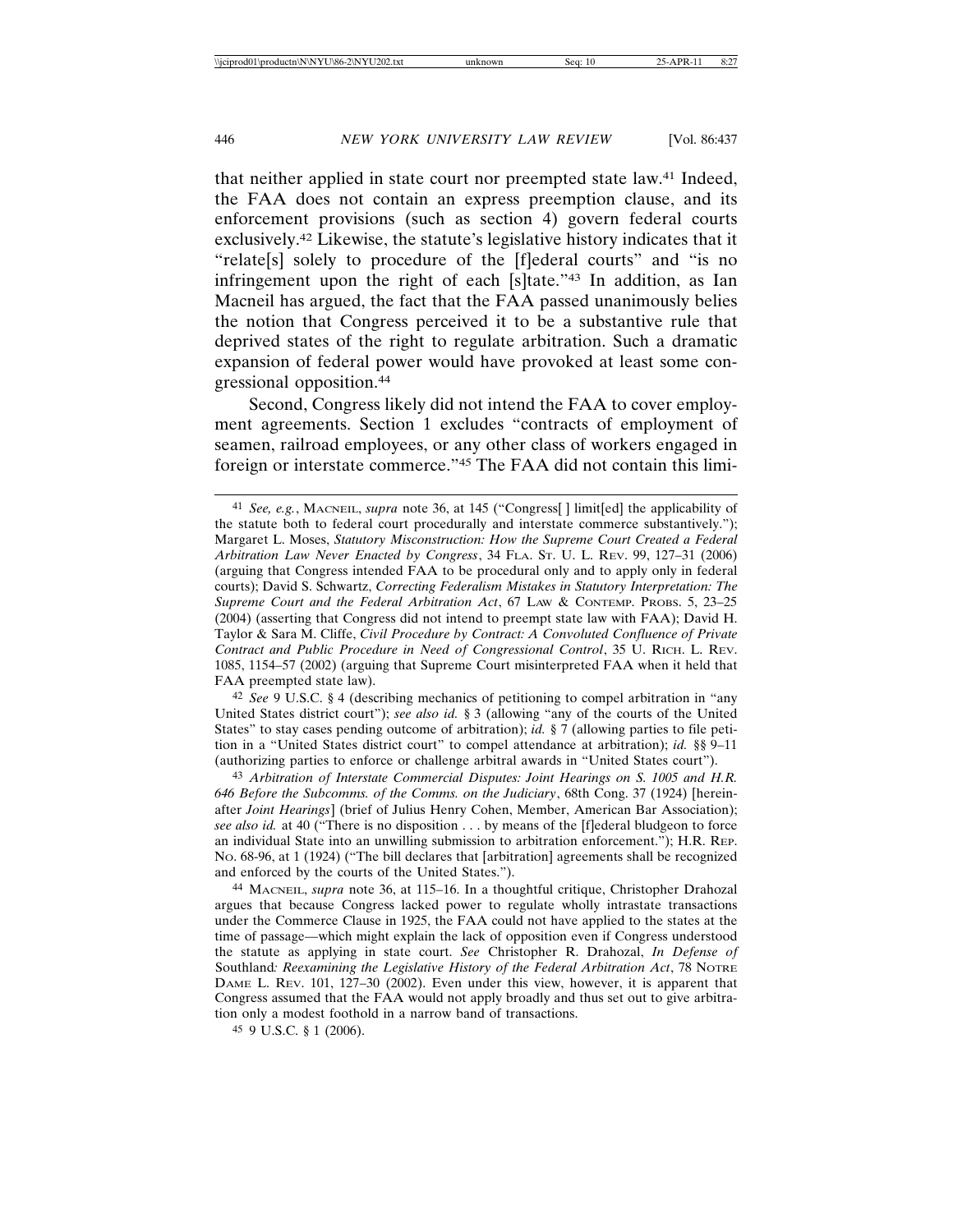tation when it was first introduced into Congress in 1923,<sup>46</sup> but union representatives complained that the statute, as it then stood, would compel enforcement of arbitration clauses in employment cases.47 In a Senate Judiciary Subcommittee hearing, W.H.H. Piatt, a committed pro-arbitration reformer, responded to this concern by declaring that "[i]t is not intended that this shall be an act referring to labor disputes, at all."48 Then–Secretary of Commerce Herbert Hoover proposed an amendment to ameliorate what he characterized as an "objection . . . to the inclusion of workers' contracts in the law's scheme."49 Congress adopted the language of Hoover's suggestion almost verbatim in section 1.50

Third, and more generally, even a cursory review of the FAA's legislative history reveals that Congress did not want the statute to apply to contracts between parties with unequal bargaining power. Julius Henry Cohen, the lobbyist who drafted the statute, testified that the ouster and revocability doctrines were justified to the extent they prevented exploitation:

[A]t the time [antiarbitration rules were] made people were not able to take care of themselves in making contracts, and the stronger men would take advantage of the weaker, and the courts had to come in and protect them. And the courts said, "If you let the people sign away their rights, the powerful people will come in and take away the rights of the weaker ones." And that still is true to a certain extent.51

Cohen's acknowledgement that the rules he wanted to abolish helped to deter overreaching implies that he did not see the statute as presenting any such risks. Likewise, Senator Walsh of Montana asked whether the statute would apply to contracts that are not in fact voluntary because they are offered on a "take it or leave it" basis.52 Piatt

<sup>46</sup> *See Sales and Contracts To Sell in Interstate and Foreign Commerce, and Federal Commercial Arbitration: Hearing on S. 4213 and S. 4214 Before a Subcomm. of the S. Comm. on the Judiciary*, 67th Cong. 9 (1923) [hereinafter *Sales and Contracts*] (statement of W.H.H. Piatt, Chairman, Comm. of Commerce, Trade and Commercial Law, American Bar Association) (suggesting addition of language excluding seamen and workers in interstate and foreign commerce).

<sup>47</sup> *Id.*

<sup>48</sup> *Id.*

<sup>49</sup> *Id.* at 14.

<sup>50</sup> *Compare id.* (reporting Hoover's proposal that Congress add words "but nothing herein contained shall apply to contracts of employment of seamen, railroad employees, or any other class of workers engaged in interstate or foreign commerce"), *with* 9 U.S.C. § 1 ("[B]ut nothing herein contained shall apply to contracts of employment of seamen, railroad employees, or any other class of workers engaged in foreign or interstate commerce.").

<sup>51</sup> *Joint Hearings*, *supra* note 43, at 15.

<sup>52</sup> *Sales and Contracts*, *supra* note 46, at 9.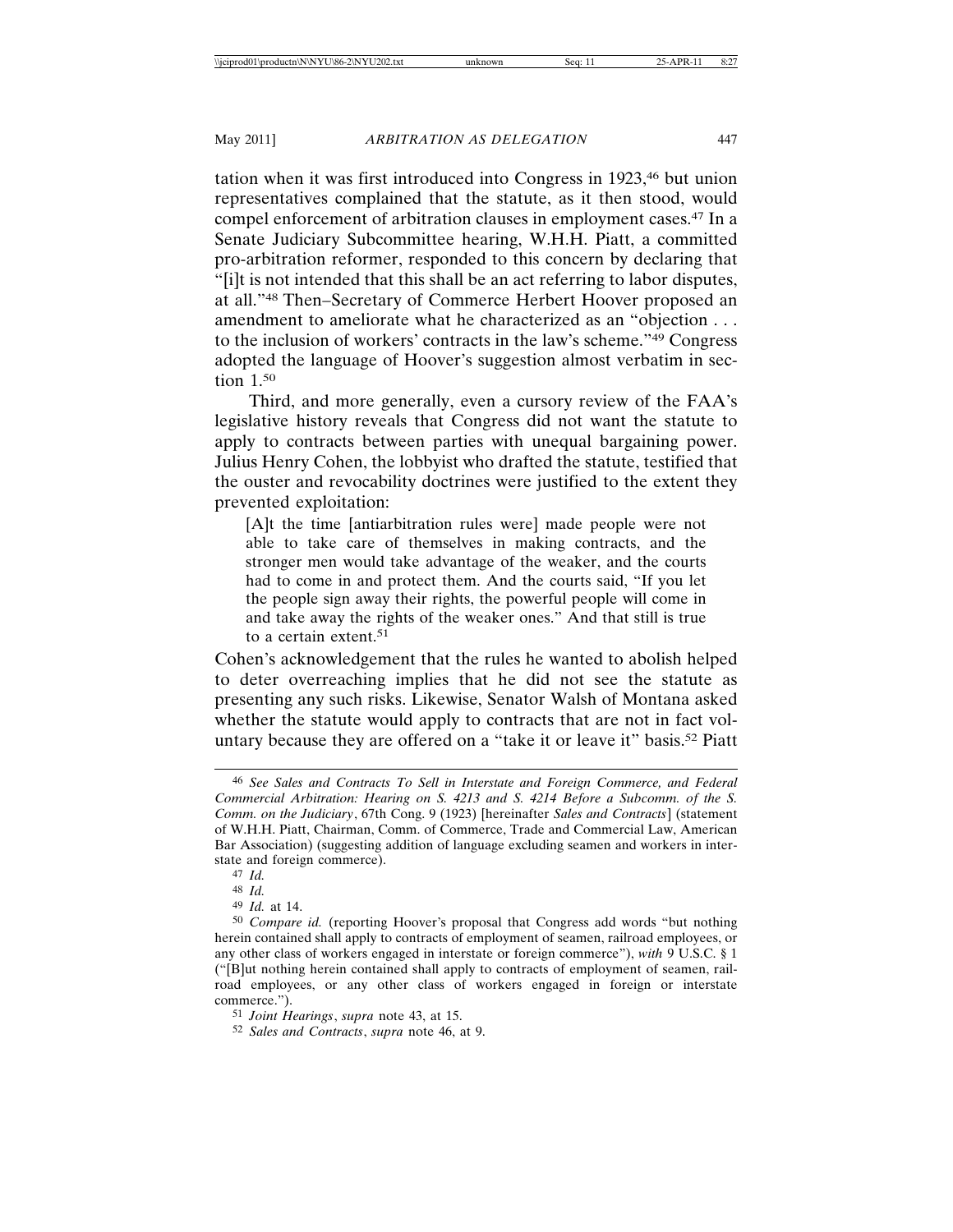replied that he "would not favor any kind of legislation that would permit . . . forcing a man to sign that kind of [sic] a contract."53 Piatt then reiterated that an arbitration agreement is merely "a contract between merchants one with another, buying and selling goods."54

Admittedly, the FAA does not expressly limit its scope to bargained-for deals between relative equals. Then again, any such restriction would have been superfluous. When it was enacted, the FAA governed in two situations. First, because the statute was an exercise of Congress's Article III power to create rules for federal courts, it controlled in diversity cases—disputes between citizens of different states that satisfied the minimum amount-in-controversy requirement (then \$3000).<sup>55</sup> At a time when a new car cost \$290,<sup>56</sup> most consumer contracts would not have fallen within the statute. Second, because section 2 applies to "contract[s] . . . involving commerce," Congress arguably also drew upon its Commerce Clause authority.57 During this period, however, Congress could not regulate wholly intrastate conduct.<sup>58</sup> As a result, regardless of whether the FAA emanated from Congress's Article III or Commerce Clause powers, it would have applied only to parties sophisticated enough to broker deals across state lines.

And indeed, the FAA lurked in relative obscurity for decades despite the centuries of common law it abrogated. Even after the Court expanded Congress's Commerce Clause power59 following the New Deal, it refused to expand the scope of the FAA accordingly.<sup>60</sup> As late as 1962, judges declined to enforce arbitration clauses for the

58 *See* Hammer v. Dagenhart, 247 U.S. 251, 272–73 (1918) (invalidating statute that prohibited child labor on ground that "labor" was not "commerce").

59 *See* Wickard v. Filburn, 317 U.S. 111, 127–29 (1942) (finding that cumulative effect of purely intrastate activity can affect interstate commerce and trigger Congress's Commerce Clause power).

<sup>53</sup> *Id.* at 10 (correction in original); *see also* 65 CONG. REC. 1931 (1924) (statement of Rep. George S. Graham) (describing bill as applying only to "an agreement to arbitrate, when voluntarily placed in the document by the parties to it").

<sup>54</sup> *Sales and Contracts*, *supra* note 46, at 10.

<sup>55</sup> *See* MACNEIL, *supra* note 36, at 105.

<sup>56</sup> *See* KATHLEEN DROWNE & PATRICK HUBER, THE 1920S, at 245 (2004) (noting price of Model T Ford in 1925).

<sup>57</sup> 9 U.S.C. § 2 (2006). *Compare* Drahozal, *supra* note 44, at 163–64 (arguing that Congress enacted FAA under both its Article III and Commerce Clause powers), *with* Moses, *supra* note 41, at 120–21 (arguing that Congress acted primarily under its Article III authority and that references to Commerce Clause were merely "fall-back" justification).

<sup>60</sup> *See* Bernhardt v. Polygraphic Co. of Am., 350 U.S. 198, 200–02 (1956) (finding that employment contract between Vermont citizen and New York corporation did not "involv[e] commerce" and thus did not fall under FAA).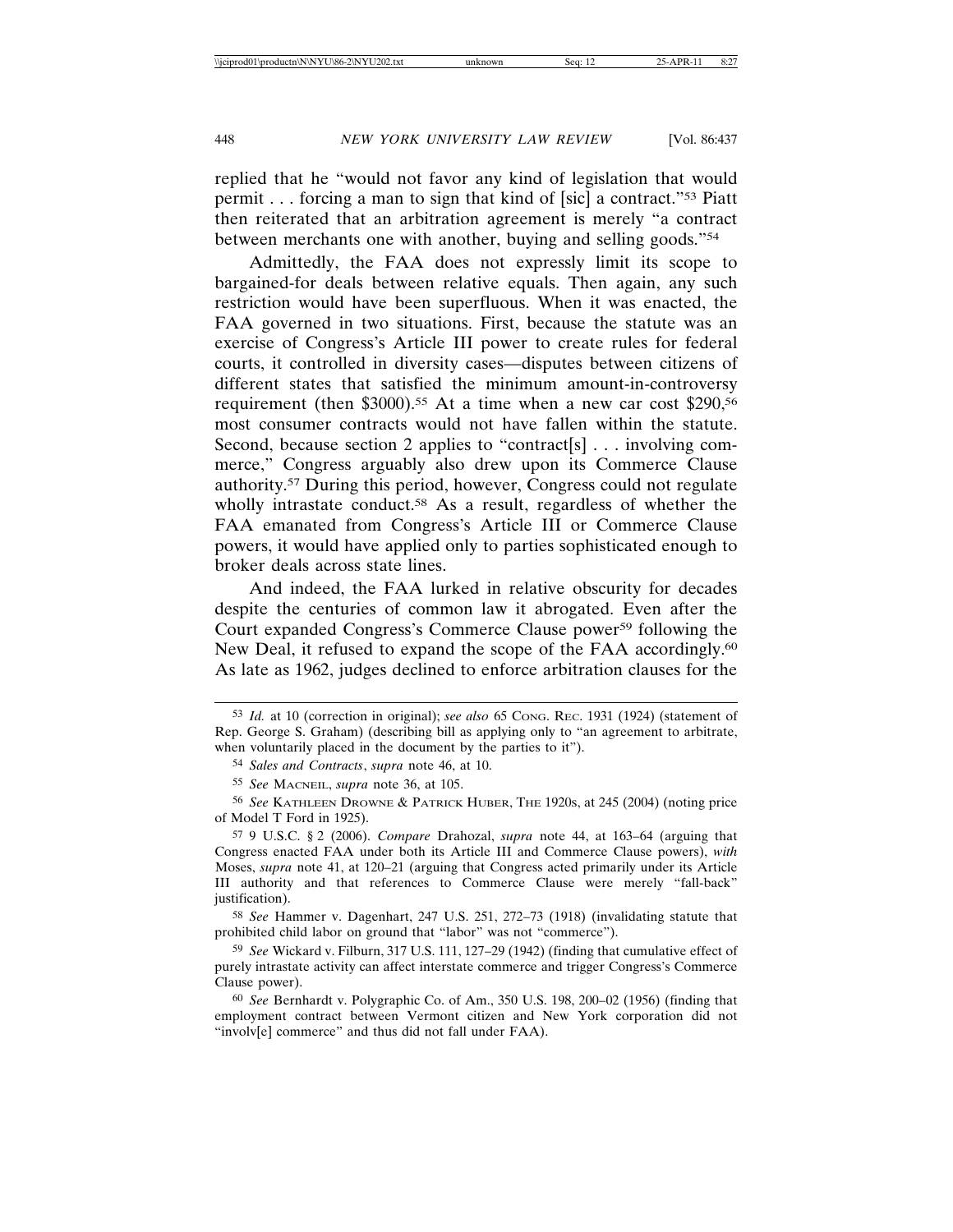sole reason that both contracting parties were citizens of the same state.<sup>61</sup>

## *B. The Separability Doctrine*

The first glimmer that arbitration would become the juggernaut it is today came in 1967, when the Court decided *Prima Paint Corp. v. Flood & Conklin Manufacturing Co*. <sup>62</sup> In that case, Prima Paint executed a consulting agreement with Flood & Conklin that contained an arbitration clause. Later, Prima Paint sued, alleging that Flood & Conklin had procured the consulting agreement by fraud.63 The issue before the Court was not the merits of Prima Paint's fraud claim, but the antecedent question of who—a judge or an arbitrator—should decide the merits of that claim. This created a mind-bending dilemma. As noted, section 4 of the FAA requires judges to hear challenges to the validity of an arbitration clause.64 On its face, Prima Paint's fraud claim was such a challenge since it sought to invalidate the consulting agreement that included the arbitration clause. Then again, the arbitration clause in the agreement also required the arbitrator to resolve all disputes between the parties—and, of course, Prima Paint's fraud claim was such a dispute.

The Court resolved this tension by creating the "separability" doctrine: the fiction that arbitration clauses are their own, stand-alone minicontracts within larger "container" contracts. According to the Court, any contract that contains an arbitration clause is, in fact, two contracts: (1) a contract to arbitrate disputes and (2) the overarching container contract.65 Thus, the Court held that although section 4 of the FAA requires judges to hear claims that specifically target the enforceability of the arbitration clause, it does not apply to claims that are merely directed at the container contract:

[A]rbitration clauses as a matter of federal law are "separable" from the contracts in which they are embedded, and that where no claim is made that fraud was directed to the arbitration clause itself,

<sup>61</sup> *See, e.g.*, John W. Johnson, Inc. v. 2500 Wis. Ave., Inc., 231 F.2d 761, 764 (D.C. Cir. 1956) (holding that FAA was not applicable to contract to paint building); Livingston v. Shreveport–Tex. League Baseball Corp., 128 F. Supp. 191, 202 (W.D. La. 1955) (holding that FAA did not apply to minor league baseball manager's contract even though it was clear that he would travel from state to state); Coles v. Redskin Realty Co., 184 A.2d 923, 927 (D.C. 1962) (ruling that FAA did not apply to settlement agreement stemming from sophisticated real estate deal).

<sup>62</sup> 388 U.S. 395 (1967).

<sup>63</sup> *Id.* at 398.

<sup>64</sup> 9 U.S.C. § 4 (2006).

<sup>65</sup> *Prima Paint*, 388 U.S. at 395.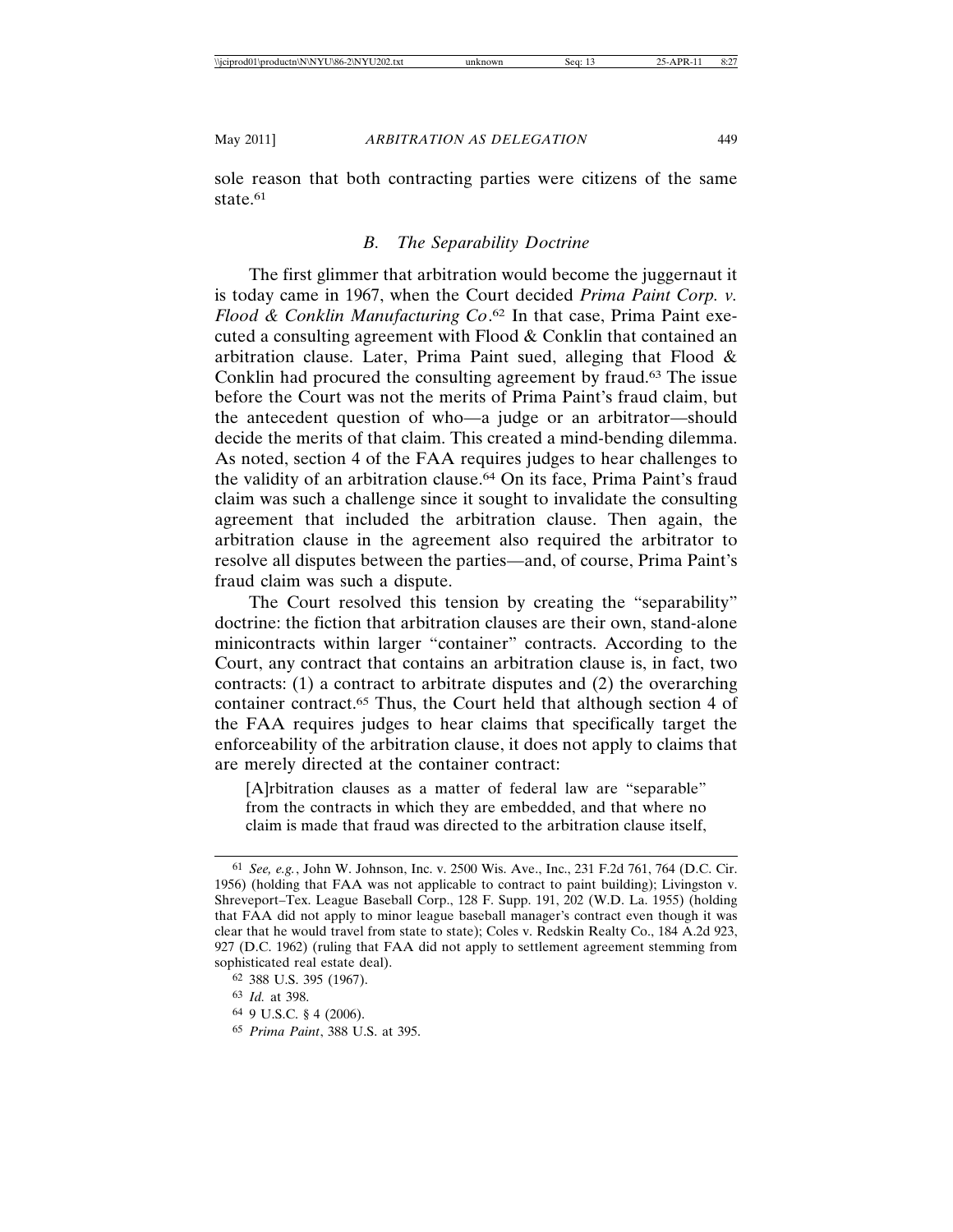a broad arbitration clause will be held to encompass arbitration of the claim that the contract itself was induced by fraud.<sup>66</sup>

Because Prima Paint argued that fraud tainted the overall consulting agreement—and not the arbitration clause within it—the Court sent the claim to arbitration.<sup>67</sup>

The separability doctrine made it far more likely that disputes would end up in arbitration. If a party asserted that she was defrauded, mistaken, or coerced when she signed a contract that included an arbitration clause, the arbitrator would hear that claim.<sup>68</sup> Even if she alleged that the contract that included an arbitration clause was illegal, the arbitrator would hear the claim.69 Only if she alleged that the arbitration clause itself was somehow defective would a judge decide the issue. It is difficult to imagine a set of facts that would give rise to a fraud or duress claim that centered specifically on the arbitration clause, rather than the container contract. After all, if a drafter had the desire and opportunity to exploit the other party, she would likely manipulate major terms such as price and quantity, rather than those that govern dispute resolution.70 Thus, by insulating the arbitration clause within the container contract, the separability doctrine shields the clause from several major contract defenses.

At the time the Court decided *Prima Paint*, arbitration was still a sleepy legal backwater,<sup>71</sup> and this major departure from traditional

69 *See, e.g.*, Buckeye Check Cashing, Inc. v. Cardegna, 546 U.S. 440, 448–49 (2006) (holding that allegation that loan contract was usurious and thus illegal was for arbitrator to decide).

<sup>66</sup> *Id.* at 402 (describing and ultimately affirming Second Circuit's approach).

<sup>67</sup> *Id.* at 406–07.

<sup>68</sup> *See, e.g.*, Masco Corp. v. Zurich Am. Ins. Co., 382 F.3d 624, 629 (6th Cir. 2004) ("[M]utual mistake . . . amounts to an attack on the underlying liability, and only derivatively on the obligation to arbitrate."). Although the separability doctrine requires parties to arbitrate the issue of whether a traditional contract defense like fraud nullifies the container contract, it does not require parties to arbitrate the claim that the arbitration clause does not apply to them. *See, e.g.*, First Options of Chi., Inc. v. Kaplan, 514 U.S. 938, 945–47 (1995) (explaining that court, not arbitrator, must decide whether arbitration clause applied to stock trader in his personal capacity after it had been executed by company he owned); Chastain v. Robinson-Humphrey Co., 957 F.2d 851, 854 (11th Cir. 1992) ("The calculus changes when it is undisputed that the party seeking to avoid arbitration has not signed any contract requiring arbitration."). For excellent discussions of the difficulties inherent in precisely defining the scope of the separability doctrine, see Richard C. Reuben, First Options, *Consent to Arbitration, and the Demise of Separability: Restoring Access to Justice for Contracts with Arbitration Provisions*, 56 SMU L. REV. 819, 861–71 (2003), and Stephen J. Ware, *Arbitration Law's Separability Doctrine After* Buckeye Check Cashing, Inc. v. Cardegna, 8 NEV. L.J. 107, 114–17 (2007).

<sup>70</sup> *See* Sternlight, *supra* note 29, at 24 n.87 ("If a party wants to defraud or use duress on its opponent, why not go after something big like the price or quality of the goods or services at issue?").

<sup>71</sup> *See supra* text accompanying notes 59–61 (describing Court's disinterest in expanding reach of FAA or in enforcing arbitration clauses for decades after New Deal).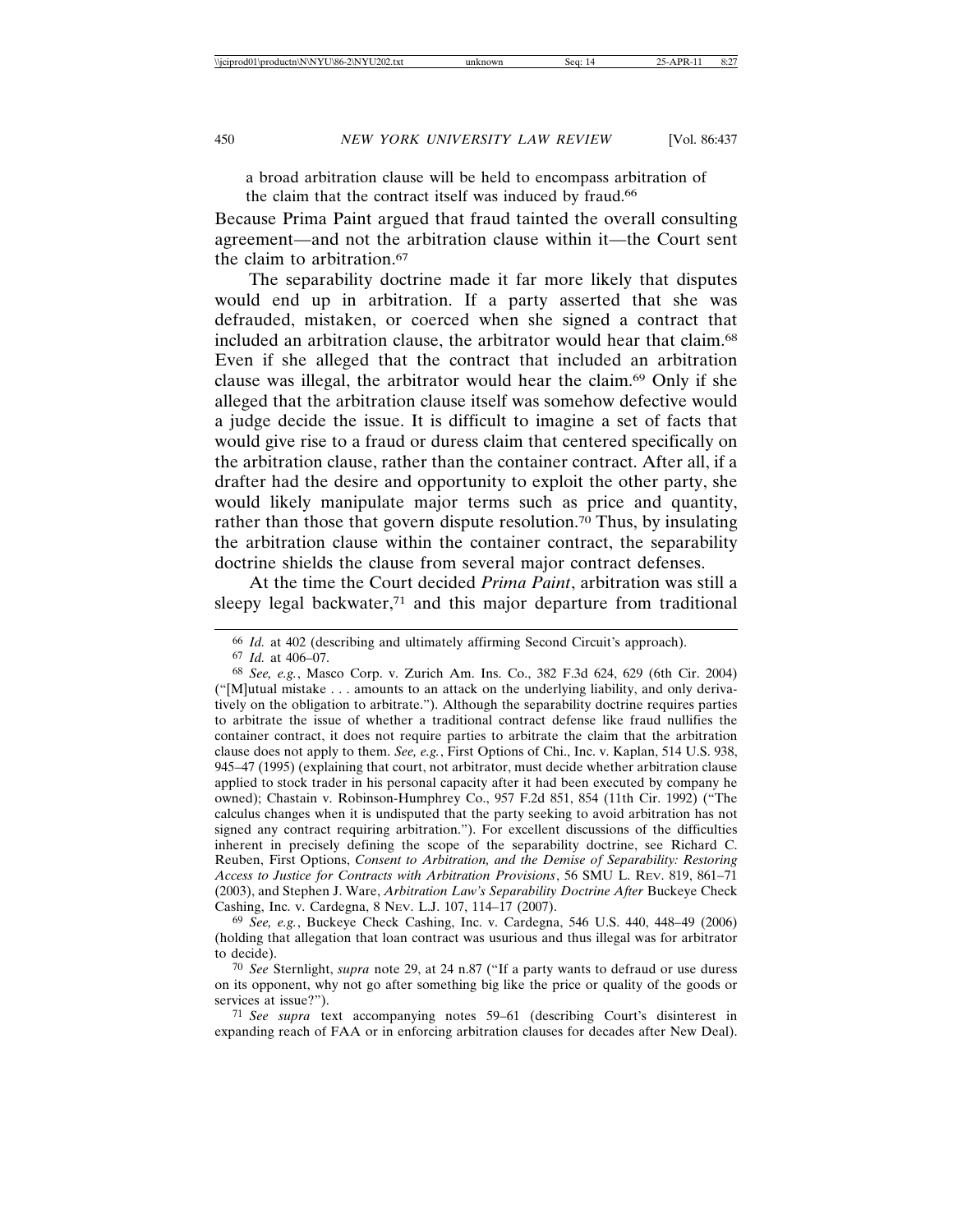contract principles made little difference. But it proved far more important in subsequent decades, as the Court transformed arbitration into a hallmark of the civil justice system.

# *C. The Expansion of the FAA*

Between 1960 and 1980, the number of cases filed in federal court more than doubled.72 Newspapers and magazines ran stories declaring that lawsuits were this country's "secular religion"73 and that citizens "in all walks of life [were] being buried under an avalanche of lawsuits."74 Even judges and law professors described the United States as "the most litigious nation in human history"75 with a population that cannot tolerate "more than five minutes of frustration without submitting to the temptation to sue."76 Seeking a release valve for this pressure, the Court began to read the FAA broadly. As I explain next, the Court soon held that the FAA required parties to arbitrate statutory claims and preempted state law.

## *1. Statutory Rights*

During the first sixty years of the FAA's existence, courts uniformly held that a plaintiff could not be compelled to arbitrate statutory causes of action.77 They mandated a judicial forum for claimed violations of the federal securities,<sup>78</sup> labor,<sup>79</sup> antitrust, $80$  patent, $81$  pen-

74 *Id.* (quoting David F. Pike, *Why Everybody Is Suing Everybody*, U.S. NEWS & WORLD REP., Dec. 4, 1978, at 50, 50).

75 *Id.* at 7 (quoting LOIS G. FORER, THE DEATH OF THE LAW 133 (1975)).

<sup>72</sup> *See* David S. Clark, *Adjudication to Administration: A Statistical Analysis of Federal District Courts in the Twentieth Century*, 55 S. CAL. L. REV. 65, 144 (1981) ("The current dominance of the civil docket in federal district courts dates from 1961: [C]ivil cases filed and terminated from that point have increased 190%.").

<sup>73</sup> Marc Galanter, *Reading the Landscape of Disputes: What We Know and Don't Know (and Think We Know) About Our Allegedly Contentious and Litigious Society*, 31 UCLA L. REV. 4, 8 (1983) (quoting *The Chilling Impact of Litigation*, BUS. WK., June 6, 1977, at 58, 58).

<sup>76</sup> *Id*. (quoting Jerold S. Auerbach, *A Plague of Lawyers*, HARPER'S, Oct. 1976, at 37, 42).

<sup>77</sup> In fact, a year after Congress passed the FAA, Henry Julius Cohen and Kenneth Dayton strongly implied that statutory claims were not amenable to arbitration. *See* Cohen & Dayton, *supra* note 32, at 281.

<sup>78</sup> *See* Wilko v. Swan, 346 U.S. 427, 434–35 (1953) (holding that Securities Act prohibits waivers of right to select judicial forum).

<sup>79</sup> *See* Barrentine v. Arkansas-Best Freight Sys., Inc., 450 U.S. 728, 745 (1981) (holding that Fair Labor Standards Act preserves workers' right to bring claims in court).

<sup>80</sup> *See* Applied Digital Tech., Inc. v. Cont'l Cas. Co., 576 F.2d 116, 117 (7th Cir. 1978) (stating that arbitration is inappropriate for antitrust claims); Am. Safety Equip. Corp. v. J.P. Maguire & Co., 391 F.2d 821, 828 (2d Cir. 1968) (concluding that antitrust claim cannot be arbitrated).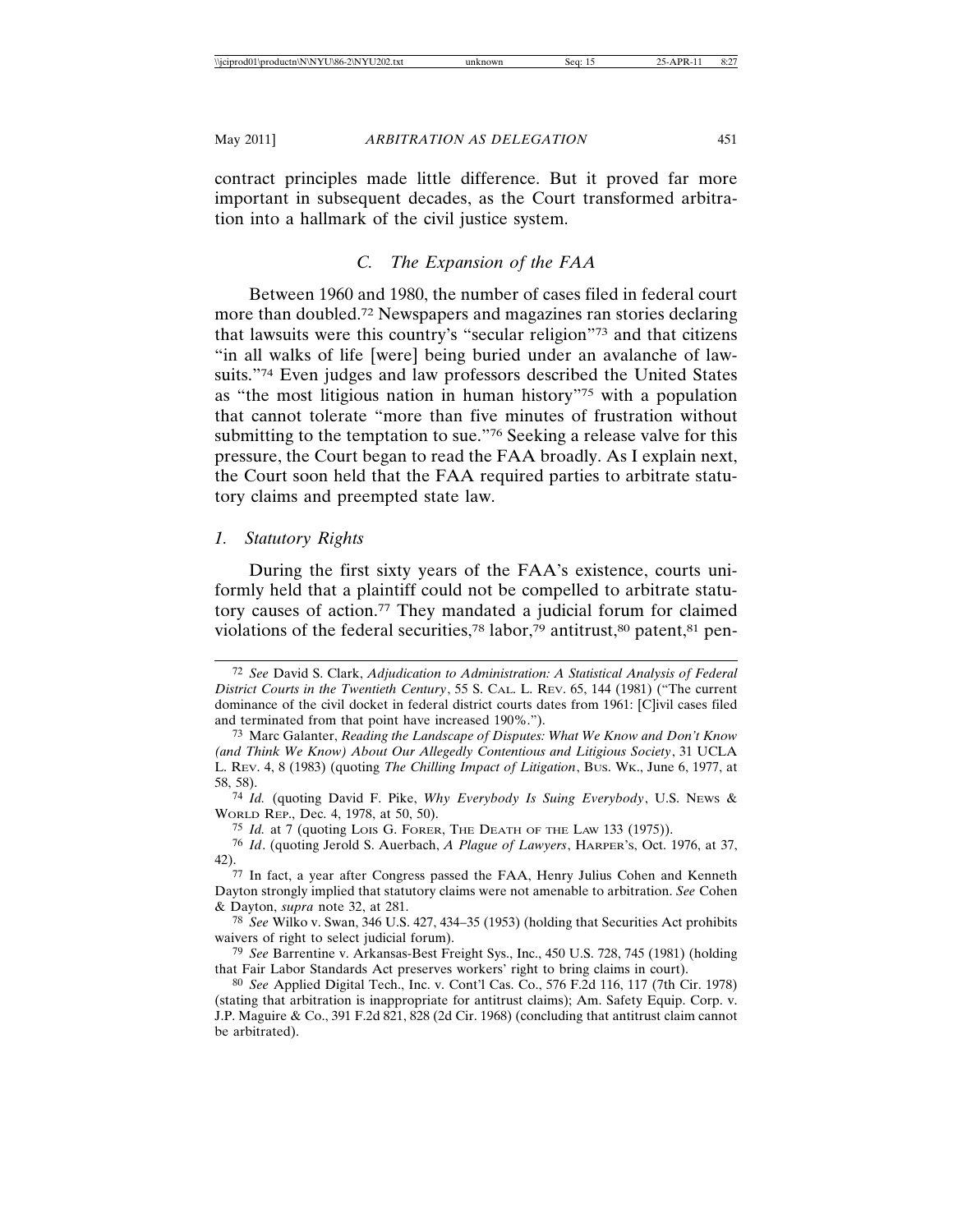sion,<sup>82</sup> and civil rights laws.<sup>83</sup> The reason was simple: Arbitration was "comparatively inferior to judicial processes in the protection of [statutory] rights."84 Indeed, as the Court flatly declared, "[t]he change from a court of law to an arbitration panel may make a radical difference in ultimate result."85

Nevertheless, with its 1985 decision in *Mitsubishi Motors Corp. v. Soler Chrysler-Plymouth, Inc.*, the Court reversed course and held that antitrust claims could be arbitrated.86 The Court placed the onus on Congress to be clear when it wanted to exclude statutory rights from arbitration.87 Moreover, in stark contrast to its previous jurisprudence, the Court breezily declared that there was nothing harmful about arbitrating statutory claims because the choice between a judicial and an arbitral forum was outcome neutral:

By agreeing to arbitrate a statutory claim, a party does not forgo the substantive rights afforded by the statute; it only submits to their resolution in an arbitral, rather than a judicial, forum. It trades the procedures and opportunity for review of the courtroom for the simplicity, informality, and expedition of arbitration.<sup>88</sup>

At the same time, the Court added an important caveat: A plaintiff need not arbitrate a statutory claim if she can prove that arbitration prevents her from fully vindicating her rights.89

Soon, however, the Court made clear that to invoke this vindication-of-rights exception, a plaintiff had to offer forceful, concrete proof. In *Gilmer v. Interstate/Johnson Lane Corp.*, the Court compelled the plaintiff to arbitrate his claim under the Age Discrimination in Employment Act (ADEA).90 The plaintiff contended that he could not effectively pursue his ADEA cause of action in arbitration, citing its potentially biased decision makers, limited dis-

85 Bernhardt v. Polygraphic Co. of Am., 350 U.S. 198, 203 (1956).

86 473 U.S. 614 (1985).

90 500 U.S. 20, 35 (1991).

<sup>81</sup> *See, e.g.*, Hanes Corp. v. Millard, 531 F.2d 585, 593 (D.C. Cir. 1976) (reasoning that patent issues "may be unfamiliar to arbitrators").

<sup>82</sup> *See, e.g.*, Lewis v. Merrill Lynch, Pierce, Fenner & Smith, Inc., 431 F. Supp. 271, 277–78 (E.D. Pa. 1977) ("[A]greements to arbitrate ERISA claims [are] invalid.").

<sup>83</sup> *See, e.g.*, McDonald v. City of W. Branch, Mich., 466 U.S. 284, 292 (1984) (§ 1983 claims); Alexander v. Gardner-Denver Co., 415 U.S. 36, 56 (1974) (Title VII claims); Criswell v. W. Airlines, Inc., 709 F.2d 544, 548 (9th Cir. 1983) (ADEA claims).

<sup>84</sup> *Alexander*, 415 U.S. at 57; *see also* Dean Witter Reynolds Inc. v. Byrd, 470 U.S. 213, 222–23 (1985) ("[A]rbitration cannot provide an adequate substitute for a judicial proceeding in protecting . . . federal statutory and constitutional rights . . . .").

<sup>87</sup> *See id.* at 627 (stating that courts will depend on Congress's expressed intent when deciding whether statutory claims are arbitrable).

<sup>88</sup> *Id.* at 628.

<sup>89</sup> *See id.* at 637 (recognizing remedial function of statute through its ability to vindicate claimant's rights).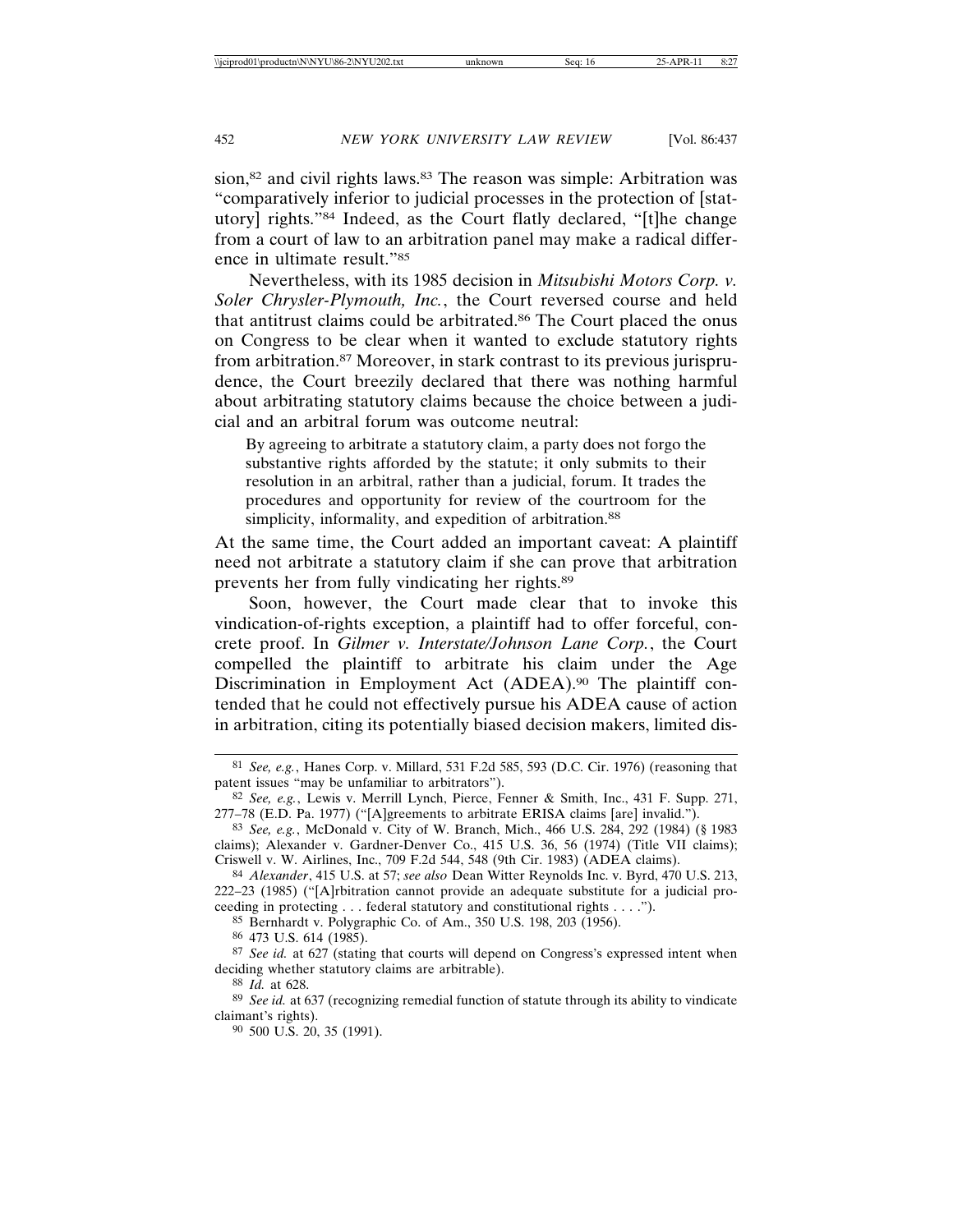covery, lack of written opinions, and unavailability of equitable relief.91 The Court brushed aside these arguments as "generalized attacks on arbitration" that were based on mere suspicion and were "far out of step with [the Court's] strong endorsement of the federal statutes favoring this method of resolving disputes."92

Later, in *Green Tree Financial Corp. v. Randolph*, the Court rejected a potentially more compelling variation of the vindication-ofrights doctrine.93 The plaintiff claimed that she could not pursue her Truth in Lending Act claims because the arbitration clause in her standard form loan contract was silent about who would pay for arbitration.94 The Court acknowledged that "[i]t may well be that the existence of large arbitration costs could preclude a litigant such as [the plaintiff] from effectively vindicating her federal statutory rights in the arbitral forum."95 Yet even though the plaintiff had offered evidence that she lacked the resources to pay arbitral filing fees and costs, the Court held that her submission was insufficient and ordered her to arbitrate.96

Thus, the Court moved from forbidding the arbitration of statutory claims to saddling plaintiffs with the burden of proving that they could not vindicate their rights in the extrajudicial forum. Moreover, by predicating this vindication-of-rights defense on a strong showing, the Court announced that it would tolerate a great deal of private procedural rulemaking—even if it likely altered litigants' rights.

## *2. Preemption and Unconscionability*

At the same time that the Court opened the door for the arbitration of statutory claims, it also abruptly announced that the FAA preempts state law. Recall that section 2 makes arbitration clauses "valid, irrevocable, and enforceable, save upon such grounds as exist at law or in equity for the revocation of any contract."97 In *Southland Corp. v. Keating*, the Court held that this language set forth the exclusive grounds for refusing to enforce agreements to arbitrate.98 The

96 *See id.* at 91 & n.6 (finding that plaintiff failed sufficiently to support her claim). 97 9 U.S.C. § 2 (2006).

<sup>91</sup> *Id.* at 30–32.

<sup>92</sup> *Id.* at 30 (quoting Rodriguez de Quijas v. Shearson/Am. Express, Inc., 490 U.S. 477, 481 (1989)).

<sup>93</sup> 531 U.S. 79, 92 (2000) (finding that plaintiff failed to prove that arbitration would be prohibitively expensive).

<sup>94</sup> *See id.* at 90 (noting plaintiff's claim that loan agreement's silence about costs and fees made arbitration potentially prohibitively expensive).

<sup>95</sup> *Id.*

<sup>98</sup> 465 U.S. 1, 10–11 (1984). The Court had sown the seeds of *Southland* a year earlier by opining that the FAA expresses "a liberal federal policy favoring arbitration agree-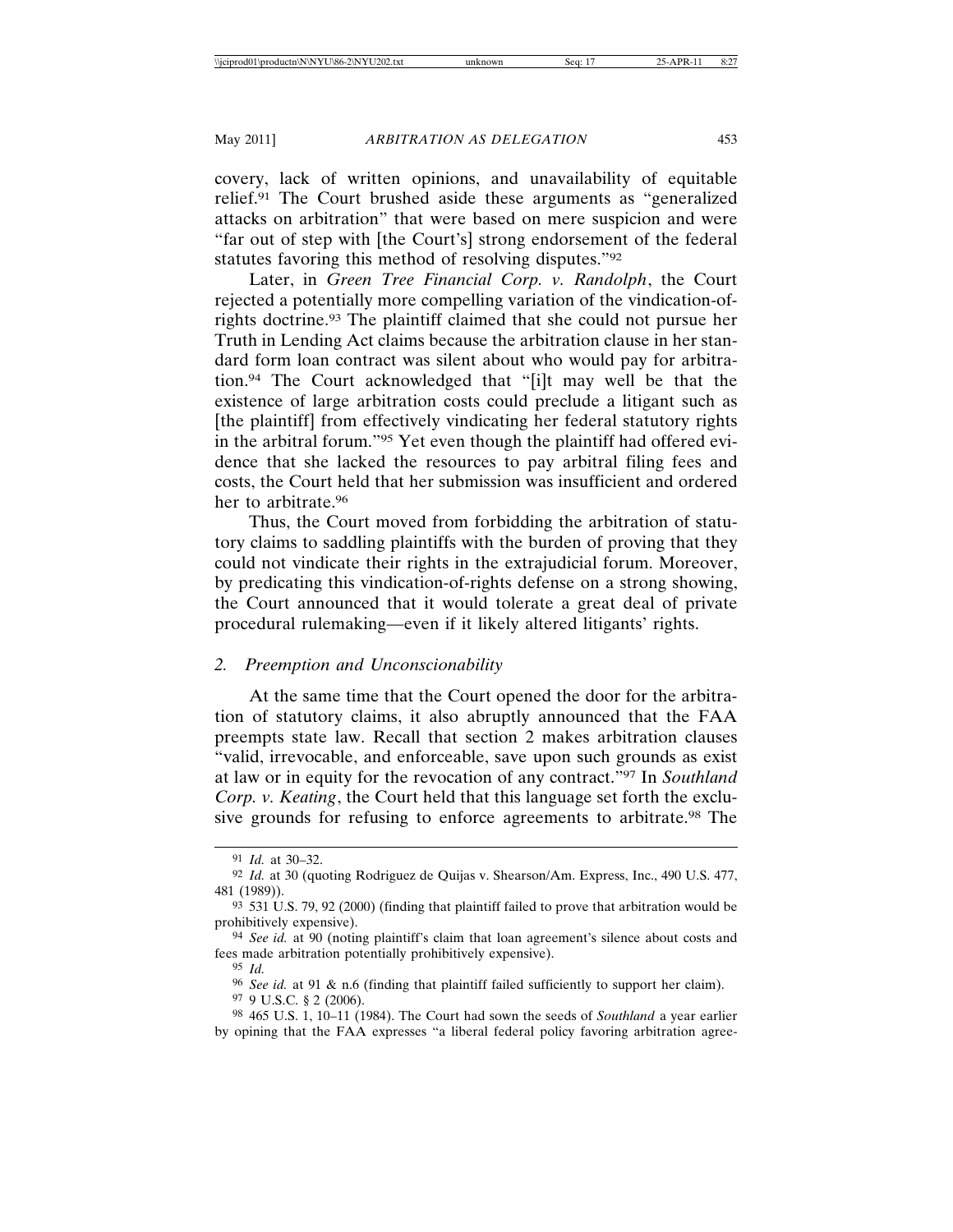Court explained that although state courts remained free to invalidate arbitration clauses under principles that apply to "any contract" such as fraud, duress, and unconscionability—state legislatures could not enact specific anti-arbitration rules.99 Applying this logic, the Court held that the FAA preempted a California statute that prohibited arbitration clauses in franchise contracts.100

Three years later, in *Perry v. Thomas*, the Court further enlarged the FAA's preemptive sweep.101 The plaintiff argued that an arbitration clause in his employment agreement was invalid under both a California statute that exempted wage disputes from arbitration and the unconscionability doctrine.102 Under *Southland*, the Court quickly concluded that the FAA eclipsed the arbitration-specific labor statute.103 In addition, the Court found that the plaintiff had waived his unconscionability argument by asserting it for the first time on appeal.104 In a lengthy footnote, however, the Court provided guidance for future judges considering unconscionability challenges. It described the FAA as a kind of equal protection clause that barred state courts from applying contract principles in a manner that discriminated against arbitration:

[S]tate law, whether of legislative or judicial origin, is applicable *if* that law arose to govern issues concerning the validity, revocability, and enforceability of contracts generally. . . . A court may not, then, in assessing the rights of litigants to enforce an arbitration agreement, construe that agreement in a manner different from that in which it otherwise construes nonarbitration agreements under state law. Nor may a court rely on the uniqueness of an agreement to arbitrate as a basis for a state-law holding that enforcement would be unconscionable, for this would enable the court to effect what we hold today the state legislature cannot.<sup>105</sup>

Like the separability doctrine, FAA preemption under *Perry* drove a wedge between arbitration and contract law. Under black letter unconscionability doctrine, the obscure, legalistic nature of an arbitration clause—the fact that it speaks to an issue beyond the ken of most consumers and employees—should tip the scales toward

ments, notwithstanding any state substantive or procedural policies to the contrary." Moses H. Cone Mem'l Hosp. v. Mercury Constr. Corp., 460 U.S. 1, 24 (1983).

<sup>99</sup> *See Southland*, 465 U.S. at 16 (noting that Congress intended FAA to prevent states from undermining validity of arbitration agreements).

<sup>100</sup> *See id*. (holding that California statute violates Supremacy Clause).

<sup>101</sup> 482 U.S. 483 (1987).

<sup>102</sup> *Id.* at 486, 492 n.9.

<sup>103</sup> *See id.* at 489–91 (finding that California statute was in clear conflict with FAA and thus was invalid).

<sup>104</sup> *See id.* at 492 n.9.

<sup>105</sup> *Id.* at 493 n.9.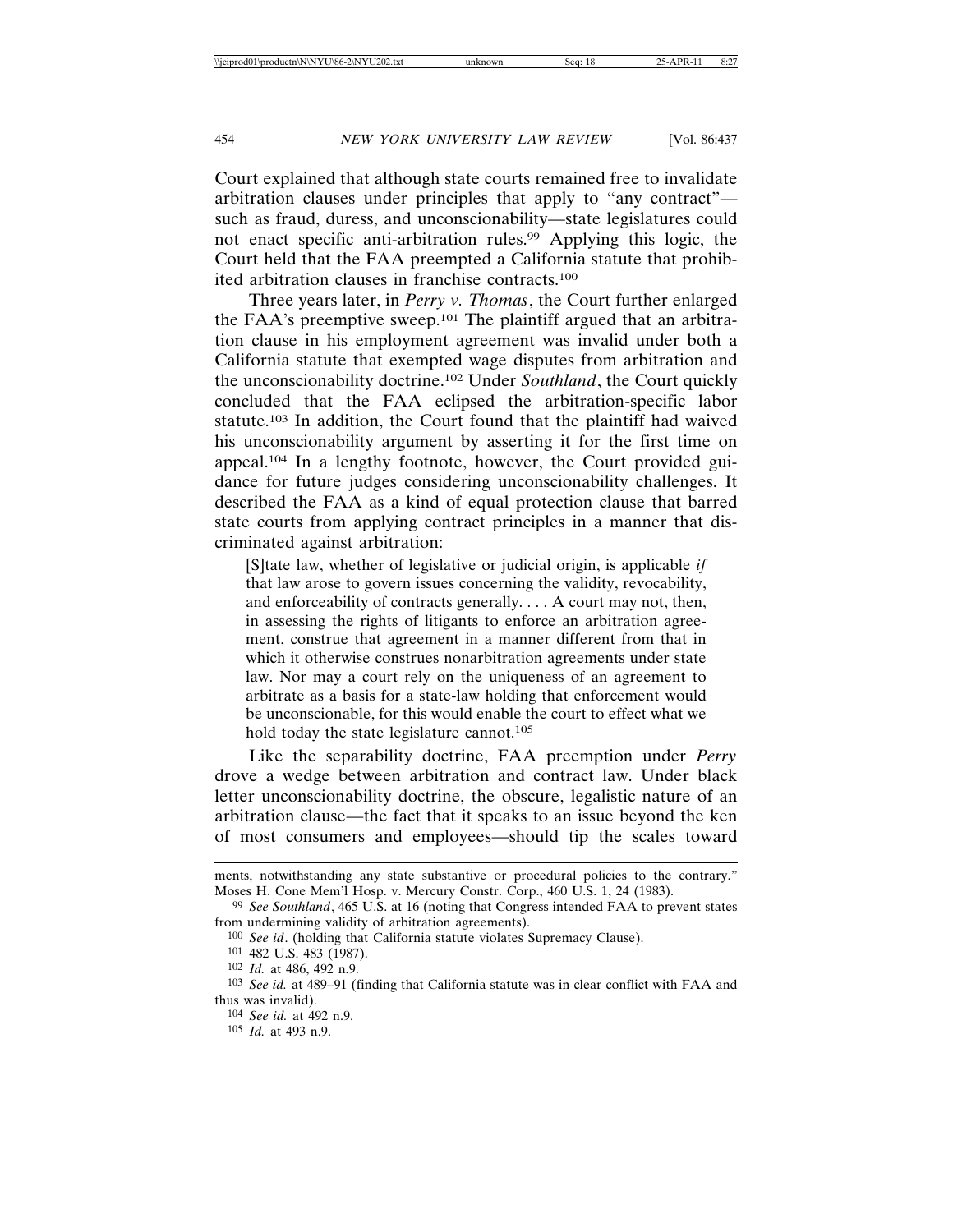unenforceability.106 Yet now lower courts could not factor "the uniqueness of an agreement to arbitrate" into the unconscionability calculus.107

In fact, although the Court soon applied the FAA to claims brought by consumers<sup>108</sup> and employees<sup>109</sup>—neglecting the colorable argument that Congress never intended the FAA to apply to adhesion contracts110—it seemed queasy about the notion that arbitration clauses could ever be unconscionable. For instance, in *Rodriguez de Quijas v. Shearson/American Express, Inc.*, first-time investors argued that the arbitration clause in their preprinted broker contracts had been presented to them "face down" and thus were "adhesive, . . . substantively unconscionable and beyond the[ir] reasonable expectations."111 The Court rejected the argument in one sentence, opining that the record contained insufficient evidence.<sup>112</sup>

In addition, the Supreme Court held that the FAA preempts state laws that seek to ensure that agreements to arbitrate are consensual. *See* Doctor's Assocs., Inc. v. Casarotto, 517 U.S. 681, 684, 687 (1996) (invalidating Montana statute that required "'[n]otice that [the] contract is subject to arbitration . . . in underlined capital letters on the first page of the contract'" because it "conditions the enforceability of arbitration agreements on compliance with a special notice requirement not applicable to contracts generally" (quoting MONT. CODE ANN. § 27-5-114(4) (1995) (amended 2009))).

108 *See* Allied-Bruce Terminix Cos. v. Dobson, 513 U.S. 265, 268 (1995) (upholding arbitration clause in homeowner's contract with termite inspection company).

109 *See* Circuit City Stores, Inc. v. Adams, 532 U.S. 105, 119 (2001) (finding that only transportation workers are exempt from FAA and upholding arbitration clause in application for employment at electronics retail store).

110 *See supra* notes 51–61 and accompanying text (arguing that Congress did not intend FAA to apply to adhesion contracts). The term "adhesion contract" refers to preprinted form agreements that are drafted by economically powerful parties and offered on a takeit-or-leave-it basis. *See, e.g.*, Izzy v. Mesquite Country Club, 231 Cal. Rptr. 315, 318 (Ct. App. 1986) ("A contract of adhesion has been defined as a 'standardized contract, which, imposed and drafted by the party of superior bargaining strength, relegates to the subscribing party only the opportunity to adhere to the contract or reject it.'" (quoting Neal v. State Farm Ins. Cos., 10 Cal. Rptr. 781, 784 (Ct. App. 1961)).

111 Brief for Petitioners at 2, 46, Rodriguez de Quijas v. Shearson/Am. Express, Inc., 490 U.S. 477 (1989) (No. 88-385), 1989 WL 1127804.

112 *Rodriguez de Quijas*, 490 U.S. at 484. Investors in a similar case had argued that their broker contract was "a contract of adhesion" and thus its "purported arbitration clause should not be enforced routinely without close scrutiny by the courts." Brief for Respondents at 14 n.8, Shearson/Am. Express Inc. v. McMahon, 482 U.S. 220 (1987) (No.

<sup>106</sup> For example, in the watershed case of *Williams v. Walker-Thomas Furniture Co.*, 350 F.2d 445 (D.C. Cir. 1965), the D.C. Circuit acknowledged that a cross-collateralization clause that permitted a company to repossess all of the furniture it had sold over the years to a customer if she missed one installment payment could be unconscionable. The fact that few consumers could understand the practical effect of this "rather obscure" provision was key to the court's analysis. *Id.* at 447.

<sup>107</sup> *Perry*, 482 U.S. at 493 n.9. For example, in *Adkins v. Labor Ready, Inc.*, 303 F.3d 496, 501 (4th Cir. 2002), the Fourth Circuit summarily belittled the relevance of the plaintiffs' evidence that they "did not complete high school . . . and did not know what arbitration was when they signed the employment application."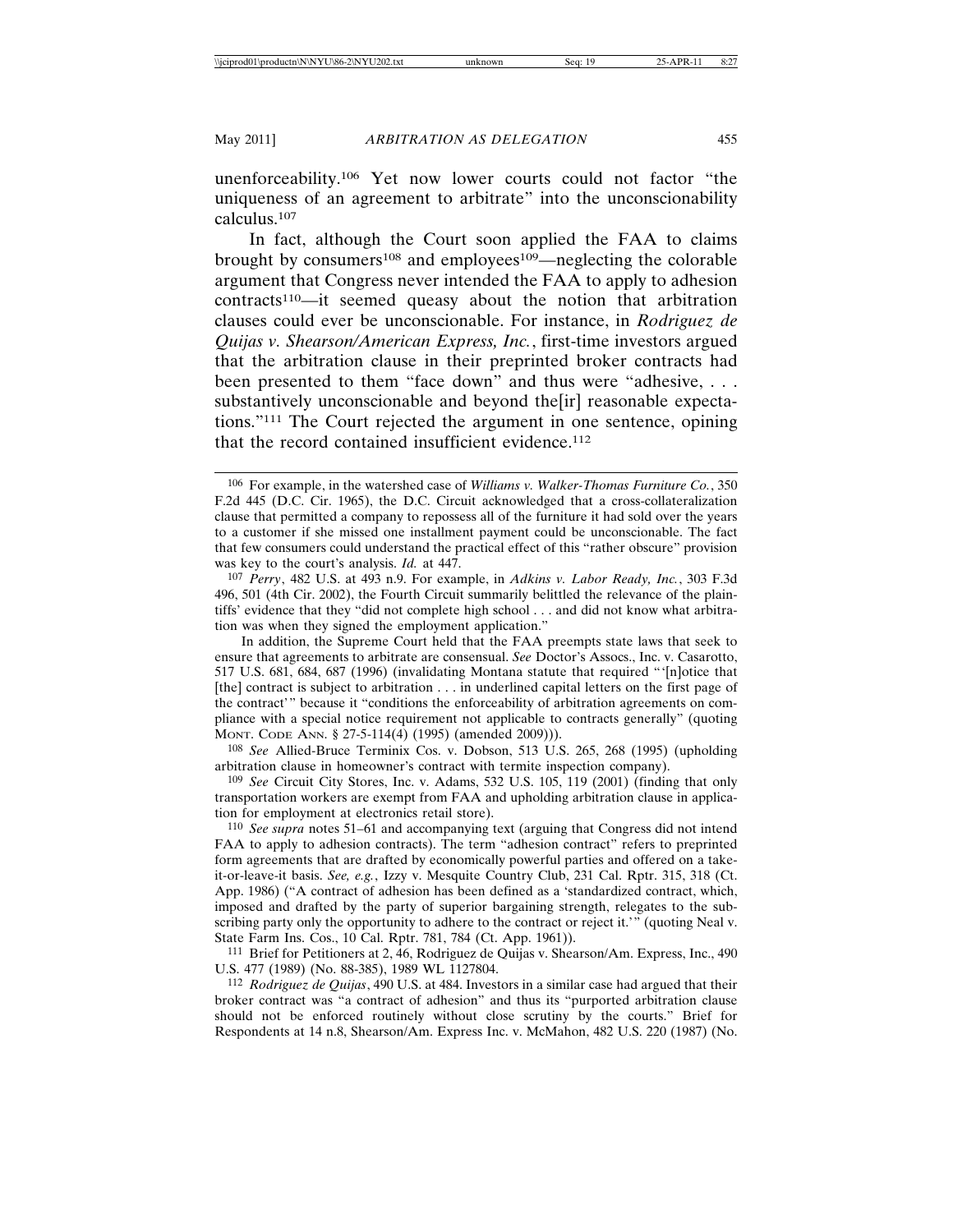Thus, as with the vindication-of-rights doctrine, the Court has calibrated the unconscionability doctrine in a manner that is quite deferential to arbitration. As I discuss next, by doing so, the Court has done more than widen the dominion of federal arbitration law. It has also aggrandized private parties.

# *D. Private Procedural Rulemaking*

As the Court ratcheted up the presumption that arbitration clauses are valid, companies saw an opportunity. The FAA would drape these lenient doctrines and other vigorous pro-arbitration policies over whatever contract terms drafters embedded in an arbitration clause. The statute thus gave firms broad discretion not only to mandate arbitration but also to shape the path of proceedings and dictate the rules under which they must be conducted.

# *1. The Unilateral Amendment*

The Court's transformation of the FAA left banks, retailers, hospitals, franchisors, restaurant chains, software licensors, computer manufacturers, technology startups, credit card issuers, and telecommunications firms scrambling to add compulsory arbitration clauses to their contracts.113 Yet some of them faced an initial hurdle: They were already locked into agreements for set periods of time with their consumers, franchisees, and employees. And most of these contracts said nothing about extrajudicial dispute resolution.

Undaunted, Bank of America and Wells Fargo placed a notice in the monthly statements of a combined 25.5 million checking and credit card customers informing them that "any controversy with us will be decided . . . by arbitration."<sup>114</sup> Shortly thereafter, American Express, MBNA Corp., Fleet Bank, First USA, Chase, Discover Bank, Citibank, Sears, Shell, Comcast, and a wide range of corporations in

114 Badie v. Bank of Am., 79 Cal. Rptr. 2d 273, 277 (Ct. App. 1998); *see also Bank of America Is Sued over Arbitration Policy*, WALL ST. J., Aug. 5, 1992, at A1 (describing claims by consumer and public interest groups that Bank of America's unilaterally added arbitration clause was illegal).

<sup>86-44), 1987</sup> WL 880930. The Court acknowledged that "broker overreaching" could be "grounds for revoking the contract under ordinary principles of contract law" but did not discuss the issue further. *Shearson/Am. Express Inc.*, 482 U.S. at 230–31.

<sup>113</sup> *See, e.g.*, Mark Curriden, *A Weapon Against Liability: Fine Print Often Removes Jury Resolution as Option for Complaints*, DALL. MORNING NEWS, May 7, 2000, at 25A (noting American Bar Association estimate that more than one thousand companies employ arbitration clauses); Tom Lowry, *Bill Would Ban Mandatory Wall Street Arbitration*, USA TODAY, Mar. 7, 1997, at 2B (noting spread of arbitration clauses in employment agreements); Michelle Quinn, *Firms Try Pre-hiring, Pre-firing Accord*, PHILA. INQUIRER, June 25, 1996, at F2 ("In an informal survey of a dozen Silicon Valley companies, most said they had recently enacted a mandatory arbitration policy.").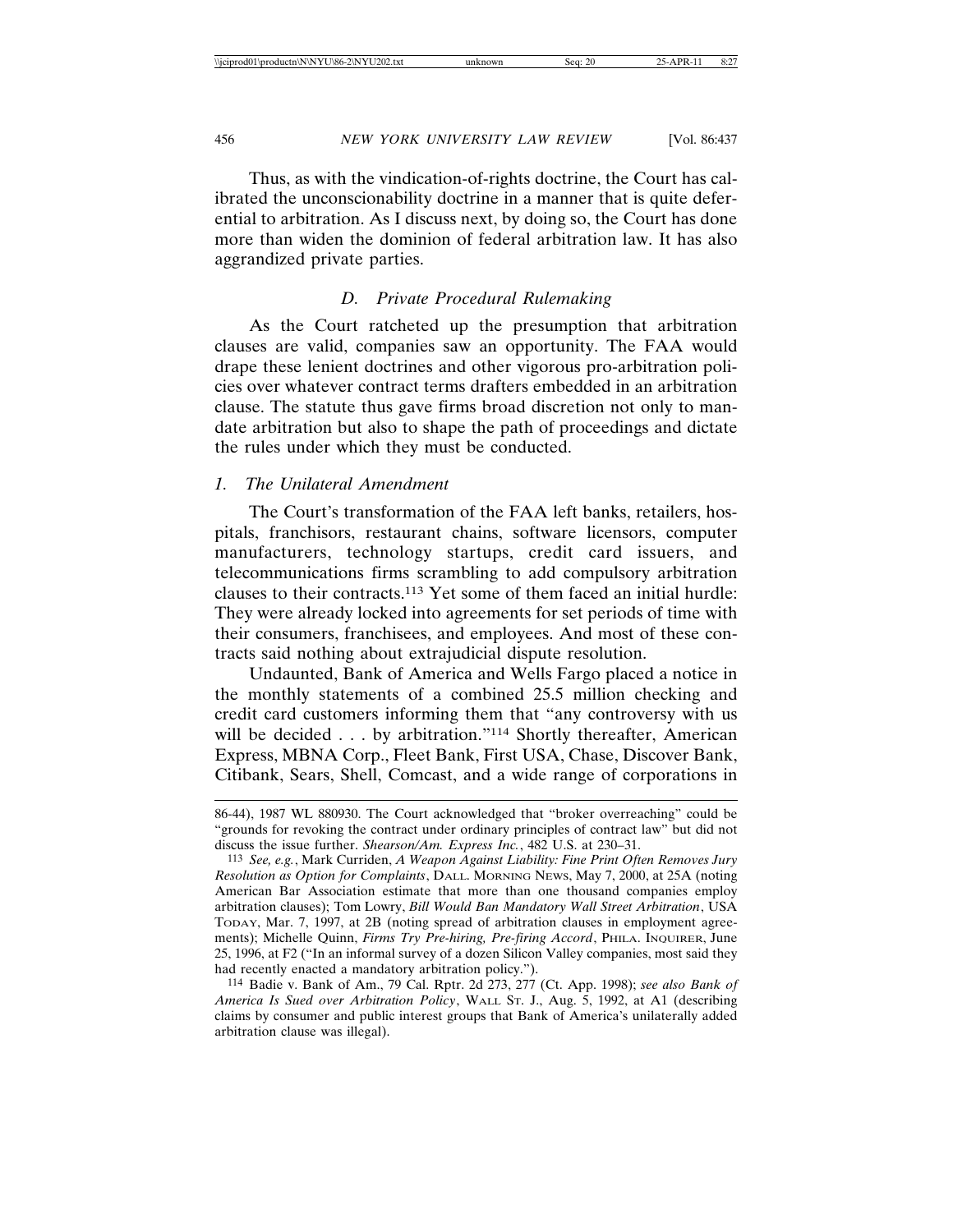other industries also slipped arbitration clauses into hundreds of millions of contracts—in all likelihood, billions of contracts—through nondescript bill stuffers.115

As I have discussed in a previous article, the power that drafters drew upon to make these unilateral modifications was not contract law.116 Because firms conferred no benefit on adherents and subjected themselves to no detriment other than agreeing to continue the contractual relationship, the unilateral revisions lacked consideration under the preexisting duty rule.<sup>117</sup> Similarly, although many companies gave adherents a minimal opportunity to reject the changes—for example, thirty days to close their accounts—the fact that adherents never affirmatively agreed to the new terms is hard to square with the strong presumption against inferring acceptance by silence.<sup>118</sup>

Many financial services companies argued that they were merely exercising a boilerplate term in their customer agreements that permitted them to change terms at any time.119 However, the purpose of these change-of-terms clauses was to allow lenders to modify existing terms—such as adjusting interest rates in light of shifts in the financial

116 David Horton, *The Shadow Terms: Contract Procedure and Unilateral Amendments*, 57 UCLA L. REV. 605, 665–66 (2010) (listing reasons why "giving drafters the power to revise terms unilaterally is more of a subsidy to drafters than an appendage of contract doctrine").

<sup>115</sup> *See, e.g.*, Joan Lowy, *Consumers Losing Right To Sue Without Knowing It*, CLEVELAND PLAIN DEALER, May 14, 2000, at 5L ("In January, MBNA Corp. sent a dense notice in small type to its 40 million credit card customers informing them that they were giving up their right to go to court in favor of arbitration unless customers responded in writing within the next three weeks."); Caroline E. Mayer, *Customers Often Are Losing Rights To Sue in the Fine Print*, HOUS. CHRON., May 30, 1999, at 7 ("Last month's notice from American Express seemed routine, even innocuous . . . . But card holders who read the 'F.Y.I.' update closely would have discovered that simply by using their card after June 1, they will give up their right to sue the company.").

<sup>117</sup> *See, e.g.*, McCallum Highlands, Ltd. v. Wash. Capital Dus, Inc., 66 F.3d 89, 93 (5th Cir. 1995) (applying preexisting duty rule); U.C.C. § 2-209 cmt. 2 (2005) (barring drafters from modifying contracts "to escape performance on the original contract terms"); RESTATEMENT (SECOND) OF CONTRACTS § 89 (1981) (stating that unilateral modifications are enforceable in only specific contexts not applicable here).

<sup>118</sup> *See, e.g.*, RESTATEMENT (SECOND) OF CONTRACTS § 69 cmt. a (1981) ("Acceptance by silence is exceptional."). For a vivid illustration of why unilateral amendments should be invalid under traditional contract principles, see *Thompson v. Chase Bank USA*, No. H-07- 1642, 2009 WL 290186, at \*2 (S.D. Tex. Feb. 5, 2009), which held that a consumer could not unilaterally modify terms of his credit card agreement by writing a letter to the bank because "modifications to an agreement can occur only with the consent of both parties and consideration."

<sup>119</sup> *See, e.g.*, *Badie*, 79 Cal. Rptr. 2d at 280 (discussing Bank of America's argument that its unilaterally added arbitration clause "is not really a modification at all because, by entering the original account agreements, the customers agreed ahead of time to be bound by any term the Bank might choose to impose in the future").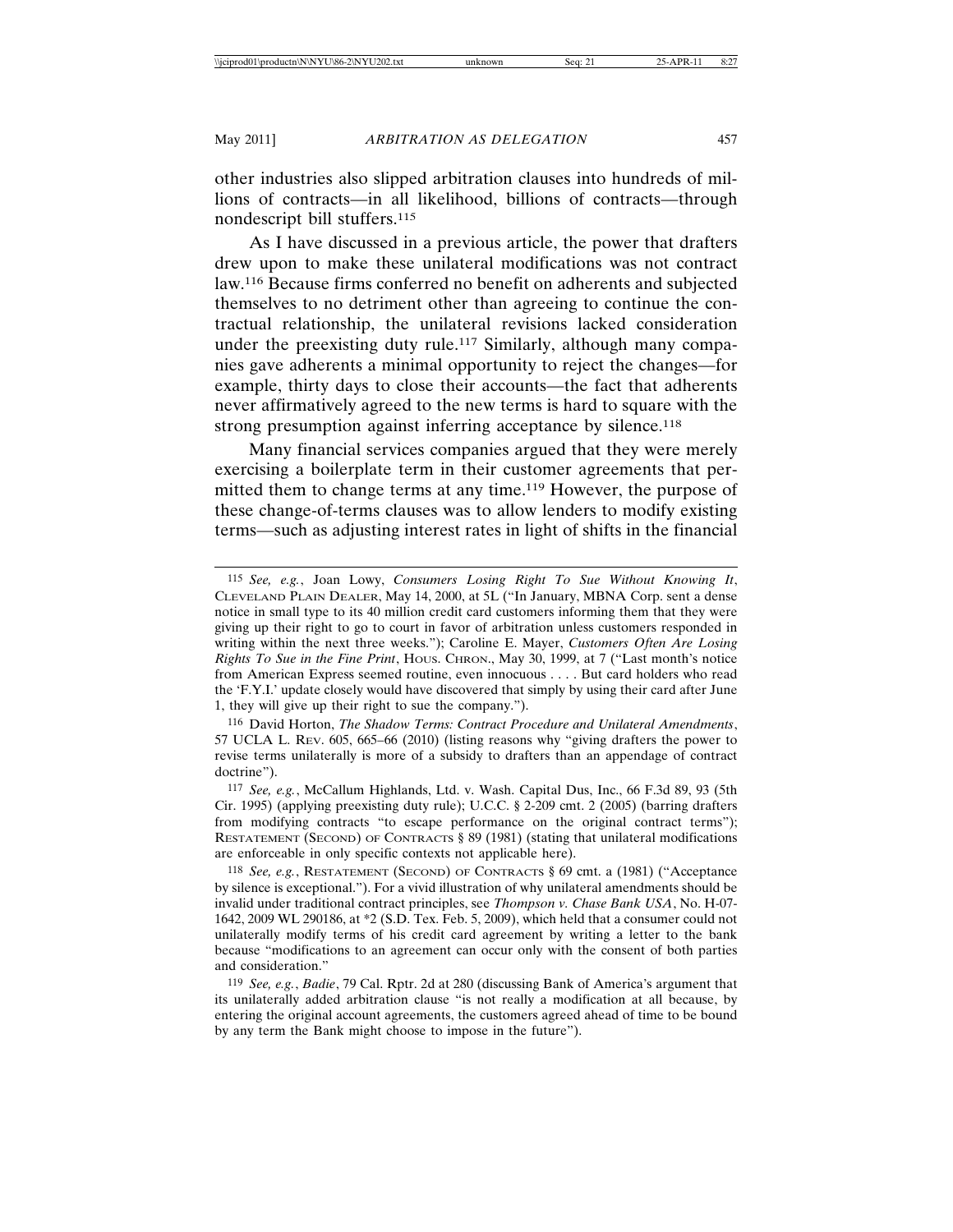climate—not to authorize them to inject wholly new provisions.120 As a result, the implied covenant of good faith and fair dealing should have barred the unilateral introduction of a compulsory arbitration clause into these contracts.121

For example, in *Badie v. Bank of America*, a California appellate court refused to enforce a unilaterally added arbitration clause.122 The bank sought to justify the revision by citing a provision in its customer agreement that allowed it to "change or terminate any terms, conditions, services, or features."123 The court held that this provision did not allow the bank to add "an entirely new term" that went beyond "any subject, issue, right, or obligation addressed in the original contract."124 The court reasoned that the contrary conclusion—reading the change-of-terms clause broadly—would render the change-ofterms clause illusory by giving the bank boundless discretion.125

Yet the fact that these new "contract" terms were not rooted in contract law did not stop them from spreading widely. At first, a few courts followed *Badie* and invalidated unilaterally added arbitration clauses as improper modifications.126 But other judges overlooked the limits of a drafter's ability to change terms on its own.127 And eventu-

123 *Id.* at 278 (capitalization altered).

<sup>120</sup> *See id.* at 281 (interpreting modification clause to authorize only changes, subject matter of which was anticipated by parties at formation).

<sup>121</sup> Although the meaning of "bad faith" can fluctuate with the context, most commentators agree that it centers on action that one party takes to gain from the other party what the parties "should have understood to be precluded by the contract at issue." CHARLES L. KNAPP ET AL., PROBLEMS IN CONTRACT LAW 449–50 (6th ed. 2007). In addition, if the implied covenant of good faith did not restrict a drafter's exercise of a change-of-terms clause, then the clause would be an invalid illusory promise. *See* RESTATEMENT (SECOND) OF CONTRACTS § 77 (1981) ("A promise or apparent promise is not consideration if by its terms the promisor or purported promisor reserves a choice of alternative performances.").

<sup>122</sup> *Badie*, 79 Cal. Rptr. 2d at 291.

<sup>124</sup> *Id.* at 284.

<sup>125</sup> *Id.*

<sup>126</sup> *E.g.*, Stone v. Golden Wexler & Sarnese P.C., 341 F. Supp. 2d 189, 197–98 (E.D.N.Y. 2004); Perry v. FleetBoston Fin. Corp., No. 4-507, 2004 WL 1508518, at \*4 (E.D. Pa. July 6, 2004); Long v. Fid. Water Sys., No. C-97-20118, 2000 WL 989914, at \*3 (N.D. Cal. May 26, 2000); DirecTV, Inc. v. Mattingly, 829 A.2d 626, 634–35 (Md. 2003); Sears Roebuck & Co. v. Avery, 593 S.E.2d 424, 432 (N.C. Ct. App. 2004); Martin v. Comcast, 146 P.3d 380, 389 (Or. Ct. App. 2006).

<sup>127</sup> For instance, in *Herrington v. Union Planters Bank, North America*, the Southern District of Mississippi allowed a bank to graft an arbitration clause onto an existing contract. 113 F. Supp. 2d 1026, 1029–31 (S.D. Miss. 2000). The court relied entirely on the fact that the change-of-terms clause permitted the bank to "amend" the contract. *Id.* at 1031. It did not discuss the possibility that the consideration doctrine or the implied covenant of good faith might limit the bank's discretion to invoke the change-of-terms clause to graft an arbitration clause onto a contract that said nothing about alternative dispute resolution. Likewise, in *Beneficial National Bank, U.S.A. v. Payton*, another judge in the Southern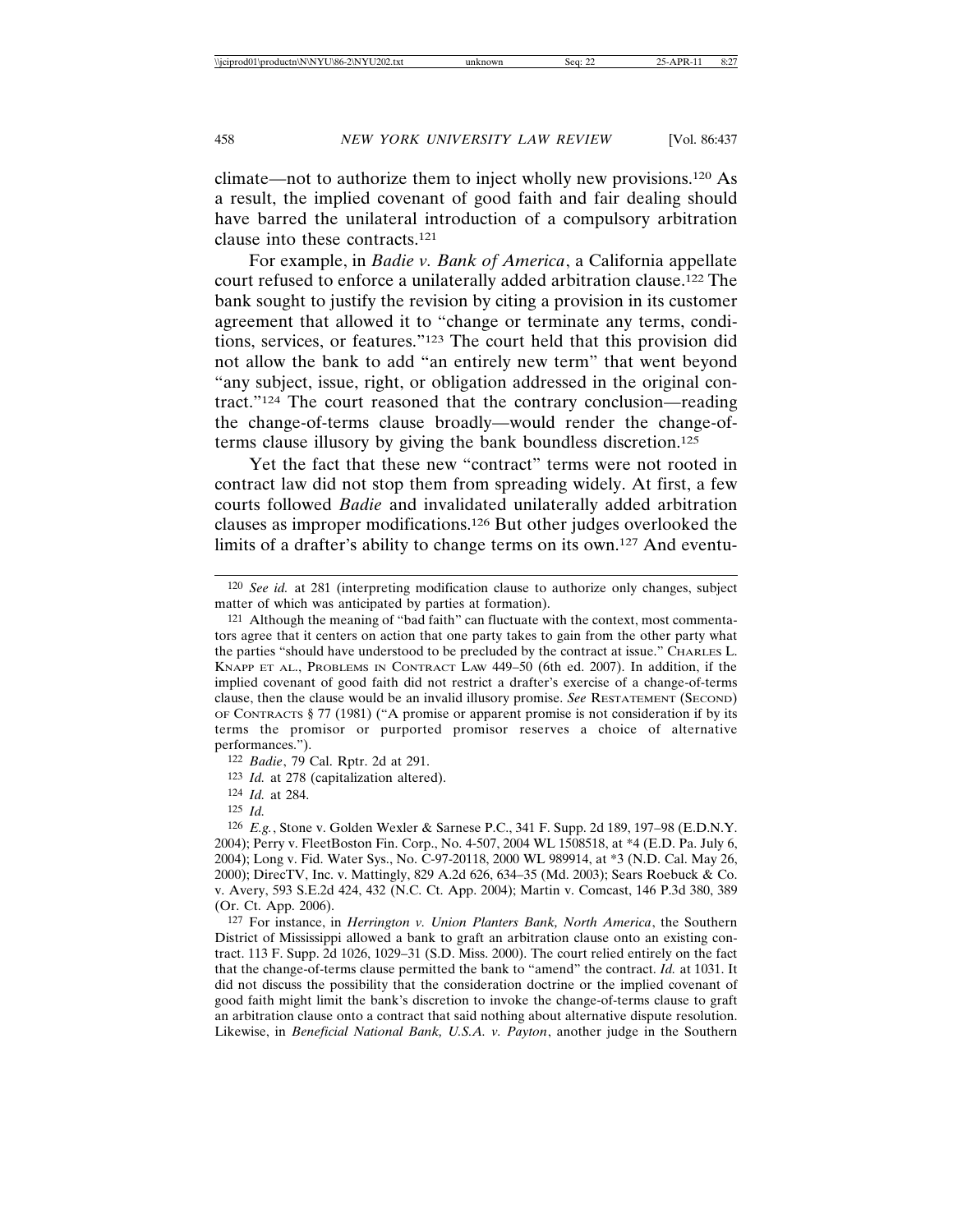ally, banks and credit card issuers realized that they did not need contract law to add or amend dispute resolution terms unilaterally. The Uniform Consumer Credit Code authorizes lenders to "change the terms" of their revolving credit accounts after giving debtors written notice, and several states have adopted its terms by statute.128 Despite the fact that these statutes were intended to govern conspicuous clauses such as fees and interest rates,<sup>129</sup> they contained no textual limitation on the type of provisions to which they applied. Thus, in case after case, banks and credit card issuers claimed that these laws gave them free reign over the terms of their contracts.130 These arguments were so successful that even when the drafter was not a commercial lender—and thus did not fall within a change-of-terms statute—courts stopped inquiring whether the drafter had the right to insert or change terms unilaterally.131

District of Mississippi relied on *Herrington* to reach the same result. 214 F. Supp. 2d 679, 687 n.9 (S.D. Miss. 2001).

<sup>128</sup> UNIF. CONSUMER CREDIT CODE § 3.205 (1974) (allowing creditors to "change the terms of an open-end credit account" but requiring creditors to give notice before revising finance charges and interest rates). A number of states have adopted this provision. *See* ALA. CODE § 5-20-5 (LexisNexis 1996); FLA. STAT. ANN. § 658.995(4) (West 2004); GA. CODE ANN. § 7-5-4(c) (2004); IOWA CODE ANN. § 537.3205(1) (West 1997); KAN. STAT. ANN. § 16a-3-204(2) (2007); ME. REV. STAT. ANN. tit. 9-A, § 3-204(2) (2009); NEV. REV. STAT. § 97A.140(4) (2009); N.D. CENT. CODE § 51-14-02 (2007); OHIO REV. CODE ANN. § 1109.20 (West 2010); S.D. CODIFIED LAWS § 54-11-10 (Supp. 2010); TENN. CODE ANN. § 45-2-1907(a) (2007).

<sup>129</sup> Section 3.205 of the Uniform Consumer Credit Code was drafted long before the rise of arbitration hegemony and explicitly references "finance charge" and "additional charges," which suggests that its drafters did not imagine that companies would invoke it to add or amend private dispute resolution provisions. UNIF. CONSUMER CREDIT CODE § 3.205 (1974). However, Delaware, Rhode Island, Virginia, and Utah expressly permit lenders to include or change provisions relating to arbitration or other forms of alternative dispute resolution. DEL. CODE ANN. tit. 5, § 952(a) (2001); R.I. GEN. LAWS § 6-26.1-11(a) (Supp. 2009); UTAH CODE ANN. § 70C-4-102(2)(b) (LexisNexis 2009); VA. CODE ANN. § 6.2-433 (2010).

<sup>130</sup> Courts have been quite receptive to these arguments. *See, e.g.*, Fields v. Howe, No. IP-01-1036-C-B/S, 2002 WL 418011, at \*5 (S.D. Ind. Mar. 14, 2002); Bank One, N.A. v. Harris, No. 3:00CV665LN, 2001 U.S. Dist. LEXIS 9615, at \*36 (S.D. Miss. Jan. 2, 2001); Marsh v. First USA Bank, N.A., 103 F. Supp. 2d 909, 915 (N.D. Tex. 2000); Stiles v. Home Cable Concepts, Inc., 994 F. Supp. 1413, 1418 (M.D. Ala. 1998); SouthTrust Bank v. Williams, 775 So. 2d 184, 191 (Ala. 2000); Joseph v. M.B.N.A. Am. Bank, N.A., 775 N.E.2d 550, 553 (Ohio Ct. App. 2002).

<sup>131</sup> *See, e.g.*, Kristian v. Comcast Corp., 446 F.3d 25, 30 (1st Cir. 2006) (compelling arbitration despite fact that "[w]hen Plaintiffs first subscribed for cable services, none of their service agreements contained an arbitration provision"); *In re* Universal Serv. Fund Tel. Billing Practices Litig., 300 F. Supp. 2d 1107, 1122–26, 1136 (D. Kan. 2003) (rejecting claim that arbitration clauses unilaterally added by AT&T and Sprint were unconscionable and not addressing threshold issue of whether either company enjoyed power to add clauses unilaterally in first place).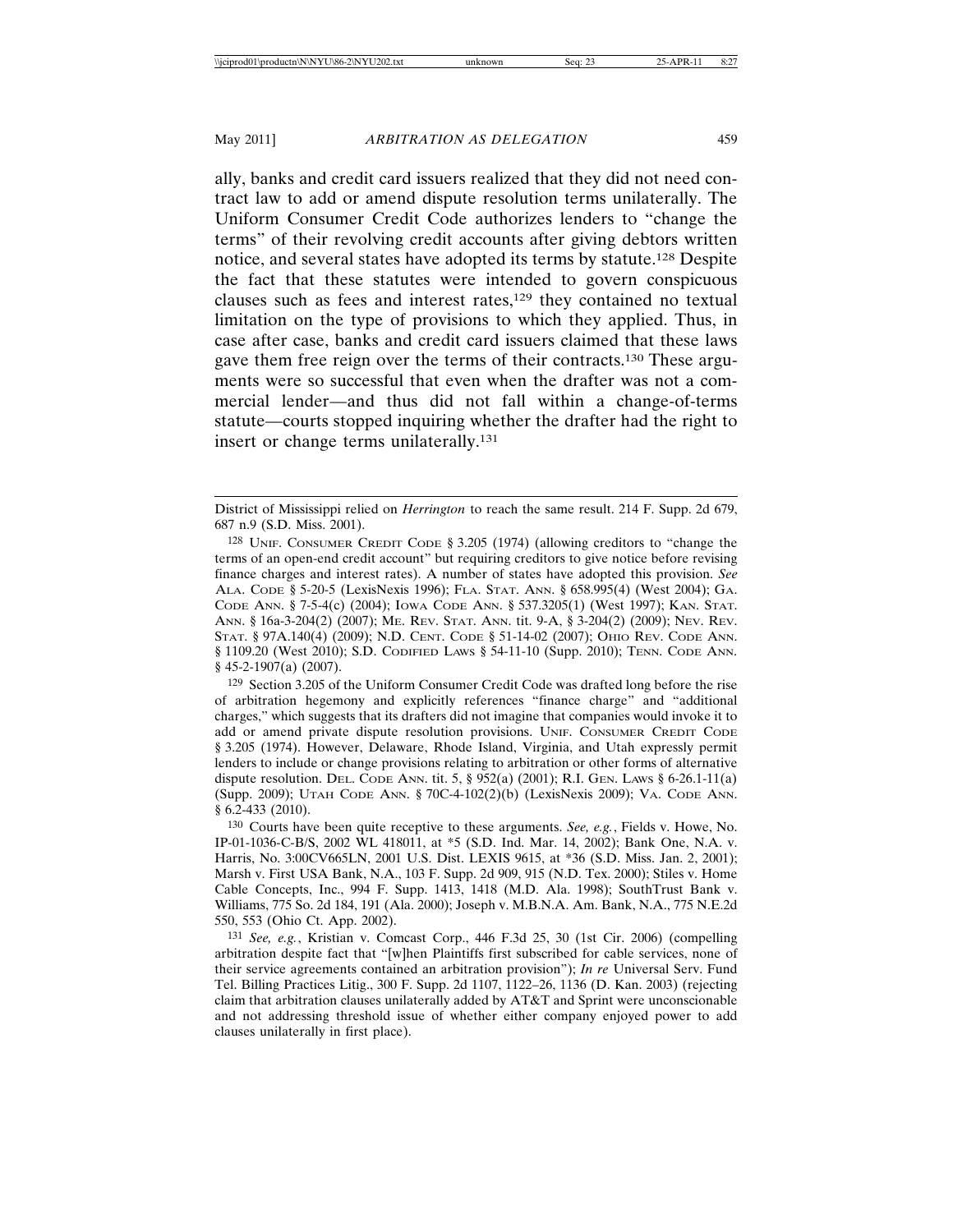## *2. Procedural Rulemaking in Arbitration*

Companies quickly realized that their ability to shunt claims out of the court system also gave them license to create an alternative procedural universe in arbitration. They laced their arbitration clauses with terms that shortened statutes of limitations,<sup>132</sup> drastically restricted discovery,133 required confidentiality,134 specified distant fora,135 nominated biased arbitrators,136 made the proceedings prohibitively expensive,137 cherry-picked which claims must be arbitrated,138 and waived plaintiffs' right to recover attorney's fees and other substantive remedies.139 To be sure, many courts found the most blatantly one-sided among these terms to be unconscionable.140 But perhaps out of respect for the buffer zone that the Court had created around arbitration clauses, other judges upheld even seemingly unfair terms.141

135 *See, e.g.*, Nagrampa v. MailCoups, Inc., 469 F.3d 1257, 1285 (9th Cir. 2006) (en banc) (involving arbitration clause that required arbitration to be conducted in Boston, "a location considerably more advantageous to [the drafter]").

136 *See, e.g.*, Hooters of Am., Inc. v. Phillips, 173 F.3d 933, 938 (4th Cir. 1999) ("[The] mechanism for selecting a panel of three arbitrators . . . [was] crafted to ensure a biased decisionmaker.").

137 *See, e.g.*, McNulty v. H&R Block, Inc., 843 A.2d 1267, 1274 (Pa. Super. Ct. 2004) ("[T]his arbitration clause requires a consumer to pay \$50.00 in the hopes of receiving, at most[,] \$37.00.").

138 *See, e.g.*, Ferguson v. Countrywide Credit Indus., 298 F.3d 778, 785 (9th Cir. 2002) ("[T]he [arbitration] agreement 'compels arbitration of the claims employees are most likely to bring against Countrywide . . . [but] exempts from arbitration the claims Countrywide is most likely to bring against its employees.'" (alterations in original) (quoting Mercuro v. Superior Court, 116 Cal. Rptr. 2d 671, 677 (Ct. App. 2002))).

139 *See, e.g.*, Kristian v. Comcast Corp., 446 F.3d 25, 45, 52 (1st Cir. 2006) (featuring arbitration clause that stripped plaintiffs of certain damages remedies and burdened them with costs and attorney's fees); *see also* David S. Schwartz, *Understanding Remedy-Stripping Arbitration Clauses: Validity, Arbitrability, and Preclusion Principles*, 38 U.S.F. L. REV. 49, 56–59 (2003) (collecting more examples).

140 *See, e.g.*, *Hooters*, 173 F.3d at 938 (nullifying arbitration clause that contained private procedural rules that were "so one-sided that their only possible purpose is to undermine the neutrality of the proceeding"); Stirlen v. Supercuts, Inc., 60 Cal. Rptr. 2d 138, 150 (Ct. App. 1997) (striking down arbitration clause that deprived employer of "no common law or statutory remedies," but "severely curtailed" employees' remedies).

141 *See, e.g.*, Carter v. Countrywide Credit Indus., 362 F.3d 294, 298–99 (5th Cir. 2004) (upholding potentially onerous discovery and forum selection provisions); Adkins v. Labor

<sup>132</sup> *See, e.g.*, Circuit City Stores, Inc. v. Adams, 279 F.3d 889, 894-95 (9th Cir. 2002) (involving arbitration agreement that "imposes a strict one year statute of limitations"); Stirlen v. Supercuts, Inc., 60 Cal. Rptr. 2d 138, 152 (Ct. App. 1997) (similar).

<sup>133</sup> *See, e.g.*, Estate of Ruszala v. Brookdale Living Cmtys., Inc., 1 A.3d 806, 821 (N.J. Super. Ct. App. Div. 2010) (noting that discovery limitations in nursing home contract were "clearly intended to thwart plaintiffs' ability to prosecute a case").

<sup>134</sup> *See, e.g.*, Ting v. AT&T, 319 F.3d 1126, 1152 (9th Cir. 2003) (featuring confidentiality clause that allowed drafter to "ensur[e] that none of its potential opponents have access to precedent while, at the same time, . . . accumulat[ing] a wealth of knowledge on how to negotiate the terms of its own unilaterally crafted contract").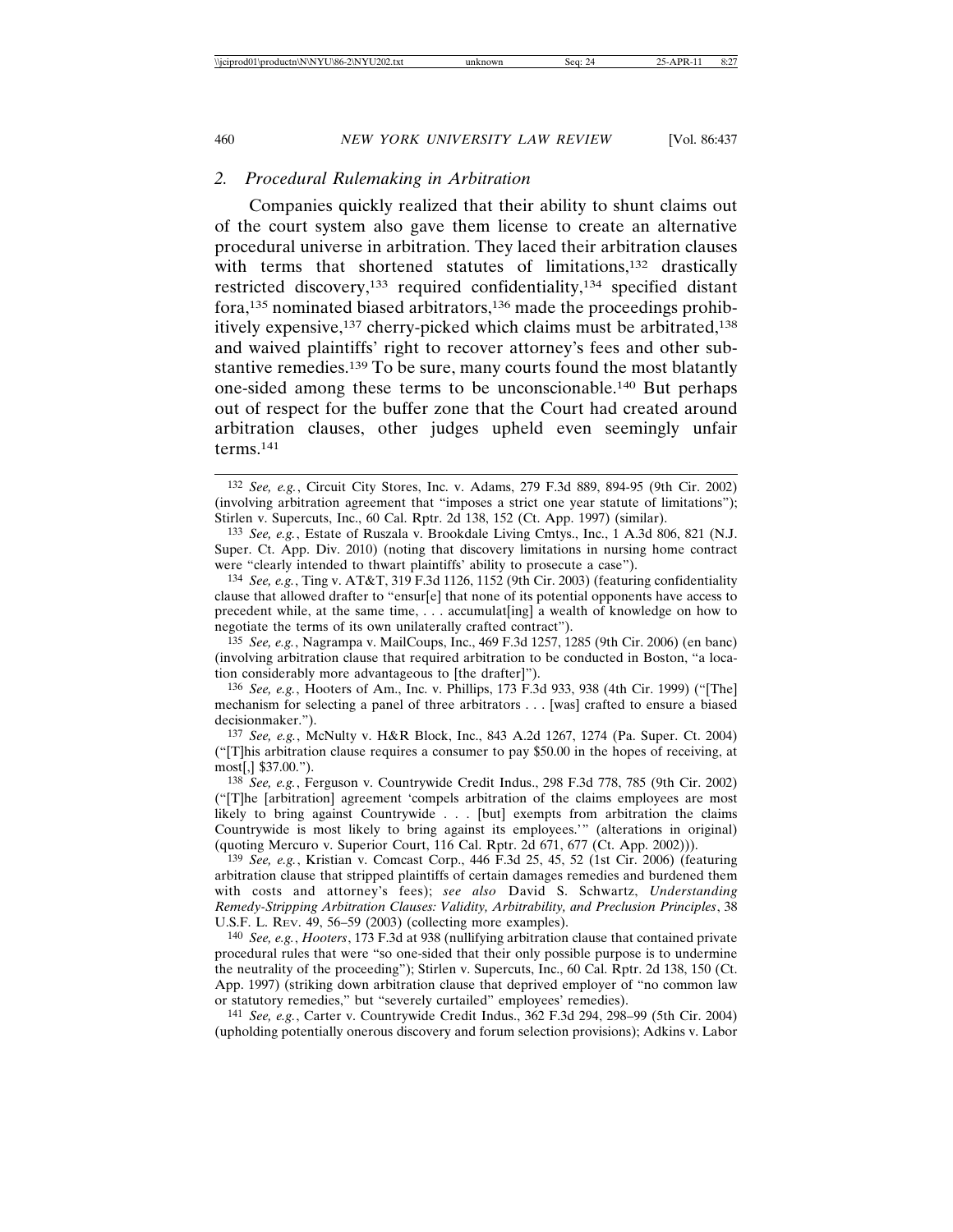For companies, however, the most advantageous aspect of their control over arbitral procedures was the chance to prohibit class action lawsuits.142 Corporate lawyers had long complained about class actions being a form of legalized "blackmail."143 In the 1990s, most courts held that the FAA did not allow arbitrators to aggregate claims.144 Thus, even without an express class action waiver, an arbitration clause was a "powerful deterrent to class action[s]."145

Yet firms were pressed to take further action after the Court's 2003 decision in *Green Tree Financial Corp. v. Bazzle*. 146 The issue in *Bazzle* was whether an arbitration clause that did not mention class actions allowed an arbitrator to aggregate claims.147 A plurality of the Court held that the arbitration clause was ambiguous and thus an issue of contract interpretation for the arbitrator to resolve.148 By implicitly sanctioning the idea that arbitrators could conduct class actions in some instances, the plurality suggested that the FAA does not preclude class-wide relief.149 As a result, firms realized that arbitration clauses alone would not foreclose class actions. Instead, they needed arbitration clauses that expressly forbade class actions.

142 Some arbitration clauses expressly prohibited class actions in any event. Margaret Mannix, *No Suits for You*, U.S. NEWS & WORLD REP., June 7, 1999, at 58, 60.

143 *Panel To Consider Changing Rules on Class Action Suits*, BOS. GLOBE, Oct. 12, 1996, at A12. Some judges echoed these views. *See, e.g.*, *In re* Rhone-Poulenc Rorer, Inc., 51 F.3d 1293, 1299 (7th Cir. 1995) ("Judge Friendly, who was not given to hyperbole, called settlements induced by a small probability of an immense judgment in a class action 'blackmail settlements.'" (quoting HENRY J. FRIENDLY, FEDERAL JURISDICTION: A GENERAL VIEW 120 (1973))).

144 *See, e.g.*, Champ v. Siegel Trading Co., 55 F.3d 269, 275 (7th Cir. 1995); Herrington v. Union Planters Bank, N.A., 113 F. Supp. 2d 1026, 1034 (S.D. Miss. 2000); Howard v. Klynveld Peat Marwick Goerdeler, 977 F. Supp. 654, 665 n.7 (S.D.N.Y. 1997); Gammaro v. Thorp Consumer Disc. Co., 828 F. Supp. 673, 674 (D. Minn. 1993); Med Ctr. Cars, Inc. v. Smith, 727 So. 2d 9, 20 (Ala. 1998). *But see* Blue Cross v. Superior Court, 78 Cal. Rptr. 2d 779, 790 (Ct. App. 1998) (permitting class-wide arbitration); Dickler v. Shearson Lehman Hutton, Inc., 596 A.2d 860, 867 (Pa. Super. Ct. 1991) (same).

145 Alan S. Kaplinsky & Mark J. Levin, *Excuse Me, but Who's the Predator? Banks Can Use Arbitration Clauses as a Defense*, BUS. L. TODAY, May/June 1998, at 24, 24.

146 539 U.S. 444 (2003).

147 *Id.* at 447.

148 *Id.* at 451–53 (plurality opinion).

149 *See also id.* at 454–55 (Stevens, J., concurring in judgment) (arguing that FAA contained nothing to override state court's allowance of class arbitration).

Ready, Inc., 303 F.3d 496, 501 (4th Cir. 2002) (rejecting argument that arbitration clause was invalid because plaintiffs could not afford to pay arbitral fees despite plaintiffs' showing that they "were paid at or near the minimum wage . . . [and] live in low-income neighborhoods"); We Care Hair Dev., Inc. v. Engen, 180 F.3d 838, 843 (7th Cir. 1999) (upholding asymmetrical clause that required "franchisees to arbitrate their claims while permitting the franchisor to litigate its claims").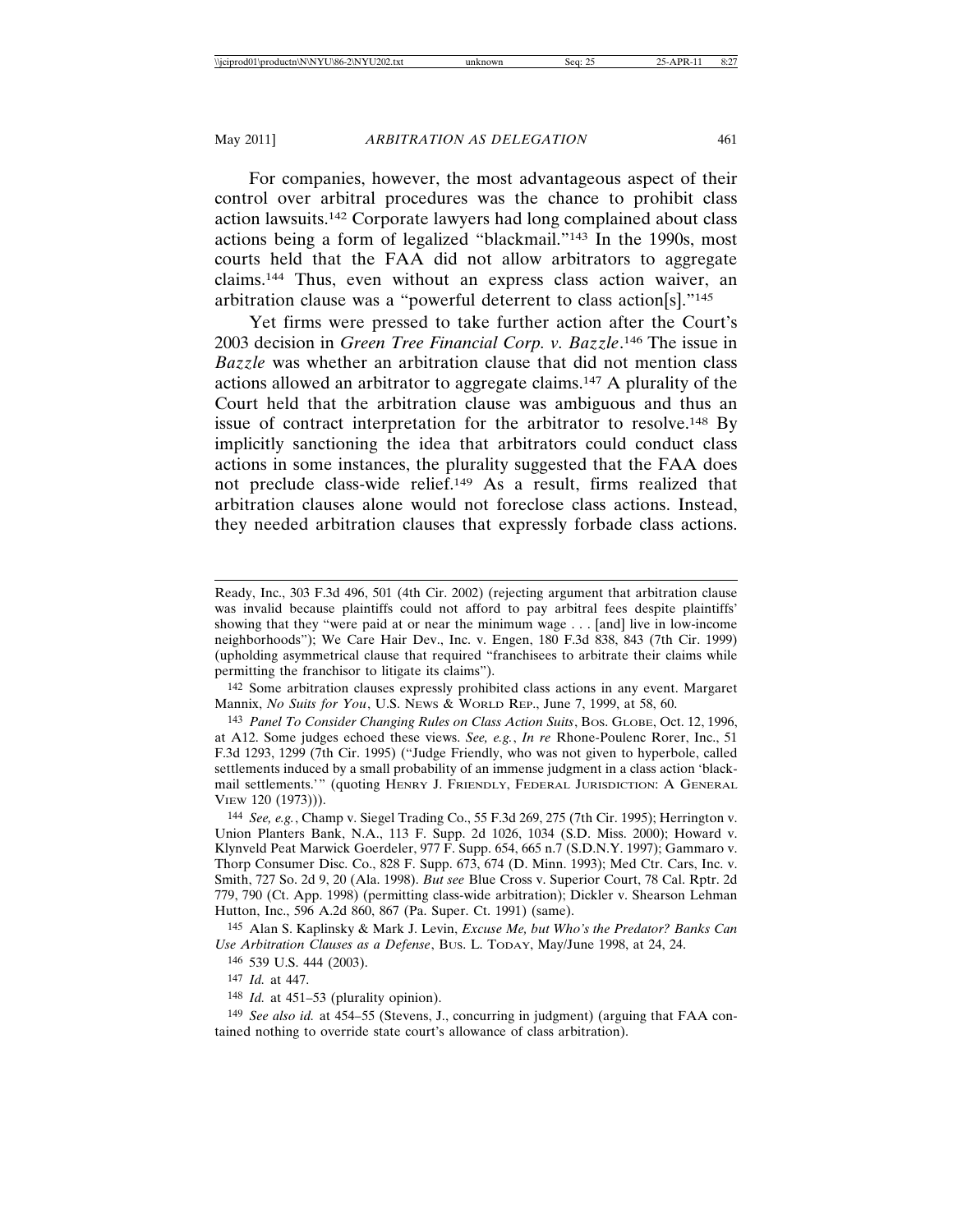Thus, in another wave of unilateral revisions, firms added such terms to their existing contracts.150

Needless to say, the plaintiffs' bar did not take this lying down. In a range of cases, attorneys in putative class actions argued that class arbitration waivers are unconscionable. At first, most courts rejected this theory, holding that the contractual relinquishment of the right to bring a class action did not impact substantive rights and thus was not unfair.151 In 2005, however, the California Supreme Court reached a different conclusion in *Discover Bank v. Superior Court*. 152 The court explained that because class arbitration waivers eliminate any incentive for plaintiffs to prosecute low-value claims, they greatly reduce a defendant's aggregate liability.153 Accordingly, the court held that class arbitration waivers improperly limit a defendant's exposure to damages when they appear in consumer contracts and are applied to allegations that a defendant cheated many customers out of small amounts of money:

Class action and arbitration waivers are not, in the abstract, exculpatory clauses. But because, as discussed above, damages in consumer cases are often small and because '[a] company which wrongfully exacts a dollar from each of millions of customers will reap a handsome profit,' 'the class action is often the only effective way to halt and redress such exploitation.'154

Soon other state supreme courts and federal courts of appeals went even further, voiding class arbitration waivers when the cost of litigating dwarfed any individual plaintiff's potential recovery.155 For

152 113 P.3d 1100 (Cal. 2005).

153 *Id.* at 1107–08.

154 *Id.* at 1108–09 (alteration in original) (quoting Linder v. Thrifty Oil Co., 2 P.3d 27, 38 (Cal. 2000)).

155 *See* Homa v. Am. Express Co., 558 F.3d 225, 231 & n.2, 233 (3d Cir. 2009) (holding class arbitration waiver invalid when "the claims at issue are of such a low value as effectively to preclude relief if decided individually"); Lowden v. T-Mobile USA, Inc., 512 F.3d

<sup>150</sup> Nora Lockwood Tooher, *Plaintiffs Wrestle with Class Action Arbitration Bans*, LAWYERS USA, Nov. 19, 2007, at 1, *available at* http://www.allbusiness.com/legal/legal-services-litigation/8921629-1.html (noting that after *Bazzle*, "[e]very big company rewrote their arbitration clauses to ban class actions").

<sup>151</sup> *See* Snowden v. CheckPoint Check Cashing, 290 F.3d 631, 638 (4th Cir. 2002) (rejecting argument that agreement was unenforceable because of lack of class relief); Randolph v. Green Tree Fin. Corporation–Alabama, 244 F.3d 814, 818–19 (11th Cir. 2001) (enforcing arbitration agreement so long as statute's substantive goals could be vindicated through arbitration); Johnson v. W. Suburban Bank, 225 F.3d 366, 373 (3d Cir. 2000) (enforcing arbitration agreement and characterizing class action relief as procedural right); Arnold v. Goldstar Fin. Sys., Inc., No. 01 C 7694, 2002 WL 1941546, at \*9 (N.D. Ill. Aug. 22, 2002) ("As a general matter, the right to bring a class action in federal court is a procedural right . . . ."); Sagal v. First USA Bank, 69 F. Supp. 2d 627, 631 (D. Del. 1999) (holding that availability of other enforcement mechanisms can obviate right to proceed by class action).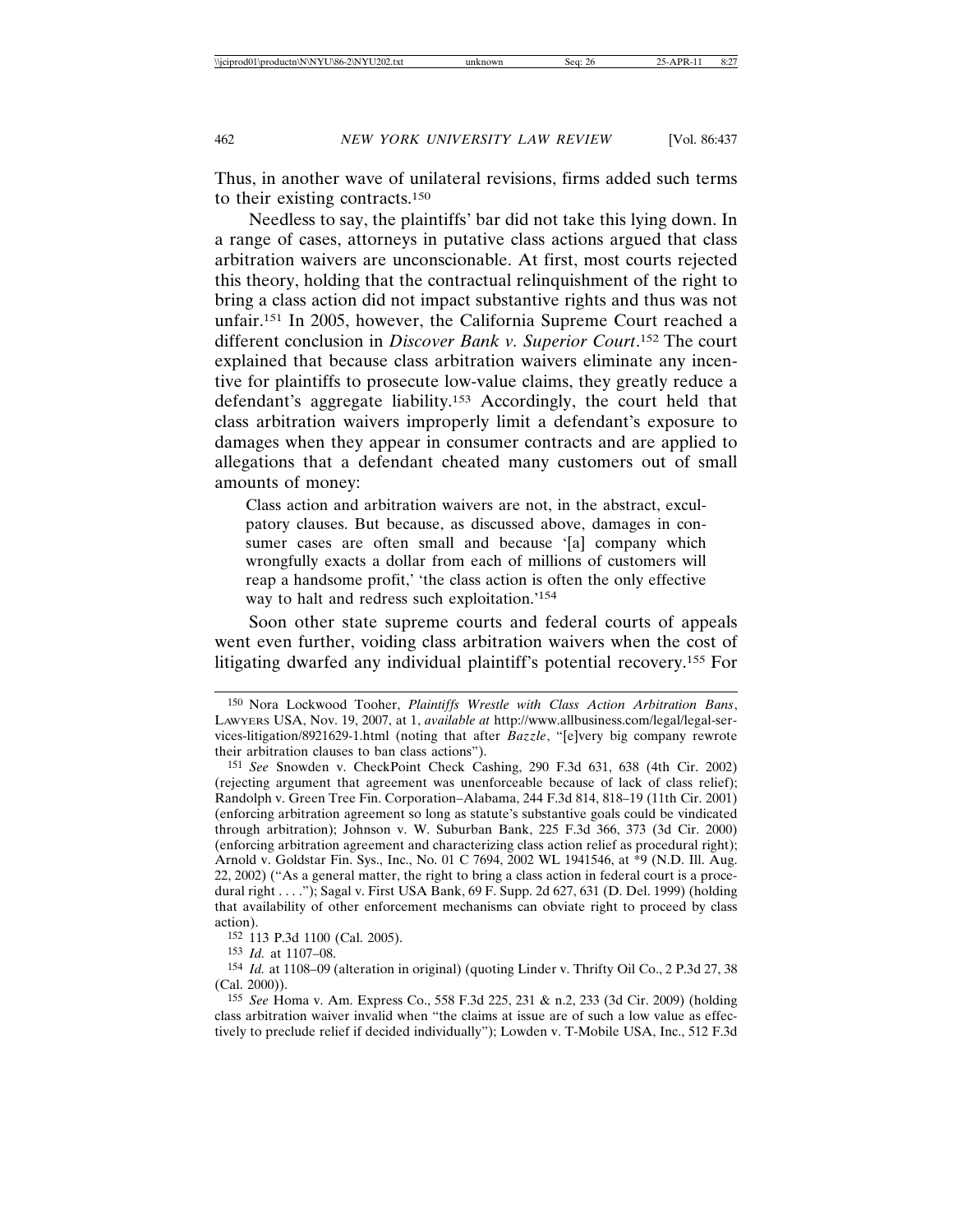instance, the New Jersey Supreme Court decided two cases on the same day: one enforcing a class arbitration waiver where each plaintiff sought over \$100,000 in damages,<sup>156</sup> and one voiding a waiver where each plaintiff could not win more than \$600.157

Companies were not satisfied. Even for low-value claims, damages increase exponentially when multiplied by thousands or millions of class members. Determined to eliminate the class action completely, companies turned to the most formidable weapon in their arsenal: their total dominion over contract terms. If judges were chafing at the fact that class arbitration waivers deterred plaintiffs from asserting low-value claims, then drafters would remedy this flaw themselves. In a seemingly counterintuitive gambit, companies began to create elaborate incentives for plaintiffs to sue them individually. With another salvo of "bill stuffers," they dressed their class arbitration waivers in sheep's clothing. Much like a legislature subsidizes the prosecution of antitrust or civil rights claims by providing for treble damages or awards of attorney's fees, businesses sweetened the pot for plaintiffs who arbitrated small-value grievances against them on an individual basis. For example, the Verizon Wireless customer agreement once required consumers to pay Verizon's fees and costs if they recovered less than seventy-five percent of what Verizon offered to settle the claim.158 But as courts began to void class arbitration waivers on unconscionability grounds, Verizon changed its terms, promising to pay consumers' attorney's fees and a \$5000 bonus if consumers agree to arbitrate on an individual basis and ultimately recover

<sup>1213, 1218–19 (9</sup>th Cir. 2008) (holding class action waiver substantively unconscionable and thus unenforceable); Dale v. Comcast Corp., 498 F.3d 1216, 1224 (11th Cir. 2007) (similar); Kinkel v. Cingular Wireless LLC, 857 N.E.2d 250, 274–75 (Ill. 2006) (holding class action waiver unenforceable after concluding that litigation costs were too high); Scott v. Cingular Wireless, 161 P.3d 1000, 1007–08 (Wash. 2007) (en banc) (holding class action waiver unenforceable because it "effectively prevents one party . . . from pursuing valid claims").

<sup>156</sup> *See* Delta Funding Corp. v. Harris, 912 A.2d 104, 115 (N.J. 2006) ("Harris's claim is not the type of low-value suit that would not be litigated absent the availability of a class proceeding. Harris has adequate incentive to bring her claim as an individual action.").

<sup>157</sup> *See* Muhammad v. Cnty. Bank of Rehoboth Beach, Del., 912 A.2d 88, 99, 100–01 (N.J. 2006) ("[Because plaintiff's] individual consumer-fraud case involves a small amount of damages, . . . a class-action waiver can act effectively as an exculpatory clause.").

<sup>158</sup> *See* Exhibit E Attached to Supplemental Declaration of Scott M. Johnson in Support of Motion To Compel Arbitration and Dismiss Action in Favor of Arbitration, or Alternatively, Stay Action Pending Arbitration at 8, Halprin v. Verizon Wireless Servs., No. 3:07-CV-04015 (D.N.J. Jan. 9, 2008), 2008 WL 7739538 (providing 2007 customer agreement).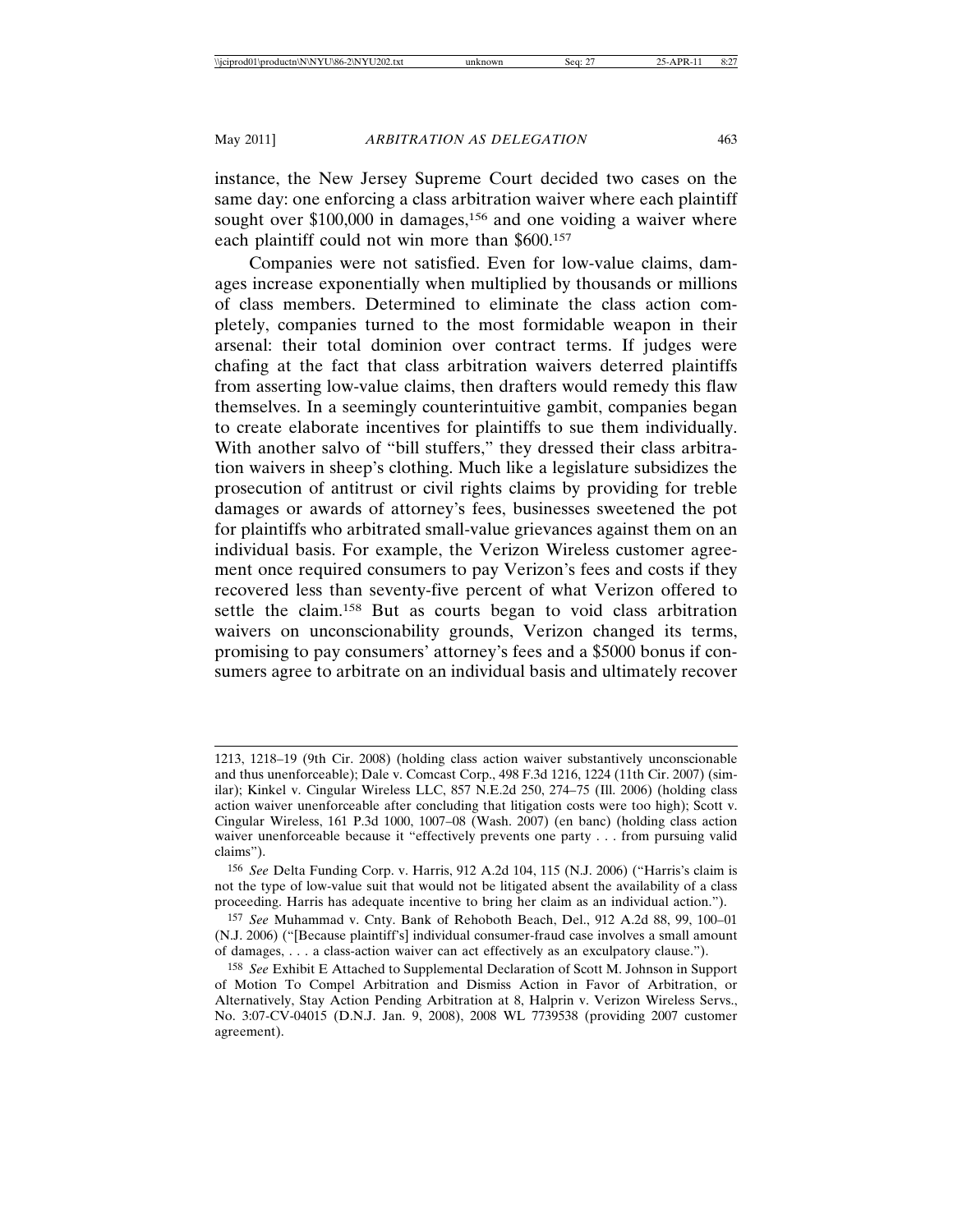more than Verizon's last written settlement offer.159 By doing so, Verizon gives itself ammunition to argue in court that because its contract actually *encourages* individual plaintiffs to arbitrate low-value claims, it cannot be unfair to force consumers to waive their right to bring a class action.

These revamped clauses also serve a second purpose: They allow companies to argue that the FAA preempts any ruling that their class arbitration waivers are unconscionable. Recall that the FAA severely limits state regulation of arbitration clauses; state law can invalidate such clauses only under principles that apply with equal strength to all other contracts.160 This antidiscrimination mandate means that state contract law cannot single out arbitration clauses for heightened scrutiny. Therefore, courts can invalidate arbitration clauses under the unconscionability doctrine only if they administer that rule in an evenhanded fashion—the same way they do when faced with contracts that do not contain arbitration clauses. Firms like Verizon have a colorable argument that any judge who finds their reward-laden class arbitration waiver to be unconscionable is impermissibly discriminating against arbitration clauses. After all, how can a term be unfair if it seeks to facilitate lawsuits against its drafter?

Sure enough, on May 24, 2010, the Court granted certiorari in *AT&T Mobility LLC v. Concepcion* to decide whether the FAA preempts judges from finding AT&T's class arbitration waiver to be unconscionable.161 Several factors suggest that the Court will (at the very least) further restrict the grounds on which lower courts can refuse to enforce class arbitration waivers. For one, the Court overruled *Bazzle* in April 2010 and held that arbitrators cannot hear class actions when the arbitration clause is silent about whether class arbitration is permissible.162 Moreover, AT&T describes its class arbitration waiver as "the most pro-consumer arbitration provision in the country."163 It lavishes a minimum of \$10,000 and double attorney's fees upon plaintiffs who arbitrate on an individual basis and

<sup>159</sup> *See Customer Agreement*, VERIZON WIRELESS, http://www.verizonwireless.com/ customer-agreement.shtml (last visited Jan. 15, 2010) (setting forth dispute resolution terms).

<sup>160</sup> *See supra* notes 97–105 and accompanying text (discussing Court's decisions forbidding states from targeting arbitration contracts specifically).

<sup>161</sup> 584 F.3d 849 (9th Cir. 2009), *cert. granted*, 78 U.S.L.W. 3687 (U.S. May 24, 2010) (No. 09-893); *see* Petition for Writ of Certiorari at (i), AT&T Mobility LLC v. Concepcion, No. 09-893 (Jan. 25, 2010), 2010 WL 304265.

<sup>162</sup> *See* Stolt-Neilsen v. AnimalFeeds Int'l Corp., 130 S. Ct. 1758, 1775 (2010) ("[A] party may not be compelled under the FAA to submit to class arbitration unless there is a contractual basis for concluding that the party *agreed* to do so.").

<sup>163</sup> *See* AT&T Mobility LLC's Motion To Compel Arbitration and To Dismiss Action at 3, Francis v. AT&T Inc., No. 2:07-CV-14921 (E.D. Mich. Jan. 25, 2008), 2008 WL 393982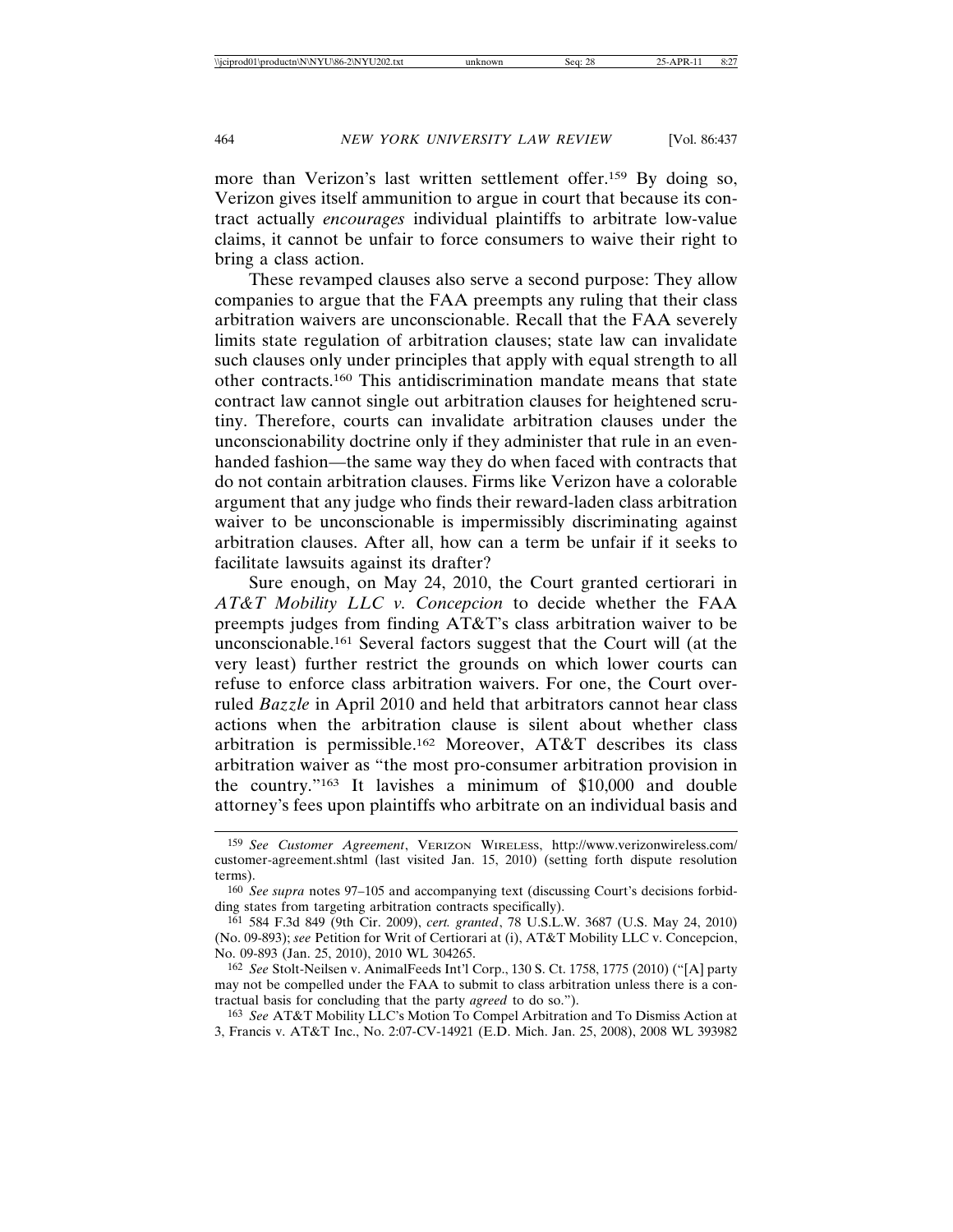recover more than AT&T's last written settlement offer.164 If the Court does carve out a broad space for class arbitration waivers, it may mean the end of the class action device in consumer and employment cases.<sup>165</sup>

In sum, from initially deploying blunt remedy-stripping terms to eventually adopting nuanced and complex "proconsumer" class action waivers, companies have invoked the FAA to engage in a staggering amount of private procedural rulemaking. They have sought to change arbitration from an alternative to litigation to a parallel, private judicial system in which they make the rules.

# *3. The Delegation Clause*

Finally, the Court's June 2010 decision in *Rent-A-Center, West, Inc. v. Jackson* further drives the FAA from its contractual foundations and adds a new dimension to private procedural rulemaking.166 As discussed above, lower courts have helped keep drafters in check by deeming unfair terms to be unconscionable.167 Firms may not like this searching judicial review, but section 4 of the FAA mandates it. As noted, section 4 states that "court[s] shall proceed summarily to  $\dots$ trial" if "the making of the arbitration agreement  $\dots$  [is] in issue."<sup>168</sup> When plaintiffs argued that a specific component of an arbitration clause was unconscionable, they placed its making in issue and were entitled to a judicial forum to resolve that claim. Or were they? As with unilateral amendments and "proconsumer" class arbitration waivers, clever drafters again capitalized on their dominion over contract terms. First in business-to-business transactions and then expanding to standard form contracts, companies added "delegation

<sup>(&</sup>quot;The revised arbitration provision is, to [AT&T's] knowledge, the most pro-consumer arbitration provision in the country.").

<sup>164</sup> *2.2 Arbitration Agreement*, AT&T WIRELESS, at section 4, http://www.wireless.att. com/cell-phone-service/legal/index.jsp?q\_termsKey=wirelessCustomerAgreement&q\_ termsName=Wireless+Customer+Agreement&subSection=arbAgreement (last visited Feb. 4, 2011).

<sup>165</sup> *See* Myriam Gilles, *Opting Out of Liability: The Forthcoming, Near-Total Demise of the Modern Class Action*, 104 MICH. L. REV. 373, 375–77 (2005) (hypothesizing that widespread adoption of class arbitration waivers, coupled with judicial acceptance of them, may lead to end of class action device).

<sup>166</sup> 130 S. Ct. 2772 (2010).

<sup>167</sup> *See supra* note 140 and accompanying text (noting that some courts invalidated onesided arbitration clauses).

<sup>168</sup> 9 U.S.C. § 4 (2006). In addition, as I have argued elsewhere, section 4 appears to be a mandatory rule that parties cannot override by contract. David Horton, *The Mandatory Core of Section 4 of the Federal Arbitration Act*, 96 VA. L. REV. IN BRIEF 1, 4–5 (2010), http://www.virginialawreview.org/inbrief/2010/04/02/horton.pdf.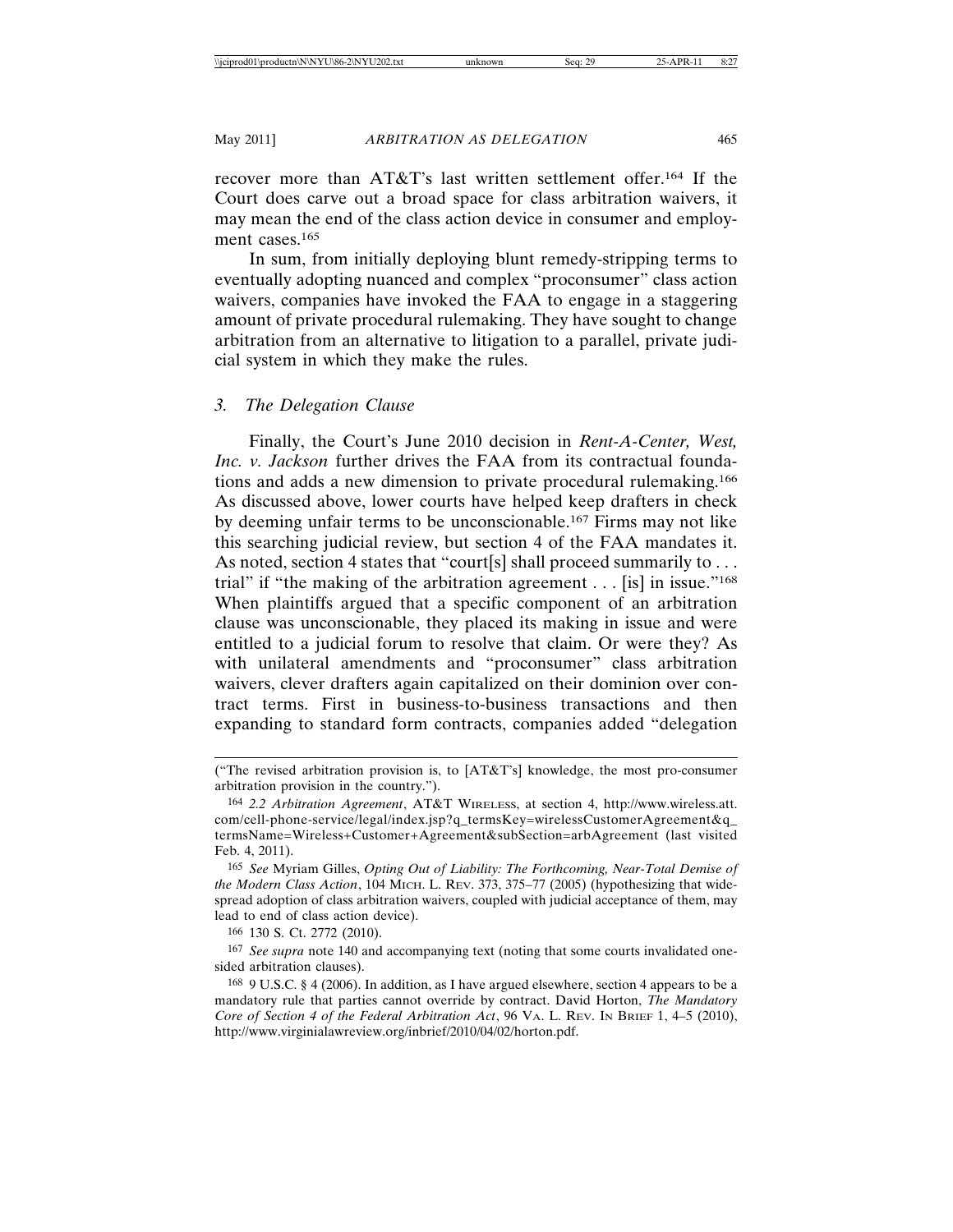clauses" that gave the arbitrator—not courts—the exclusive ability to resolve the very issue of whether the arbitration clause was valid.169

*Rent-A-Center* involved a delegation clause in an arbitration contract that an employer required its employees to sign. Both sides, following dicta in previous Court opinions, agreed that delegation clauses could be enforceable if there was "clear and unmistakable" evidence that the parties actually wanted the arbitrator to determine whether the arbitration clause was valid.<sup>170</sup> Prior to the Court's decision in *Rent-A-Center*, the dominant view was that because consumers, franchisees, and employees often do not read fine print terms, the mere fact that one of those individuals had signed a standard form contract that included a delegation clause did not satisfy the "clear and unmistakable" requirement.171

Nevertheless, in *Rent-A-Center*, the Court, speaking through Justice Scalia, declined to adopt the "clear and unmistakable" rule that it had previously endorsed in dicta. Instead, in a dizzying sleight of hand, the Court held that just as arbitration clauses are their own freestanding minicontracts within larger container contracts, delegation clauses are their own freestanding miniarbitration contracts within larger arbitration clauses.<sup>172</sup> As Justice Scalia put it, "[the] delegation provision is an agreement to arbitrate threshold issues concerning the arbitration agreement."173 Under this logic, delegation clauses are contracts within contracts within contracts: (1) a contract to arbitrate the issue of whether the arbitration clause is enforceable (2) within a contract to arbitrate substantive claims between the parties (3) within the container contract.174

<sup>169</sup> For cases discussing delegation clauses and upholding the ability of the arbitrator to determine the validity of an arbitration clause, see *Terminix International Co. v. Palmer Ranch Ltd.*, 432 F.3d 1327, 1332–33 (11th Cir. 2005), *Contec Corp. v. Remote Solution Co.*, 398 F.3d 205, 205, 211 (2d Cir. 2005), and *Apollo Computer, Inc. v. Berg*, 886 F.2d 469, 472–74 (1st Cir. 1989).

<sup>170</sup> *See* Petitioner's Reply Brief at 21, Rent-A-Center, W., Inc. v. Jackson, 130 S. Ct. 2772 (2010) (No. 09-497), 2010 WL 1554408; Brief for Respondent at 54, *Rent-A-Center*, 130 S. Ct. 2772 (No. 09-497), 2010 WL 1186482; *see also* Karen Halverson Cross, *Letting the Arbitrator Decide Unconscionability Challenges*, 26 OHIO ST. J. ON DISP. RESOL. (forthcoming 2011) (manuscript at 61–68), *available at* http://papers.ssrn.com/sol3/ papers.cfm?abstract\_id=1552966 (citing other cases that rested on this assumption).

<sup>171</sup> *See, e.g.*, Jackson v. Rent-A-Center W., Inc., 581 F.3d 912, 917 (9th Cir. 2009) (holding that employee did not clearly and unmistakably assent to delegation clause even though he signed arbitration clause in which delegation clause was embedded), *rev'd*, 130 S. Ct. 2772 (2010); Awuah v. Coverall N. Am., Inc., 554 F.3d 7, 12–13 (1st Cir. 2009) (holding that courts must review delegation clause for fairness before enforcing).

<sup>172</sup> Rent-A-Center, W., Inc. v. Jackson, 130 S. Ct. 2722, 2777–78 (2010).

<sup>173</sup> *Id.* at 2777.

<sup>174</sup> Justice Stevens's dissent analogized this approach to "Russian nesting dolls." *Id.* at 2786 (Stevens, J., dissenting).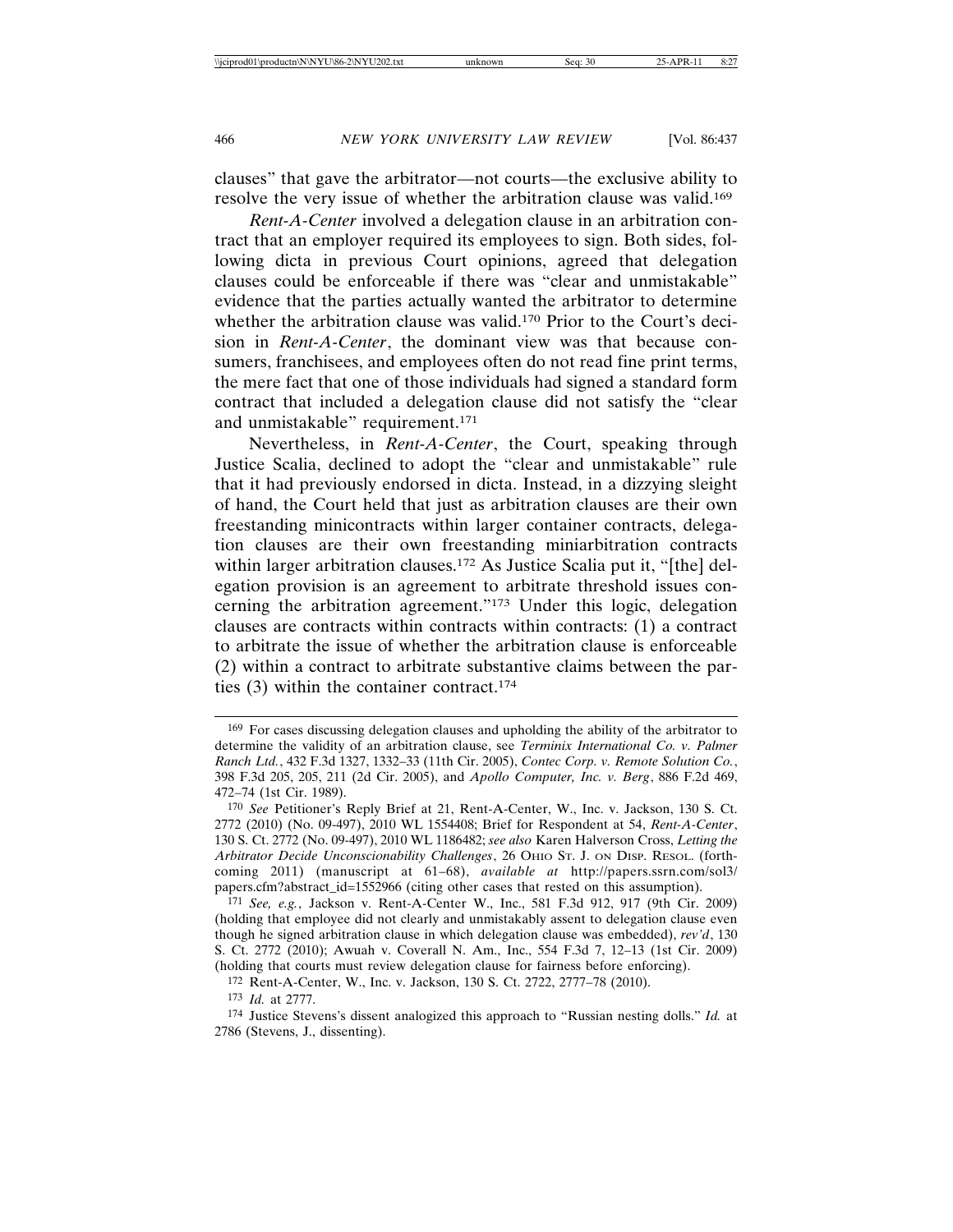In turn, viewing delegation clauses this way triggered the separability doctrine.175 Recall that *Prima Paint* decreed that a challenge to the validity of the container contract (but not the arbitration clause) is a matter for the arbitrator to hear.176 The Court in *Rent-A-Center* took this principle one step further and held that if an arbitration clause includes a delegation clause, a challenge to the validity of the arbitration clause (but not the delegation clause) is also for the arbitrator to evaluate.177 As a result, a plaintiff cannot ask a judge to review the fairness of the arbitration clause unless she first proves that the delegation clause is invalid.

The two-tiered framework adopted by the Court doomed plaintiff Antonio Jackson's claim that the delegation provision in *Rent-A-Center* was unenforceable. In district court, Jackson had argued that the arbitration contract his employer required him to sign was unconscionable because it limited discovery in his fact-sensitive civil rights lawsuit and called for him to pay for a portion of the arbitrator's fees.178 But he had not offered any reason that the delegation clause itself was invalid. Thus, the Court held that Jackson had conceded the relevant issue and ordered him to arbitrate the question of whether the arbitration clause was unconscionable.<sup>179</sup>

Furthermore, Justice Scalia took pains to point out that even if Jackson had contested the enforceability of the delegation clause, he would have lost. As Justice Scalia noted, the aspects of the arbitration clause that Jackson claimed made it unfair for him to arbitrate his substantive claim—the discovery-limiting and fee-sharing provisions—had little bearing on whether it would be unfair for him to arbitrate the more self-contained question of whether the arbitration clause was unconscionable:

Jackson would have had to argue that the limitation upon the number of depositions causes the arbitration of his claim that the [arbitration clause] is unenforceable to be unconscionable. That would be, of course, a much more difficult argument to sustain . . . . Likewise, the unfairness of the fee-splitting arrangement may be more difficult to establish for the arbitration of enforceability than for arbitration of more complex and fact-related aspects of the alleged employment discrimination.180

<sup>175</sup> *See id.* at 2779 ("Application of the severability rule does not depend on the substance of the remainder of the contract.").

<sup>176</sup> *See supra* text accompanying notes 65-70.

<sup>177</sup> *See Rent-A-Center*, 130 S. Ct. at 2779 (stating that unless specifically challenged, delegation provisions are treated as valid).

<sup>178</sup> *Id.* at 2780.

<sup>179</sup> *Id.* at 2780–81.

<sup>180</sup> *Id.* at 2780.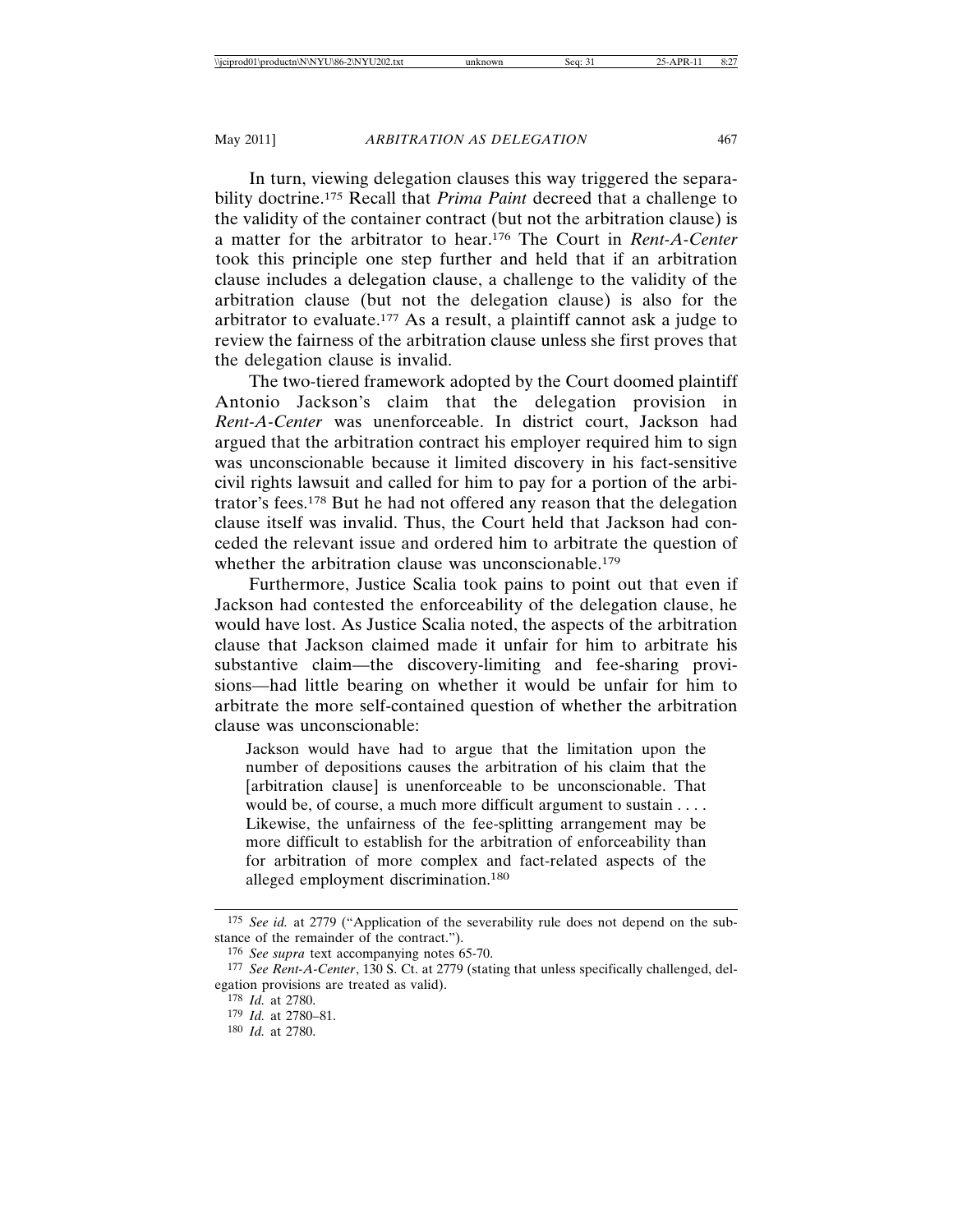Indeed, plaintiffs may never be able to prove that a delegation clause is unconscionable. To be sure, flagrant arbitrator bias or outrageous arbitral fees might give rise to a claim that it would be unfair to force a plaintiff to arbitrate the issue of whether the arbitration clause is valid. But other than these unlikely scenarios, any claim that a delegation clause is unconscionable comes perilously close to being a non sequitur. It is difficult to imagine how a plaintiff could prove that it is unfair to arbitrate the discrete issue of whether the arbitration clause is valid unless she somehow links it to the forfeiture of a substantive right. But to show that a delegation clause imperils a substantive cause of action, a plaintiff must establish not just that the arbitration clause makes it harder to pursue the cause of action, but that the arbitrator will, in fact, enforce the arbitration clause. Most courts will be unlikely to indulge in that kind of speculation.181 Thus, a delegation clause gives drafters a potent new weapon: a way to strip judges of their traditional role as bulwarks against overreaching arbitration clauses.

## *E. Summary*

The FAA confers broad power on private parties. It is an empty husk that companies can fill with contracts to arbitrate, which then radiate with the "liberal federal policy favoring arbitration agreements, notwithstanding any state substantive or procedural policies to the contrary."182 Capitalizing on both the Court's refusal to consider seriously whether arbitration alters substantive rights and the freedom to add and amend arbitration clauses—a power that exceeds the boundaries of contract law itself—businesses have invoked the FAA to create elaborate private procedural regimes. In the next Part, I offer a novel theory as to why the Court's interpretation of the statute is problematic.

182 Moses H. Cone Mem'l Hosp. v. Mercury Constr. Corp., 460 U.S. 1, 24 (1983).

<sup>&</sup>lt;sup>181</sup> If judges push back, drafters can always contract around these rulings as well. For instance, firms could create "double-decker" arbitration clauses: (1) offering to pay all costs and fees associated with arbitrating the issue of whether the arbitration clause is enforceable, but (2) requiring plaintiffs to pay for arbitrating substantive claims. Under *Rent-A-Center*, the arbitrator would end up deciding whether this arrangement is fair: Courts can focus on only how onerous it would be for the plaintiff to arbitrate whether the arbitration clause is valid, not how onerous it would be for the plaintiff to arbitrate substantive claims. Similarly, firms could embed a delegation clause within a delegation clause and task the arbitrator with deciding whether it would be unconscionable to have the arbitrator decide whether it would be unconscionable to have the arbitrator decide whether the arbitration clause is unconscionable.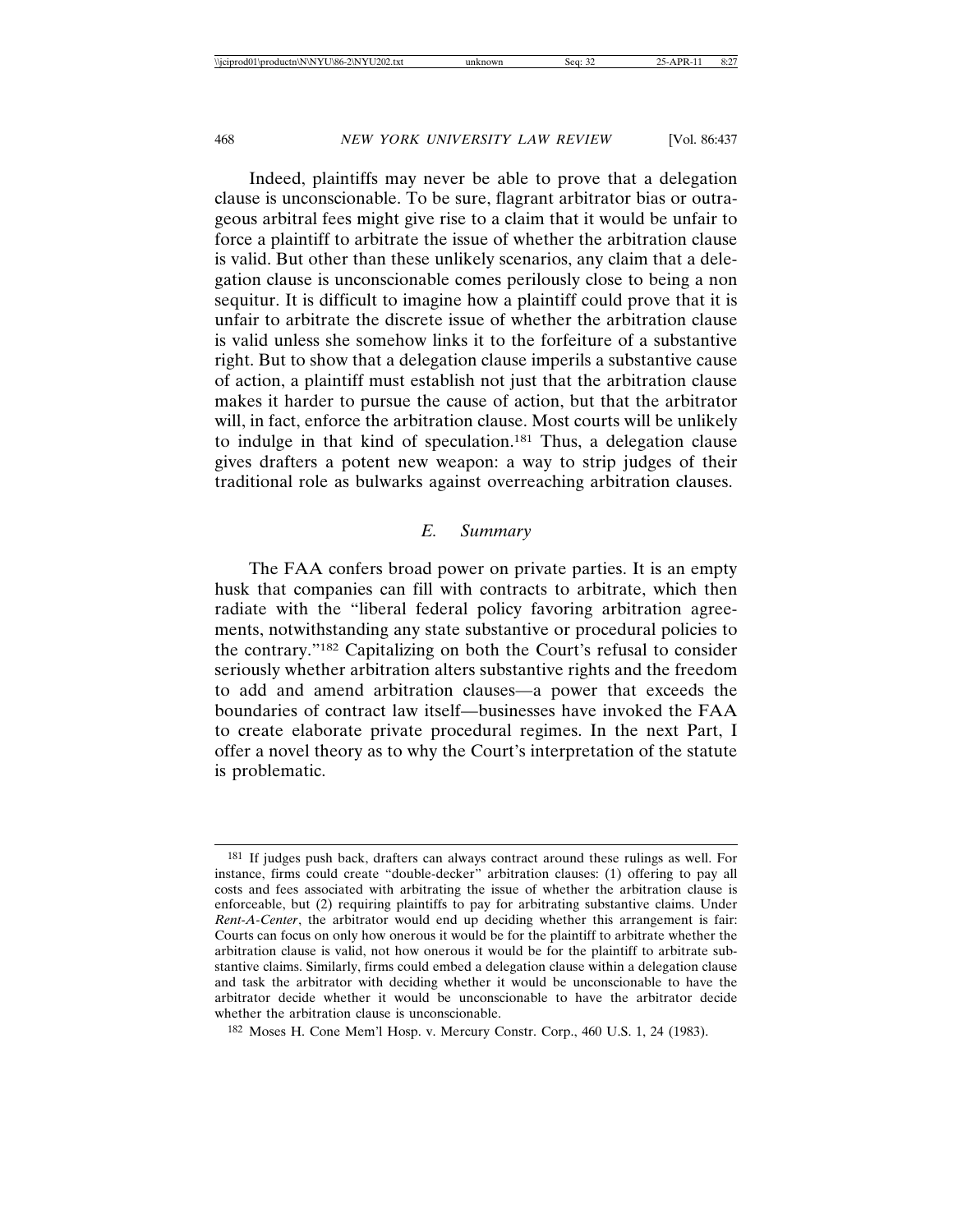### II

#### ARBITRATION AS DELEGATION

The first substantive sentence of the Constitution, Article I, section 1, states that "[a]ll legislative Powers herein granted shall be vested in a Congress of the United States, which shall consist of a Senate and House of Representatives."183 These words have sparked intense debate. The majority view among scholars, which the Court has implicitly endorsed, is that the phrase "legislative Powers" refers broadly "to the power to make rules for society."184 In addition, although the meaning of the "Vesting" Clause remains controversial, the Court has explained that the Clause has both a positive and a negative purpose: It allows Congress to make these rules and then denies this right to anyone else.185

The nondelegation doctrine enforces this stricture by prohibiting sweeping transfers of congressional lawmaking authority. While this rule applies most commonly when Congress vests legislative power in other branches of government, it applies with special force when Congress transfers lawmaking authority to private parties. In this Part, I explore the tension between the private nondelegation doctrine and the Court's reading of the FAA.

<sup>183</sup> U.S. CONST. art. I, § 1.

<sup>184</sup> Larry Alexander & Saikrishna Prakash, *Reports of the Nondelegation Doctrine's Death Are Greatly Exaggerated*, 70 U. CHI. L. REV. 1297, 1298 (2003); *see also* Loving v. United States, 517 U.S. 748, 758 (1996) ("The fundamental precept of the delegation doctrine is that the lawmaking function belongs to Congress . . . and may not be conveyed to another branch or entity."). *But see* Eric A. Posner & Adrian Vermeule, *Interring the Nondelegation Doctrine*, 69 U. CHI. L. REV. 1721, 1723 (2002) (arguing that "legislative power" means only literal "authority to vote on federal statutes").

<sup>185</sup> *See* Whitman v. Am. Trucking Ass'ns, 531 U.S. 457, 472 (2001) ("[The] text [of Article I, section 1] permits no delegation of [legislative] powers . . . ."); Gary Lawson, *Delegation and Original Meaning*, 88 VA. L. REV. 327, 350–51 (2002) (arguing that although Constitution does not contain express nondelegation clause, nondelegation principle arises from text and structure of Constitution). This principle can be traced to John Locke. *See* JOHN LOCKE, TWO TREATISES OF GOVERNMENT § 141, at 381 (Peter Laslett ed., Cambridge Univ. Press 1967) (1690) (claiming that state power "being derived from the People[,] . . . the *Legislative* can have no power to transfer their Authority of making Laws, and place it in other hands"). Not all authorities agree that Article I, section 1 constrains congressional delegation, however. *See, e.g.*, *Whitman*, 531 U.S. at 489 (Stevens, J., concurring) (noting that Article I, section 1 does not facially purport to limit Congress's power to delegate authority); Thomas W. Merrill, *Rethinking Article I, Section 1: From Nondelegation to Exclusive Delegation*, 104 COLUM. L. REV. 2097, 2109 (2004) (proposing understanding of Article I, section 1 that focuses not on fact that Congress cannot delegate lawmaking power, but on fact that agencies lack right to promulgate regulations in absence of congressional transfer of power).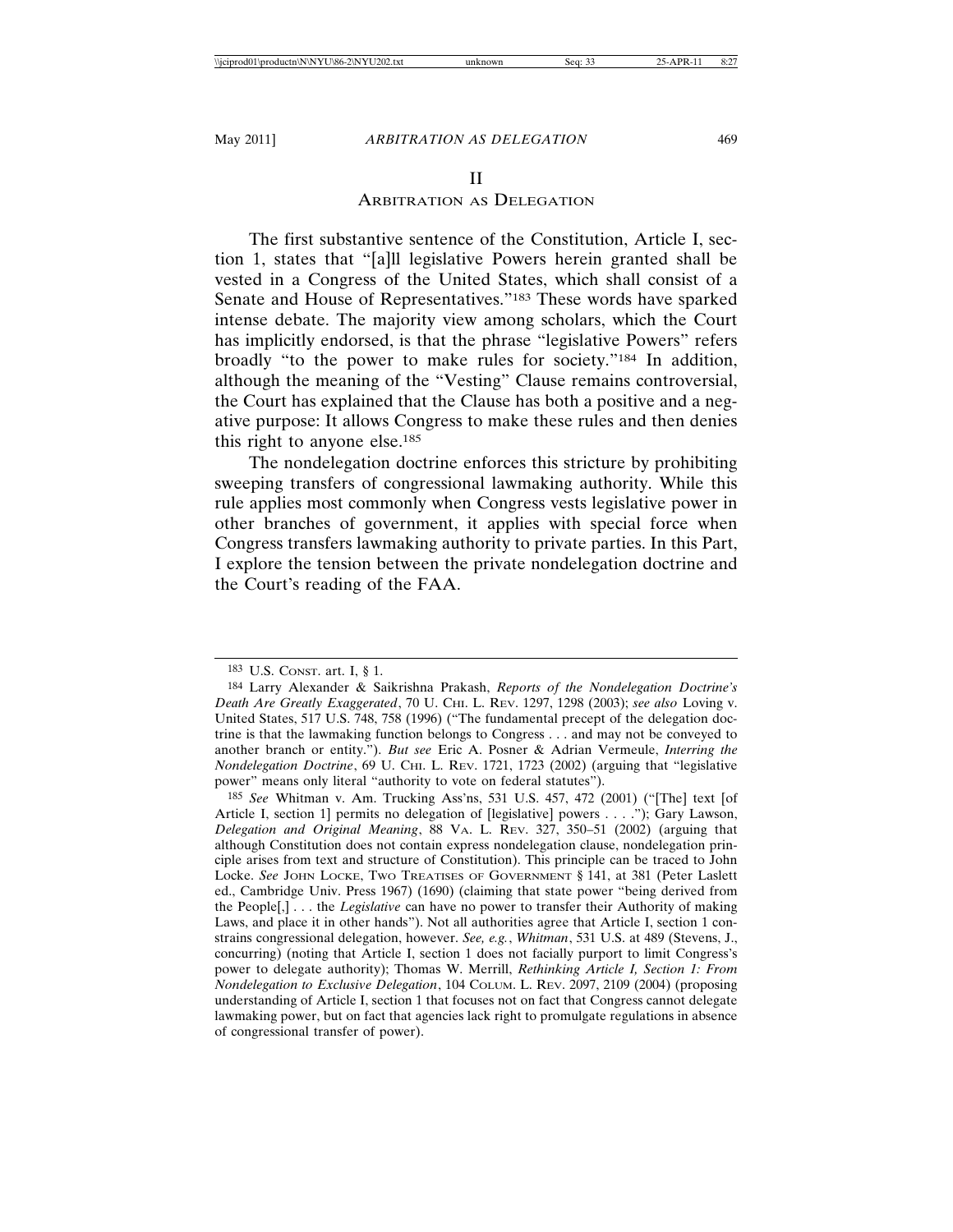## *A. The Public Nondelegation Doctrine*

In its best-known manifestation, the nondelegation doctrine stands for the proposition that "Congress may not constitutionally delegate its legislative power to another branch of Government."<sup>186</sup> This version of the rule comes into play when Congress passes an open-ended statute that gives agencies the freedom to fill the gaps with regulations. I will call this the "public" nondelegation doctrine.

As a matter of black letter law, the Court will strike down a public delegation if Congress has failed to articulate an "intelligible principle" to limit the agency's discretion.187 Although this rule has deep roots,188 the Court has invoked it to nullify only two statutes in the twentieth century.189 Indeed, in light of the practical complexities of modern governance, Congress simply cannot make, interpret, and enforce the laws itself. The Court has responded by repeatedly upholding public delegations, even if they are vast or vague.190 For instance, the Court found an "intelligible principle" in a provision of the Controlled Substances Act that authorized the Attorney General to deem a drug unlawful if "necessary to avoid an imminent hazard to the public safety"191 and in the Clean Air Act's instruction to the Environmental Protection Agency to set air quality standards "the attainment and maintenance of which . . . are requisite to protect the public health" with "an adequate margin of safety."192

Yet in the last three decades, the public nondelegation doctrine has experienced a scholarly flowering. Several commentators have urged the Court to resuscitate the rule, claiming that it maintains the first principle of representative democracy: ensuring that the govern-

<sup>186</sup> Touby v. United States, 500 U.S. 160, 165 (1991).

<sup>187</sup> J.W. Hampton, Jr. & Co. v. United States, 276 U.S. 394, 409 (1928) (formulating intelligible principle test).

<sup>188</sup> *See, e.g.*, Wayman v. Southard, 23 U.S. (10 Wheat.) 1, 42–43 (1825) ("It will not be contended that Congress can delegate to the Courts, or to any other tribunals, powers which are strictly and exclusively legislative.").

<sup>189</sup> A.L.A. Schechter Poultry Corp. v. United States, 295 U.S. 495, 541–42 (1935); Panama Rfg. Co. v. Ryan, 293 U.S. 388, 420–30 (1935). As I discuss, *Schecter*'s elusive holding can also be seen as applying the private nondelegation doctrine. *See infra* notes 214–16.

<sup>190</sup> Even Justices who might naturally be inclined to resist delegations acknowledge the practical difficulties of barring delegations completely. *See, e.g.*, Mistretta v. United States, 488 U.S. 361, 415 (1989) (Scalia, J., dissenting) ("[N]o statute can be entirely precise, and . . . some judgments, even some judgments involving policy considerations, must be left to the officers executing the law and to the judges applying it  $\dots$ .").

<sup>191</sup> *Touby*, 500 U.S. at 163 (quoting 21 U.S.C. § 811(h) (1988)).

<sup>192</sup> Whitman v*.* Am. Trucking Ass'ns, 531 U.S. 457, 472 (2001) (quoting 42 U.S.C. § 7409(b)(1) (2000)).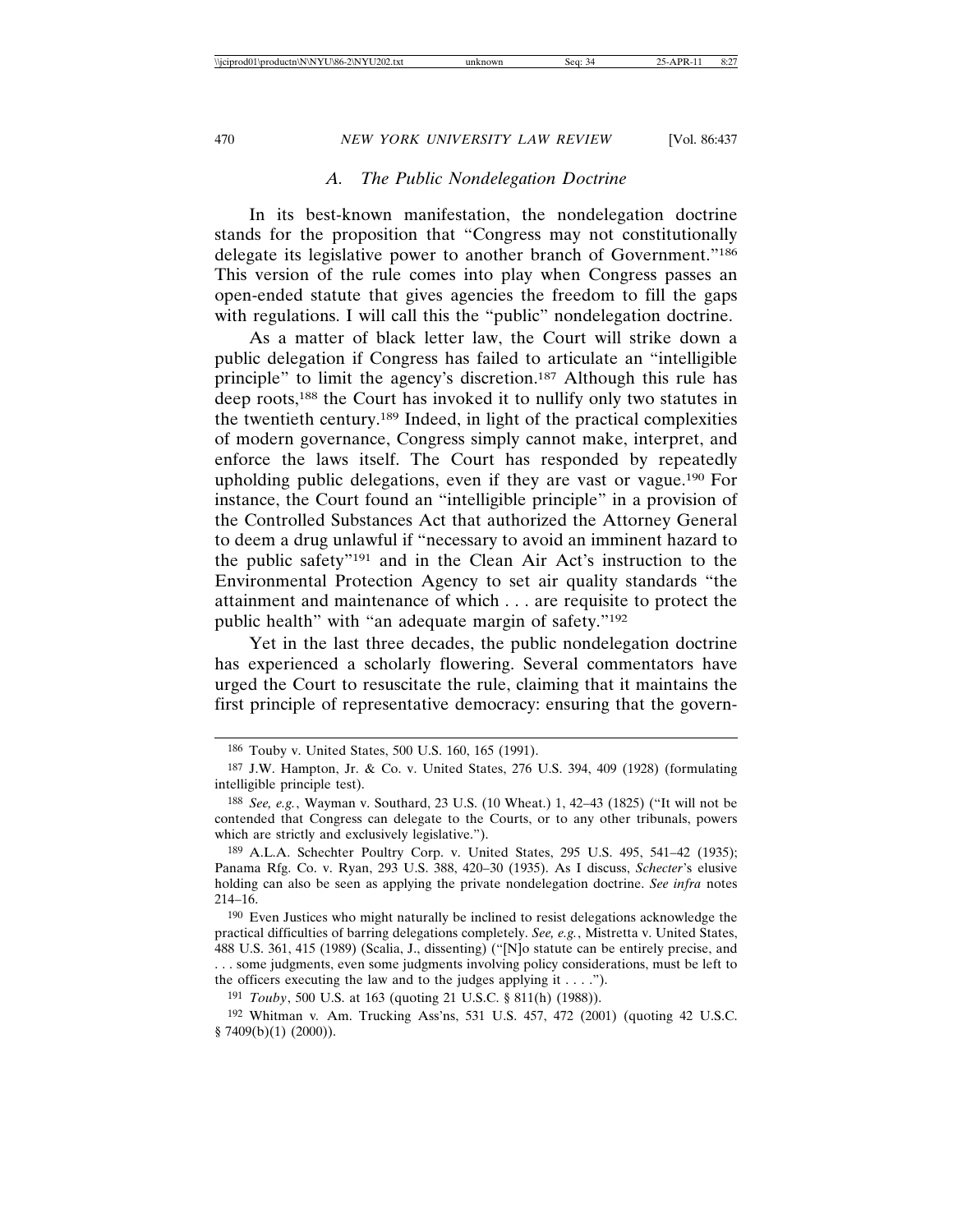ment is responsive to popular will.<sup>193</sup> Arguably, when elected legislators transfer the right to make policy decisions to unelected bureaucrats, they sever this essential link.194 In fact, public delegation can be even more pernicious. As David Schoenbrod argues, delegation allows Congress simultaneously to reap the benefits and to avoid the blame of legislating by passing nebulous laws that leave difficult policy choices to agencies, or by pressuring agencies to regulate in ways that appease powerful interest groups.195 By forcing Congress to accept responsibility for its actions, the nondelegation doctrine serves what I will call the "transparency value."

On the other hand, some scholars question whether delegation is undemocratic.196 However, even they generally have no quarrel with the idea that the nondelegation doctrine facilitates transparency. Instead, they argue that there is no need for a special rule to protect this value because other forces constrain agency action. For example, the "presidential control" theory posits that the chief executive, who enjoys a unique position as the one official elected by the entire country, exerts considerable influence over agencies and "establishes an electoral link between the public and the bureaucracy."197 Other

194 *See, e.g.*, Indus. Union Dep't v. Am. Petroleum Inst., 448 U.S. 607, 685 (1980) (Rehnquist, J., concurring) ("[T]he nondelegation doctrine . . . ensures to the extent consistent with orderly governmental administration that important choices of social policy are made by Congress, the branch of our Government most responsive to the popular will."); JOHN HART ELY, DEMOCRACY AND DISTRUST 132 (1980) ("[B]y refusing to legislate, our legislators are escaping the sort of accountability that is crucial to the intelligible functioning of a democratic republic."); Cass R. Sunstein, *Is the Clean Air Act Unconstitutional?*, 98 MICH. L. REV. 303, 335-36 (1999) ("[T]he [nondelegation] doctrine is designed to promote a distinctive kind of accountability—the kind of accountability that comes from requiring specific decisions from a deliberative body reflecting the views of representatives from various states of the union.").

195 DAVID SCHOENBROD, POWER WITHOUT RESPONSIBILITY: HOW CONGRESS ABUSES THE PEOPLE THROUGH DELEGATION 10 (1993) ("[D]elegation allows legislators to claim credit for the benefits which a regulatory statute promises, yet escape the blame for the burdens it will impose.").

196 *See, e.g.*, JERRY L. MASHAW, GREED, CHAOS, AND GOVERNANCE 139–40 (1997) (arguing that because voters can penalize their representatives for enacting vague statutes, "[the] notion that vague statutory language somehow severs the electoral connection" is "deeply puzzling").

197 Elena Kagan, *Presidential Administration*, 114 HARV. L. REV. 2245, 2331–32 (2001). Similarly, others argue that Congress can bring agencies in line through ex ante and ex post oversight mechanisms, such as imposing hard deadlines for agency action and prescribing substantive criteria to guide agency choices. *See* Sidney A. Shapiro & Robert L.

<sup>193</sup> *See, e.g.*, Gary Lawson, *Discretion as Delegation: The "Proper" Understanding of the Nondelegation Doctrine*, 73 GEO. WASH. L. REV. 235, 237 (2005) ("[T]he Constitution contains *some* limitation on the extent to which Congress can grant discretion to other actors . . . ."); David Schoenbrod, *The Delegation Doctrine: Could the Court Give It Substance?*, 83 MICH. L. REV. 1223, 1254 (1985) (claiming that nondelegation rule should be understood as prohibiting Congress from enacting abstract "goals statute[s]," which "empower[ ] the agency to complete the job by making rules of conduct").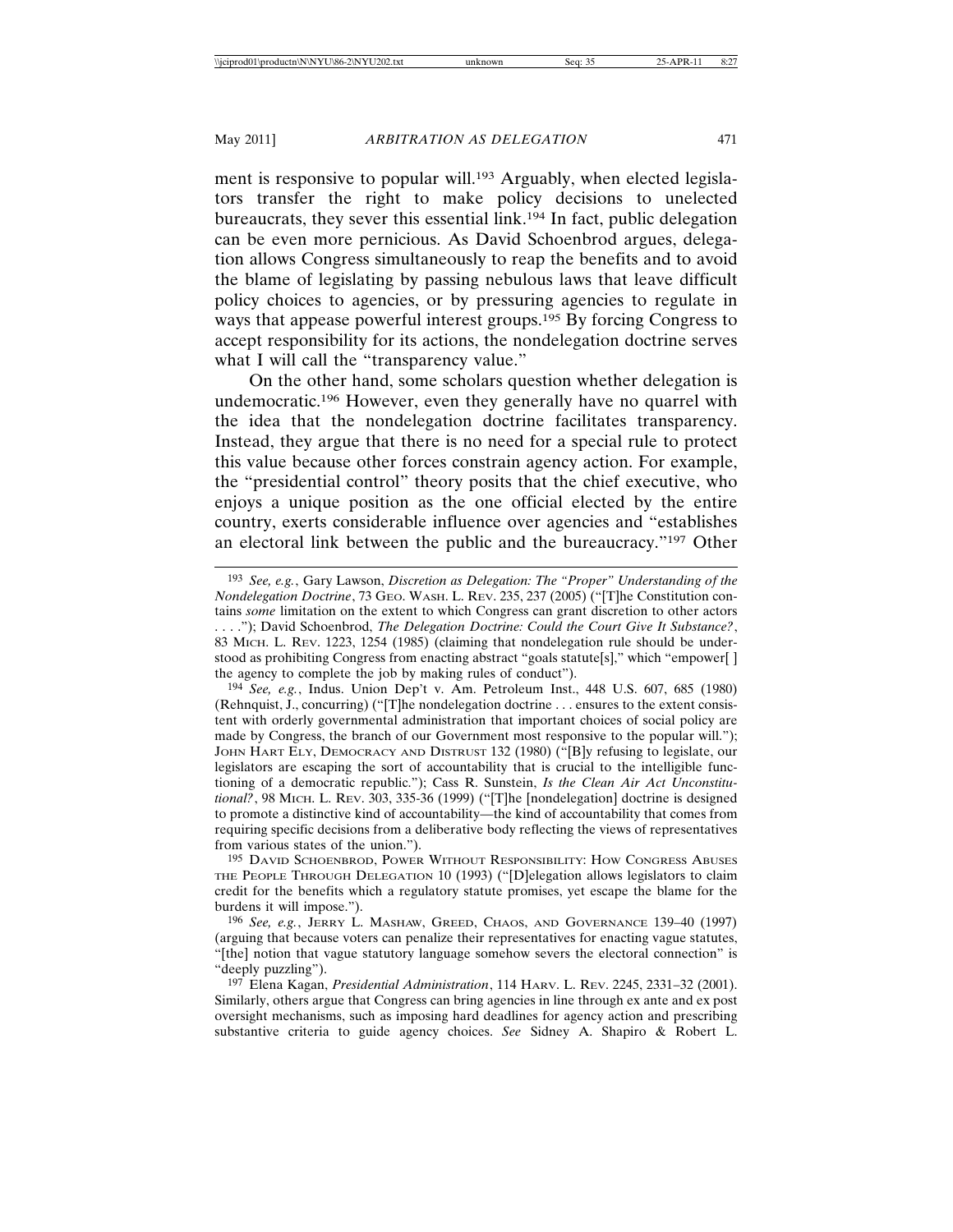scholars draw on the tenets of participatory and deliberative democracy to claim that agency rulemaking can actually be superior to legislative rulemaking. According to these accounts, agencies must consider public input and offer reasoned explanations for decisions requirements that discourage cynical, self-interested political deals and enhance accountability.198 These powerful normative arguments against strict application of the public nondelegation doctrine, coupled with the prudential recognition that such a rule would topple the sprawling administrative state, likely explain its current dormancy.199

#### *B. The Private Nondelegation Doctrine*

However, a second, more muscular version of the nondelegation doctrine governs transfers of congressional power to private parties. Private delegations "clearly raise even more troubling constitutional issues than their public counterparts."200 Recall that the public nondelegation doctrine serves what I have called the "transparency value": It prevents Congress from passing vague legislation and thereby transferring the responsibility for making hard policy choices to unelected bureaucrats. Delegations to private parties amplify these transparency concerns. Indeed, the factors that mitigate the potential evils of public delegations do not apply to private delegations. Agencies are subject to presidential oversight; private parties are not. Similarly, while the Administrative Procedure Act helps narrow the democracy gap in agency rulemaking by requiring agencies to hold notice-and-comment periods and justify their decisions,201 it does not

201 5 U.S.C. § 553(b)–(c) (2006).

Glicksman, *Congress, the Supreme Court, and the Quiet Revolution in Administrative Law*, 1998 DUKE L.J. 819, 827–28 (discussing how perceived problems with EPA in 1980s spurred Congress to reduce its discretion).

<sup>198</sup> *See* Glen Staszewski, *Reason-Giving and Accountability*, 93 MINN. L. REV. 1253, 1284 (2009) ("[R]eason-giving can certainly be understood as a viable alternative to elections for purposes of holding public officials democratically accountable for their specific policy choices."); Cass R. Sunstein, *Beyond the Republican Revival*, 97 YALE L.J. 1539, 1545 (1988) ("The requirement of appeal to public-regarding reasons may make it more likely that public-regarding legislation will actually be enacted.").

<sup>199</sup> The opinions of Justice Thomas and Justice Stevens illustrate the sharp divide over the viability of the public nondelegation doctrine. *Compare* Whitman v. Am. Trucking Ass'ns, 531 U.S. 457, 487 (2001) (Thomas, J., concurring) (arguing that Article I, section 1 flatly forbids delegations of legislative power whether Congress has supplied "intelligible principle" or not), *with id.* at 489 (Stevens, J., concurring) (arguing that Article I, section 1 "do[es] not purport to limit the authority of [Congress] . . . to delegate authority to others").

<sup>200</sup> Tex. Boll Weevil Eradication Found., Inc. v. Lewellen, 952 S.W.2d 454, 469 (Tex. 1997); *see also* United Chiropractors of Wash., Inc. v. State, 578 P.2d 38, 40 (Wash. 1978) ("Delegation to a private organization raises concerns not present in the ordinary delegation of authority to a governmental administrative agency.").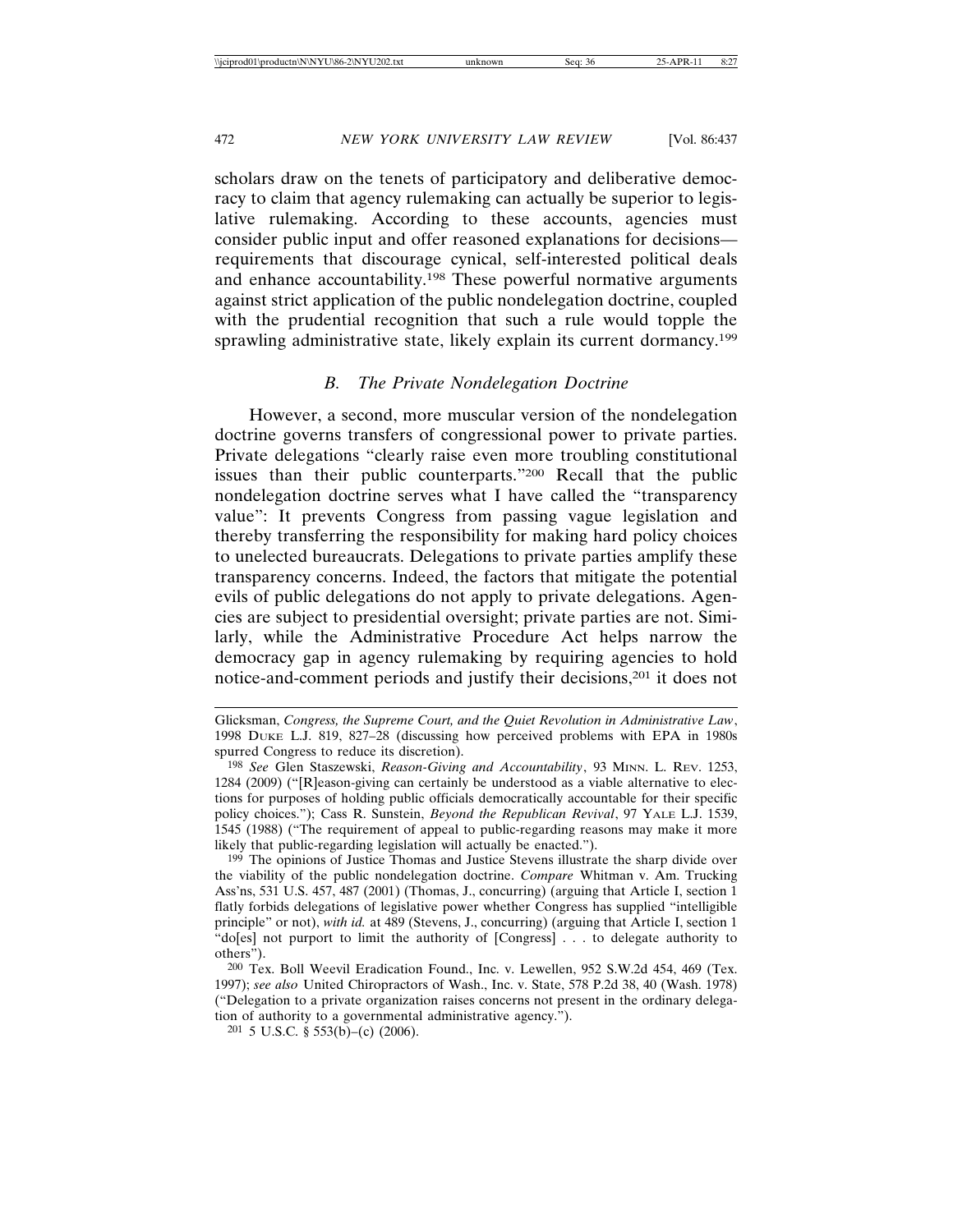bind private parties. Thus, even more so than public delegations, private delegations "dilute the people's right to be governed only by their constitutionally chosen representatives."202

Private delegations also raise abuse of power concerns. Public officials, be they legislators or bureaucrats, are expected to exercise their authority to further "some conception of what is good for the community."203 Private parties, on the other hand, have fundamentally different incentives: They inevitably "select regulation that provides them with maximum benefits without considering the effect on the other regulated parties or the public."204 By checking the selfserving exercise of state power, the private nondelegation doctrine furthers what I will call the "neutrality value."

Unfortunately, the private nondelegation rule is notoriously elusive. For one, its constitutional foundation has never been entirely clear. Courts and commentators have alternatively opined that private delegations violate Article I, section 1,205 the Due Process Clause of

204 Lisa Schultz Bressman, Schechter Poultry *at the Millennium: A Delegation Doctrine for the Administrative State*, 109 YALE L.J. 1399, 1428 (2000); *see* A. Michael Froomkin, *Wrong Turn in Cyberspace: Using ICANN To Route Around the APA and the Constitution*, 50 DUKE L.J. 17, 146 (2000) ("[T]he private nondelegation doctrine focuses on the dangers of arbitrariness, lack of due process, and self-dealing when private parties are given the use of public power without being subjected to the shackles of proper administrative procedure."); Metzger, *supra* note 22, at 1445 (noting that delegation allows private parties to "wield . . . government powers in ways that raise serious abuse of power concerns"); *cf.* Paul R. Verkuil, *Public Law Limitations on Privatization of Government Functions*, 84 N.C. L. REV. 397, 468 (2006) ("When private contractors perform inherent government functions, they jeopardize core values of public law and weaken government's capacity to do the common good.").

205 *See, e.g.*, Crain v. First Nat'l Bank of Or., Portland, 324 F.2d 532, 537 (9th Cir. 1963) (reasoning that, under Article I, section 1, "Congress cannot delegate to private corporations or anyone else the power to enact laws"); Metro Med. Supply, Inc. v. Shalala, 959 F. Supp. 799, 801 (M.D. Tenn. 1996) (considering plaintiff's claim that private nondelegation doctrine comes from Article I, section 1); Hornell Ice & Cold Storage Co. v. United States, 32 F. Supp. 468, 469 (W.D.N.Y. 1940) (same); David N. Wecht, Note, *Breaking the Code of Deference: Judicial Review of Private Prisons*, 96 YALE L.J. 815, 823–24 (1987) (linking private nondelegation doctrine to Article I, section 1); *cf.* Merrill, *supra* note 185, at 2168 (arguing that although text of Article I, section 1 does not speak to private delegations, private nondelegation doctrine stems from "the Constitution's implicit design principle limiting the federal government to three branches"). Similarly, state courts often hold that private delegations violate "vesting clauses" in state constitutions that mirror Article I, section 1. *See, e.g.*, Proctor v. Andrews, 972 S.W.2d 729, 733 (Tex. 1998) (holding that Texas Constitution's legislative vesting clause is "the proper constitutional source for a prohibition of delegations to private entities"); Newport Int'l Univ., Inc. v. Dep't of Educ.,

<sup>202</sup> Hetherington v. McHale, 329 A.2d 250, 254 (Pa. 1974); *see also Boll Weevil*, 952 S.W.2d at 469 ("[T]he basic concept of democratic rule under a republican form of government is compromised when public powers are abandoned to those who are neither elected by the people, appointed by a public official or entity, nor employed by the government.").

<sup>203</sup> David M. Lawrence, *Private Exercise of Governmental Power*, 61 IND. L.J. 647, 659 (1986).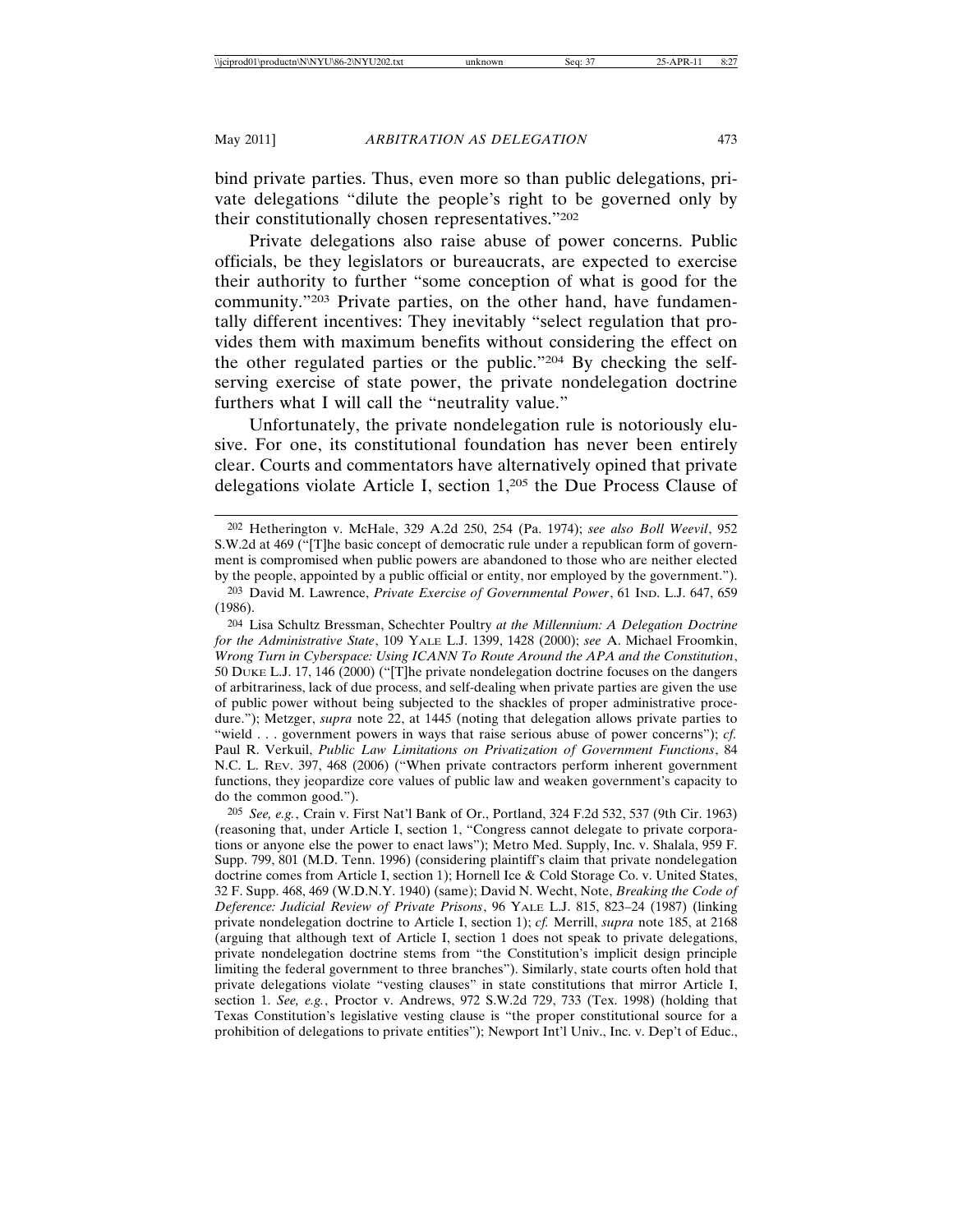the Fifth Amendment,206 or both.207 In addition, the doctrine's contours remain open to debate. Unlike the public nondelegation doctrine, which hinges on the toothless "intelligible principle" test, the private nondelegation rule requires a fact-sensitive examination of whether a statute allows private parties to make law without the safeguards necessary to "inhibit[ ] arbitrary or self-motivated action."208 As I will show, this inquiry primarily revolves around three factors. The first focuses on the nature of the delegation: whether it authorizes private actors to make law in a non-neutral, nontransparent way. The second is whether affected parties are adequately represented in the private lawmaking process. The third is whether the state retains control over the private delegate.

#### *1. The Nature of the Delegation: Transparency and Neutrality*

The first and most important variable in the private nondelegation inquiry is whether a statute has given private actors broad discretion to make rules that further their own agendas. The greater leeway the private delegate enjoys, the less work the legislature has done: an abstention that raises transparency issues.209 In addition, if the subject matter of the delegation is one in which the private delegate has a

207 *See, e.g.*, Santa Fe Natural Tobacco Co. v. Judge, 963 F. Supp. 437, 440 (M.D. Pa. 1997) (noting that private delegations violate both due process and separation of powers principles); Chester C. Fosgate Co. v. Kirkland, 19 F. Supp. 152, 163 (S.D. Fla. 1937) (holding that Agricultural Adjustment Act was "contrary to [A]rticle [I] of the Federal Constitution, and contrary to the Fifth Amendment to that instrument").

208 Santaniello v. N.J. Dep't of Health & Senior Servs., 5 A.3d 804, 810 (N.J. Super. Ct. App. Div. 2010).

<sup>186</sup> P.3d 382, 388 (Wyo. 2008) ("State constitutional vesting clauses, which entrust certain branches of government with specified functions and powers, are the primary source of limitations on delegations.").

<sup>206</sup> *See, e.g.*, Carter v. Carter Coal Co., 298 U.S. 238, 311 (1936) (determining that statute which allowed some miners and coal producers to set terms of labor agreements binding on all miners and coal producers in region was "clearly a denial of rights safeguarded by the due process clause of the Fifth Amendment"); Donald A. Dripps, *Delegation and Due Process*, 1998 DUKE L.J. 657, 659 ("[D]ue process cases are an enforcement tool for the nondelegation doctrine."). Some courts apply the Due Process Clause of the Fourteenth Amendment to private delegations at the state level. *See, e.g.*, Tucson Woman's Clinic v. Eden, 379 F.3d 531, 555 (9th Cir. 2004) ("When a State delegates its licensing authority to a third party, the delegated authority must satisfy the requirements of due process."); McGuire v. Reilly, 260 F.3d 36, 50 (1st Cir. 2001) ("[T]he Due Process Clause forbids standardless delegations of governmental authority, especially to private parties.").

<sup>209</sup> *See, e.g.*, Tex. Boll Weevil Eradication Found., Inc. v. Lewellen, 952 S.W.2d 454, 472 (Tex. 1997) (surveying literature and federal and state case law and noting that important variables include breadth of delegation, powers given to private delegate, and whether "the Legislature [has] provided sufficient standards" to constrain delegate).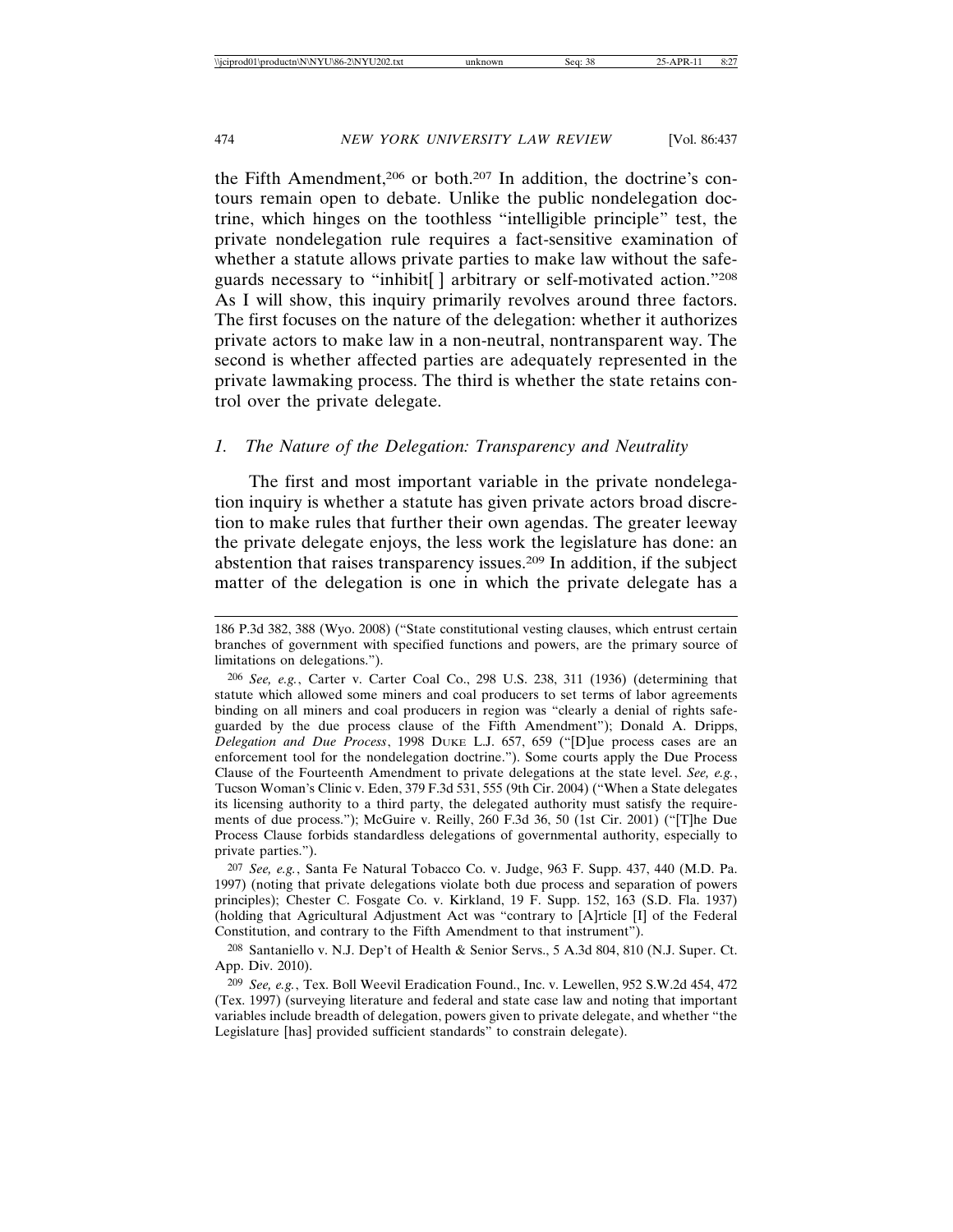financial or political interest, it is more likely that the delegate will exercise its lawmaking prerogative in a non-neutral fashion.<sup>210</sup>

The private nondelegation rule emerged in the early twentieth century in the context of zoning regulations that contained gaps that property owners could fill by supermajority vote. For instance, in *Eubank v. City of Richmond*, an ordinance allowed two-thirds of the owners on a street to trigger setback requirements by requesting them in writing.211 The Court held that the ordinance was unconstitutional because rather than regulating directly, "it enable[d] the convenience or purpose of one set of property owners to control the property right of others."212 In turn, the Court explained, this possibility raised the specter that owners might exercise their power "solely for their own interest or even capriciously."213

During the New Deal, the Court struck down two federal statutes because they gave private parties the freedom to engage in selfinterested lawmaking. First, in *A.L.A. Schechter Poultry Corp. v. United States*, the Court invalidated a portion of the National Industrial Recovery Act, which allowed trade groups to propose codes of fair competition for their industries that would become effective upon approval by the President.<sup>214</sup> The opinion, though not a model of clarity, can be read as emphasizing the values of transparency and neutrality. The Court was troubled by the breadth of the powers that Congress had conferred, a point that Justice Cardozo captured with the phrase "delegation running riot."215 Moreover, the Court noted with consternation that the delegates who enjoyed the right to fill these statutory gaps were not governmental officials, but private firms:

But would it be seriously contended that Congress could delegate its legislative authority to trade or industrial associations or groups so as to empower them to enact the laws they deem to be wise and beneficent[?] . . . The answer is obvious. Such a delegation of legislative power is unknown to our law, and is utterly inconsistent with the constitutional prerogatives and duties of Congress.216

<sup>210</sup> *See, e.g.*, *id.* (noting importance of whether delegate has "a pecuniary or other personal interest that may conflict with his or her public function").

<sup>211</sup> 226 U.S. 137, 141 (1912).

<sup>212</sup> *Id.* at 144.

<sup>213</sup> *Id.*; *see also* Washington v. Roberge, 298 U.S. 116, 121–22 (1928) (invalidating ordinance that allowed convalescent home to be established in first district where two-thirds of property owners consented).

<sup>214</sup> 295 U.S. 495, 521–23 (1935).

<sup>215</sup> *Id.* at 553 (Cardozo, J., concurring).

<sup>216</sup> *Id.* at 537. Despite this condemnation of private parties' exercising lawmaking power, *Schechter*'s holding remains notoriously elusive. *See, e.g.*, Bruff, *supra* note 29, at 456–57 (noting that Court "failed to distinguish clearly between three possible grounds for objecting to the NIRA: that the delegation was too broad to be exercised by *anyone*, that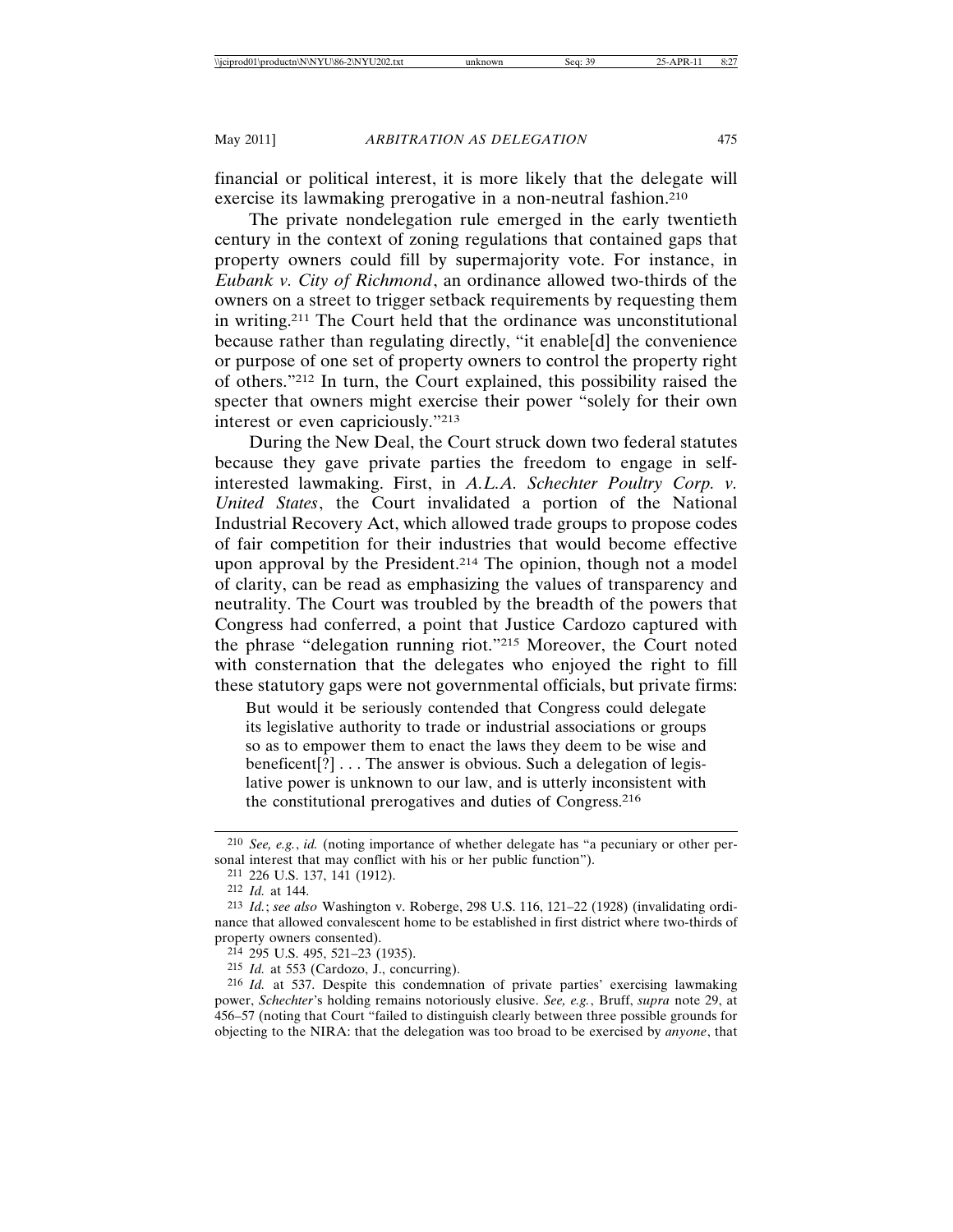Likewise, in *Carter v. Carter Coal Co.*, the Court nullified part of the Bituminous Coal Conservation Act (BCCA).217 The BCCA established twenty-three coal districts. Instead of specifying wage and hour standards within each district, the statute authorized certain highvolume coal producers and a majority of miners to craft these rules by private agreement.218 The Court struck down the statute, describing it as "legislative delegation in its most obnoxious form; for it is not even delegation to an official or an official body, presumptively disinterested, but to private persons whose interests may be and often are adverse to the interests of others in the same business."219

Although the Court has not invalidated a law on private delegation grounds since *Carter*, lower courts continue to invoke the rule. For instance, in *General Electric Co. v. New York State Department of Labor*, a statute required employers who contracted with the state to pay their workers wages that had been established through collective bargaining between unions and employers.220 The plaintiff claimed that the unions and employers had not engaged in adversarial negotiations but instead had conspired to inflate wages on public projects artificially.221 Reversing the district court's grant of summary judgment, the Second Circuit held that these allegations, if proven, would reveal that the statute allowed private parties to further their "arbi-

government should have retained discretion granted to private parties, or that government supervision of private decision making was insufficient"); *cf.* Mistretta v. United States, 488 U.S. 361, 374 n.7 (1989) (describing *Schechter* as case where Congress "delegate[d] regulatory power to private individuals").

<sup>217</sup> 298 U.S. 238 (1936).

<sup>218</sup> *Id.* at 281–84.

<sup>219</sup> *Id.* at 311. The Court went on to conclude that the statute denied the dissenting miners and coal producers due process. *Id.* As noted above, however, it has never been clear whether *Carter* simply applied due process principles to private delegation or recognized a freestanding doctrine against private delegations with roots in Article I, section 1. *See supra* notes 205–07 and accompanying text (discussing potential constitutional foundations of private nondelegation doctrine).

A year after *Carter*, the Court considered a challenge to a Virginia statute that permitted a majority of milk producers to reject minimum prices set by a marketing board in *Highland Farms Dairy, Inc. v. Agnew*, 300 U.S. 608 (1937). The Court held that it did not need to determine whether this private veto power was unconstitutional, noting that the milk producers had not threatened to invoke it. *Id.* at 614. However, the Court remarked in dicta that the statute might violate due process because "[d]elegation to official agencies is one thing, . . . [but] delegation to private interests or unofficial groups with arbitrary capacity to make their will prevail as law may be something very different." *Id.*

<sup>220</sup> 936 F.2d 1448 (2d Cir. 1991).

<sup>221</sup> *Id.* at 1457.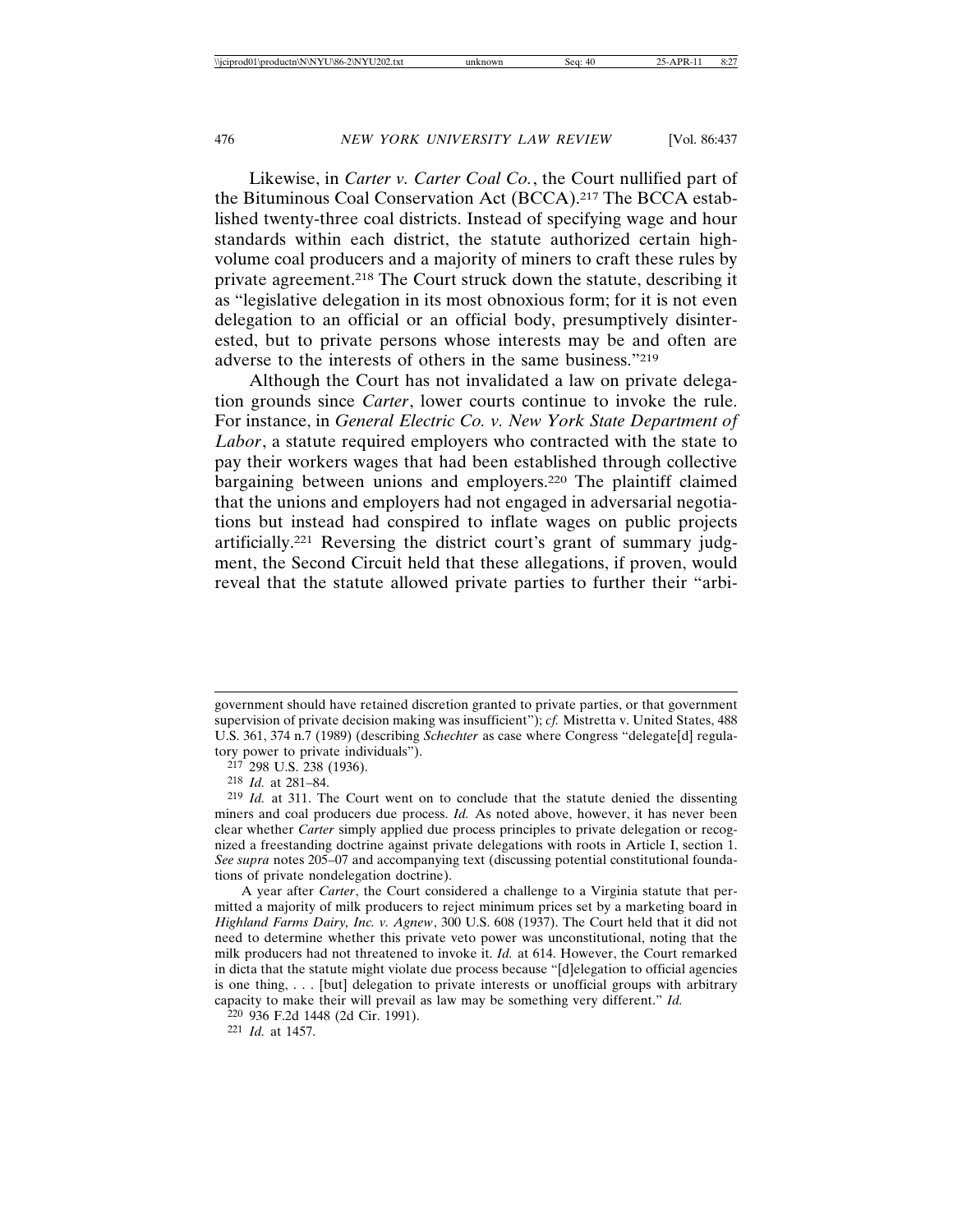trary self-interest" and thus would be an impermissible private delegation.222

By the same token, courts have rejected challenges to private delegations that did not raise transparency or neutrality concerns. For instance, in *Biener v. Calio*, the plaintiff sought to invalidate a Delaware statute that allowed political parties to set filing fees for candidates in primary elections.223 The Third Circuit acknowledged that "[w]ithout sufficient limitations, the delegation of authority can be deemed void for . . . giving unfettered discretion to the private party."224 Nevertheless, the court noted that by capping the filing fees at one percent of the salary for the particular office, the legislature not the political parties—had dictated the most important issue: the maximum fee.225 Given this restriction, the court reasoned that the plaintiff had failed to explain how the political parties could "set filing fees selfishly, arbitrarily, or based on will or caprice."226

In sum, statutes raise private nondelegation issues when they give private actors the freedom to make law in a fashion that furthers their own interests. As I discuss next, lawmakers can ameliorate these concerns by ensuring that affected parties are represented in the decisionmaking process or by maintaining state control over the private delegate.

# *2. Whether Affected Parties Are Represented*

Delegations to private parties can be valid if they are designed to minimize the risk of self-interested lawmaking. As courts and scholars have noted, one way of preventing private actors from abusing their power to legislate is to establish a private representative process—a decision-making structure that includes all affected constituencies.227 Unlike the BCCA in *Carter*, which allowed a handful of industry

<sup>222</sup> *Id.* at 1457–58; *see also* Beary Landscaping Inc. v. Shannon, No. 05 C 5697, 2008 WL 4951189, at \*1, \*3 (N.D. Ill. Nov. 18, 2008) (denying motion to dismiss similar nondelegation challenge to Illinois Prevailing Wage Act).

<sup>223</sup> 361 F.3d 206 (3d Cir. 2004).

<sup>224</sup> *Id.* at 216.

<sup>225</sup> *Id.* at 216–17.

<sup>226</sup> *Id.* at 217.

<sup>227</sup> *See, e.g.*, Tex. Boll Weevil Eradication Found., Inc. v. Lewellen, 952 S.W.2d 454, 472 (Tex. 1997) (listing as critical variable whether "the persons affected by the private delegate's actions [are] adequately represented in the decision-making process"); Lawrence, *supra* note 203, at 689 (noting that private delegations are not troubling if they are "to groups that arguably contain all those importantly affected by the set of rules made by the group").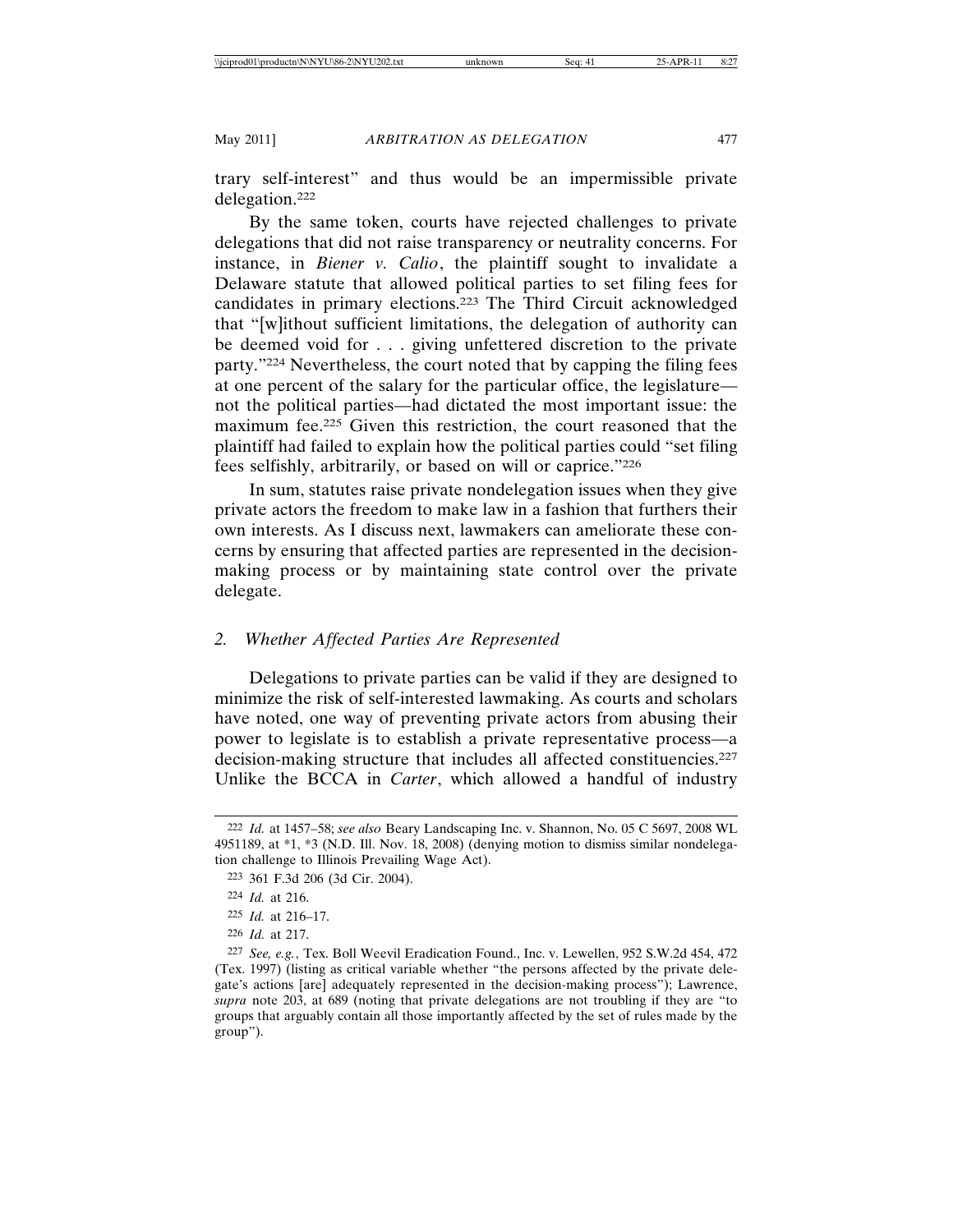players to regulate their competitors,228 these benign delegations encourage participation and attempt to achieve consensus.

For instance, the private National Fire Protection Association (NFPA) promulgates electrical safety codes. Many state legislatures not only incorporate these guidelines but also permit the NFPA to amend the state laws that incorporate the guidelines.229 At first blush, the fact that the NFPA enjoys the ability to change existing legislation simply by altering its own standards seems troubling. Yet the NFPA's drafting process incorporates input from "electrical contractors, inspectors, manufacturers, utilities, testing laboratories, regulatory agencies, insurance organizations, organized labor, and consumer groups"—the full range of parties who have a stake in the matter.230 As a result, "no single interest is permitted to dominate."231

Similarly, federal agencies sometimes engage in negotiated rulemaking.232 Unlike notice-and-comment rulemaking, where agencies hold themselves open for public input, under "reg neg," bureaucrats actively seek compromise among all major interest groups.233 To be sure, this process gives private actors a significant voice in the content of laws.234 Nevertheless, because it is inclusive and predicated on consent from all affected parties, it dispels transparency and neutrality concerns. Indeed, any time the legislature creates a private representative process, "political accountability exists and there is no need to be wary of delegation because the harm it seeks to avoid has been avoided from the outset."235

<sup>228</sup> *See* Carter v. Carter Coal Co., 298 U.S. 238, 311 (1936) ("[O]ne person may not be entrusted with the power to regulate the business . . . of a competitor.").

<sup>229</sup> *See, e.g.*, Galaxy Fireworks, Inc. v. City of Orlando, 842 So. 2d 160, 166 (Fla. Dist. Ct. App. 2003) (noting that state statute adopts NFPA guidelines as amended by NFPA "from time to time").

<sup>230</sup> Lawrence, *supra* note 203, at 689.

<sup>231</sup> *Id.*; *see also* People v. Shore Realty Corp., 486 N.Y.S.2d 124, 127 (Dist. Ct. 1984) (rejecting nondelegation challenge to fire safety code promulgated by NFPA).

<sup>232</sup> *See* 5 U.S.C. §§ 561–570 (2006) (authorizing agencies to regulate by negotiation); Philip J. Harter, *Negotiating Regulations: A Cure for Malaise*, 71 GEO. L.J. 1, 42–112 (1982) (proposing that agencies experiment with regulation by negotiation).

<sup>233</sup> *See, e.g.*, William Funk, *Bargaining Toward the New Millenium: Regulatory Negotiation and the Subversion of the Public Interest*, 46 DUKE L.J. 1351, 1351 (1997) ("Rather than conducting arm's length, adversarial undertakings loaded down with procedural requirements to protect everyone's interests, affected persons and the agency would sit together and cooperatively seek agreement.").

<sup>234</sup> *See, e.g.*, Susan Rose-Ackerman, *Consensus Versus Incentives: A Skeptical Look at Regulatory Negotiation*, 43 DUKE L.J. 1206, 1216 (1994) (noting that regulation by negotiation may trigger private nondelegation concerns).

<sup>235</sup> Henry H. Perritt, Jr., *Negotiated Rulemaking Before Federal Agencies: Evaluation of Recommendations by the Administrative Conference of the United States*, 74 GEO. L.J. 1625, 1695 (1986).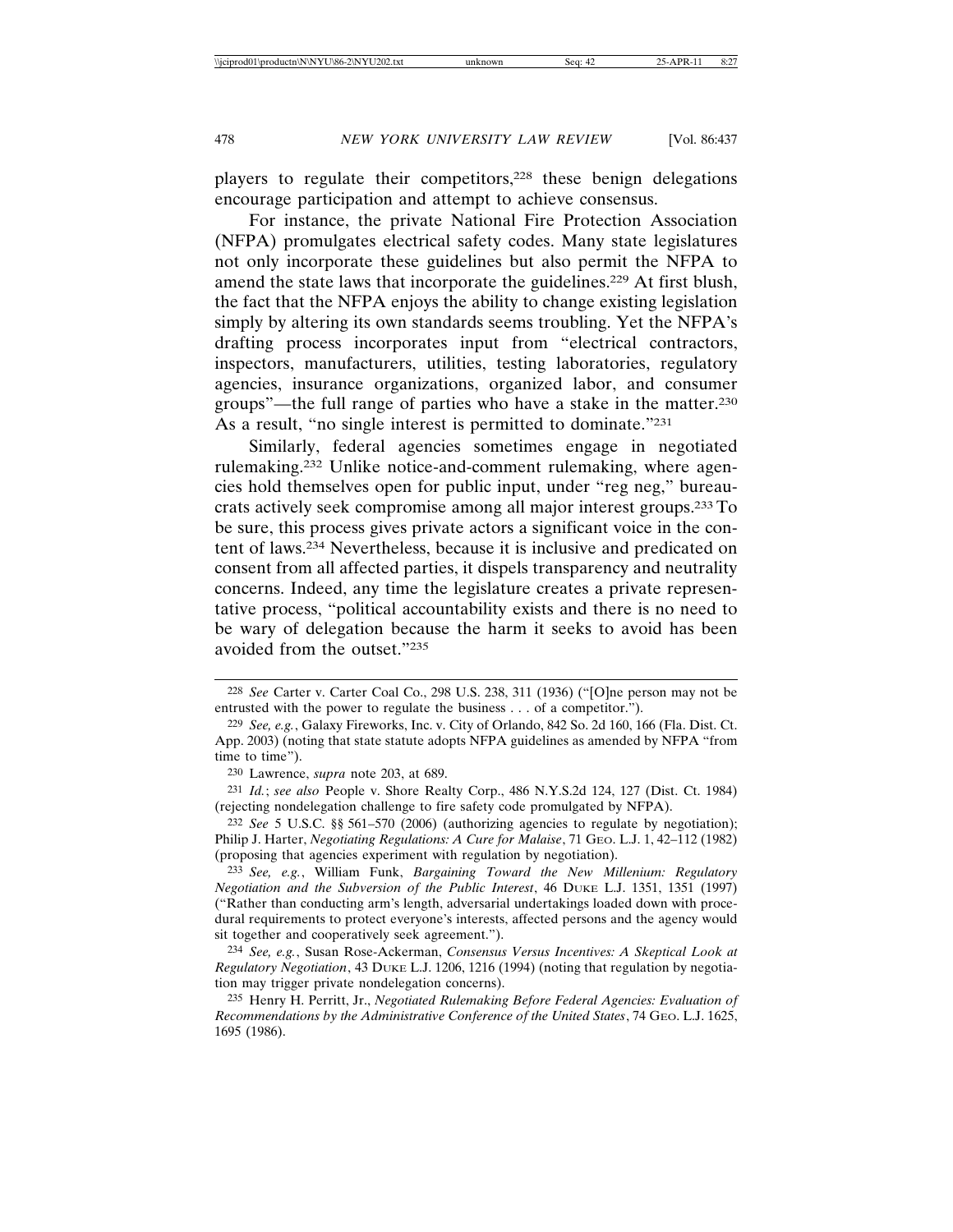## *3. State Involvement*

Finally, after *Schechter* and *Carter*, the Court acknowledged another exception to the rule against private nondelegation: Otherwise impermissible private delegations could be valid if the government either participated in, or retained meaningful control over, the private lawmaking.236 By adding its imprimatur, the state assumes responsibility for the private lawmaking and thereby reduces transparency concerns. In addition, governmental involvement or review can discourage delegates from attempting to wield power in a nonneutral fashion.

For example, in *Sunshine Anthracite Coal Co. v. Adkins*, the Court considered a revised version of the BCCA that allowed coal producers to generate rules relating to coal sales but subjected these rules to the approval of the government's Coal Commission.237 Rejecting a nondelegation challenge, the Court distinguished *Carter*, noting that the coal producers now "function[ed] subordinately to the Commission."238 Similarly, in *Currin v. Wallace*, 239 the Court upheld the Tobacco Inspection Act, which permitted the Secretary of Agriculture to issue regulations that became binding if two-thirds of the growers in an area approved them. Again, the Court reasoned that because the state determined the content of the rules and the growers merely decided whether to accept them, "[t]his is not a case where a group of producers may make the law and force it upon a minority."240 In subsequent decades, executive, legislative, or judicial influence in private lawmaking became a critical litmus test for a delegation's validity.241

<sup>236</sup> *See, e.g.*, Tex. Boll Weevil Eradication Found., Inc. v. Lewellen, 952 S.W.2d 454, 472 (Tex. 1997) (noting importance of whether "the private delegate's actions [are] subject to meaningful review by a state agency or other branch of state government"); George W. Liebmann, *Delegation to Private Parties in American Constitutional Law*, 50 IND. L.J. 650, 717–18 (1975) (listing whether "the actions of private delegates [are] subject to no further public or judicial review, or to review only upon attenuated standards such as the substantial evidence rule," as relevant factor in nondelegation analysis). The precise degree of state oversight necessary to ameliorate nondelegation concerns remains unclear. For instance, in *Schechter*, the Court struck down section 3 of the National Industrial Recovery Act despite the fact that the President enjoyed the power to veto the privately made "codes of fair competition." *See* A.L.A. Schechter Poultry Corporation v. United States, 295 U.S. 495, 521–23 (1935).

<sup>237</sup> 310 U.S. 381, 387–88 (1940).

<sup>238</sup> *Id.* at 399.

<sup>239</sup> 306 U.S. 1 (1939).

<sup>240</sup> *Id.* at 15.

<sup>241</sup> *See, e.g.*, Women's Med. Prof'l Corp. v. Baird, 438 F.3d 595, 610 (6th Cir. 2006) (upholding statute that allowed private hospitals to veto abortion provider's license application because state officials possessed power to "make the final decision"); United States v. Frame, 885 F.2d 1119, 1128 (3d Cir. 1989) (finding that Beef Promotion and Research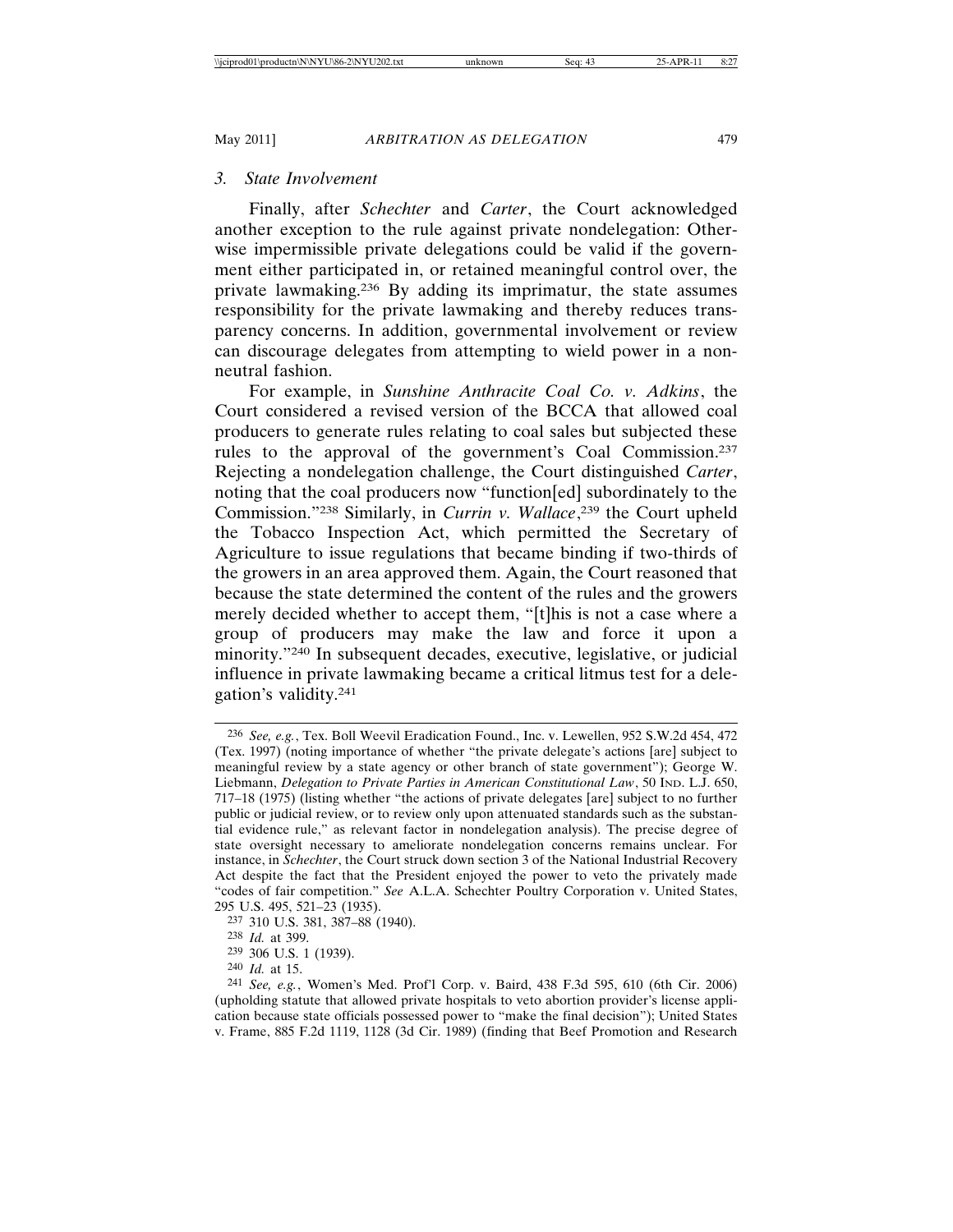# *C. The FAA as a Private Delegation*

In this section, I argue that the bloated FAA that the Court has created bears the hallmarks of an impermissible private delegation. First, it gives companies virtually unfettered power to create a parallel system of civil procedure for consumer and employment cases. To be sure, the statute differs from most delegations because it merely allows private parties to create procedural rules rather than substantive law. Nevertheless, the ability to manipulate procedure is also the ability to manipulate substantive outcomes, and the Court has failed to establish a meaningful restriction on private procedural rulemaking that dilutes substantive entitlements. Second, because companies unilaterally dictate and amend arbitration clauses, they do not impose them through a process that internalizes consumers' and employees' interests. Finally, although the FAA as enacted mandates judicial review of privately made procedural rules, the Court has all but abolished this safeguard.

# *1. The Nature of the Delegation: Transparency and Neutrality*

Delegations are troubling if they give private parties too much discretion (thus diminishing legislative accountability) and allow the delegate to further its own self-interest (rather than the common good). The FAA as interpreted by the Court raises both concerns.

For starters, the statute gives companies tremendous leeway to tilt the scales of justice in their favor. Unlike the laws in *Schechter* and *Carter*, which allowed private parties to define fair competition and set maximum wages and hours for workers—relatively self-contained issues—the FAA gives businesses dominion over the entire sprawling universe of procedural rulemaking. The statute is a hollow shell into which companies can pour privately made rules that govern discovery, statutes of limitations, the aggregation of claims, the permissibility of

Act does not improperly delegate legislative power because "the amount of government oversight of the program is considerable"); Cospito v. Heckler, 742 F.2d 72, 88–89 (3d Cir. 1984) (rejecting private delegation challenge to Medicaid and Medicare provisions that allowed private organization to handle accreditation decisions because Secretary of Health, Education, and Welfare "retains ultimate authority over decertification decisions"). Similarly, the Court has relied heavily on the existence of state oversight in the analogous context of an asserted delegation of the executive's power to enforce the law. In *Friends of the Earth, Inc. v. Laidlaw Environmental Services (TOC), Inc.*, 528 U.S. 167 (2000), the Court upheld the citizen-suit provision of the Clean Water Act, which allowed private parties to file lawsuits against polluters even though any damages they might win would be paid to the U.S. Treasury. Although the dissent argued that the citizen-suit provision had "grave implications for democratic governance," *id.* at 202 (Scalia, J., dissenting), the majority brushed aside nondelegation concerns, noting that the statute authorized the government to intervene and assume control over any such litigation. *See id.* at 188 n.4 (majority opinion).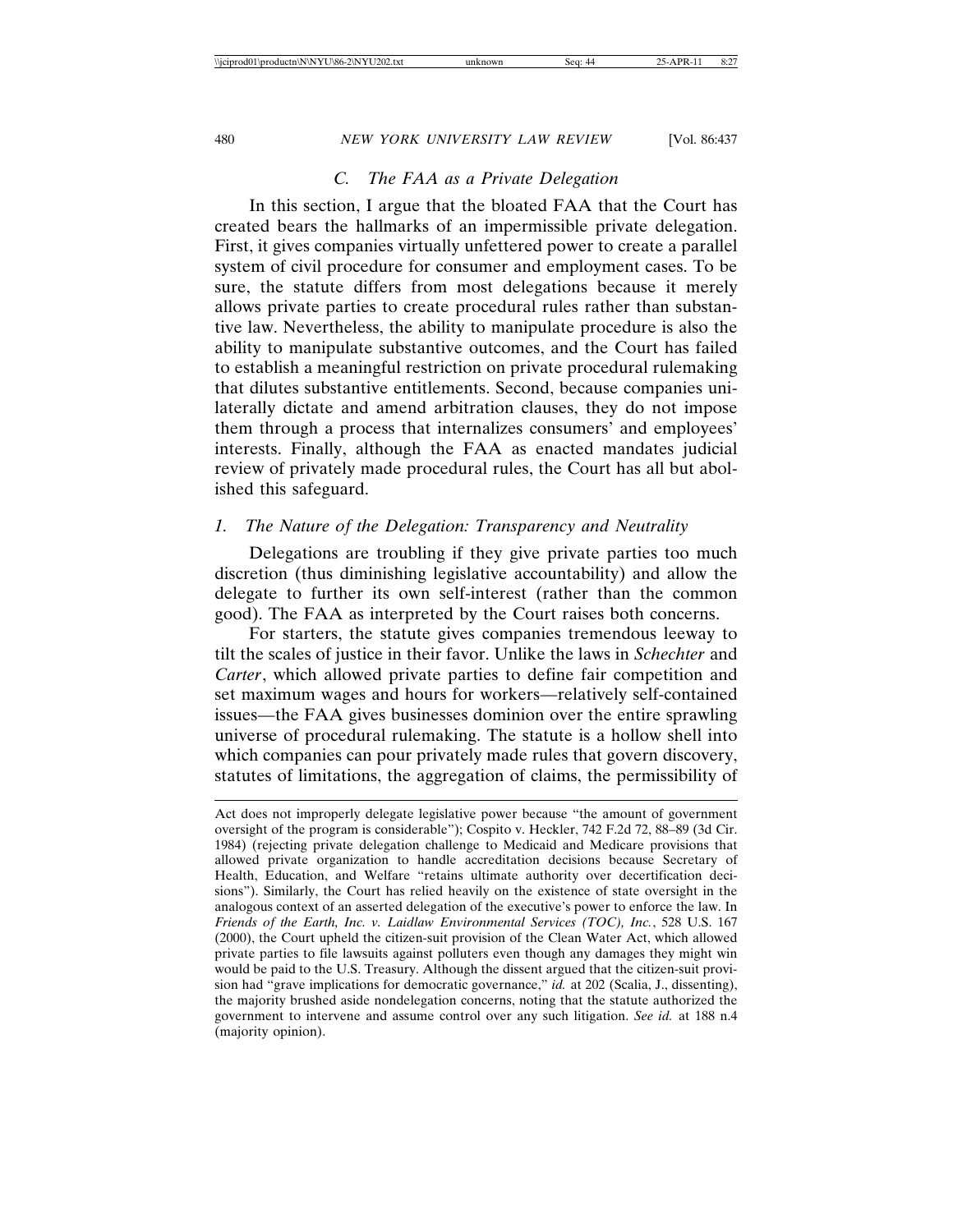consequential and punitive damages, the payment of arbitral fees and costs, and the scope of judicial review.242 In addition, as I have discussed above, there is a well-documented history of companies filling this regulatory gap with self-serving provisions.243 Thus, because the FAA as interpreted by the Court confers broad discretion upon private parties to feather their own nests, it raises transparency and neutrality concerns.

One might argue that the FAA differs from previous delegations because it allows private parties to create procedure, not substantive law.244 This rejoinder is unpersuasive for two reasons. First, even assuming that procedure and substance are separate, watertight containers, the state has an interest in preventing partiality in procedural rulemaking. Adjudication is one of the most important ways that citizens interface with the state, and a vast literature illustrates that individuals' perceptions of procedural fairness affect "their opinion of legitimate power and legal authority, sometimes even more so than case outcome."245 As a result, procedural codes aspire to be impartial

243 *See supra* notes 132–39 and accompanying text (providing examples of these tactics).

244 Similarly, one might argue that Congress enjoys greater leeway to transfer its procedural rulemaking powers under Article III than its core legislative powers under Article I. *Cf.* Posner & Vermeule, *supra* note 184, at 1730–31 (noting that Supreme Court has seemingly ignored intelligible principle test when determining whether Congress permissibly delegated its Article III powers under Rules Enabling Act). However, for the reasons I state in the remainder of this subsection, I see the FAA as a delegation of both Article III and Article I powers. The statute allows private parties not just to create procedural rules but to do so in a way that undermines statutes that Congress has created under Article I. The extent to which Article III imposes its own limitations on arbitration lies outside the scope of this Article. For illuminating discussions of that issue, see Peter B. Rutledge, *Arbitration and Article III*, 61 VAND. L. REV. 1189, 1201–04 (2008), which argues that the FAA "strip[s] federal courts of the power to interpret the meaning of federal law" and proposes that Article III requires that federal courts must have a meaningful opportunity to review arbitral awards, and Sternlight, *supra* note 29, at 79, which states that "Congress may not use a general preference for binding arbitration in all cases to reduce the jurisdiction of federal courts."

245 Elizabeth Chamblee Burch, *Procedural Justice in Nonclass Aggregation*, 44 WAKE FOREST L. REV. 1, 7 (2009). Burch goes on to argue that, "[l]egal systems that thwart litigants' preferences will have trouble compelling adherence to their judgments, pro-

<sup>242</sup> Businesses have accepted this invitation on a massive scale. For instance, a recent survey of leading financial services and telecommunications firms found arbitration clauses in almost ninety-three percent of employment agreements and nearly seventy-seven percent of consumer contracts. Theodore Eisenberg et al., *Arbitration's Summer Soldiers: An Empirical Study of Arbitration Clauses in Consumer and Nonconsumer Contracts*, 41 U. MICH. J.L. REFORM 871, 882–83 (2008). Another study determined that all nine major wireless service providers and the vast majority of credit card companies use class arbitration waivers. Amy J. Schmitz, *Legislating in the Light: Considering Empirical Data in Crafting Arbitration Reform*s, 15 HARV. NEGOT. L. REV. 115, 144–50 (2010). These industries provide services to hundreds of millions of customers, a fact which makes lockstep use of arbitration clauses and class arbitration waivers in these industries akin to nationwide legislation.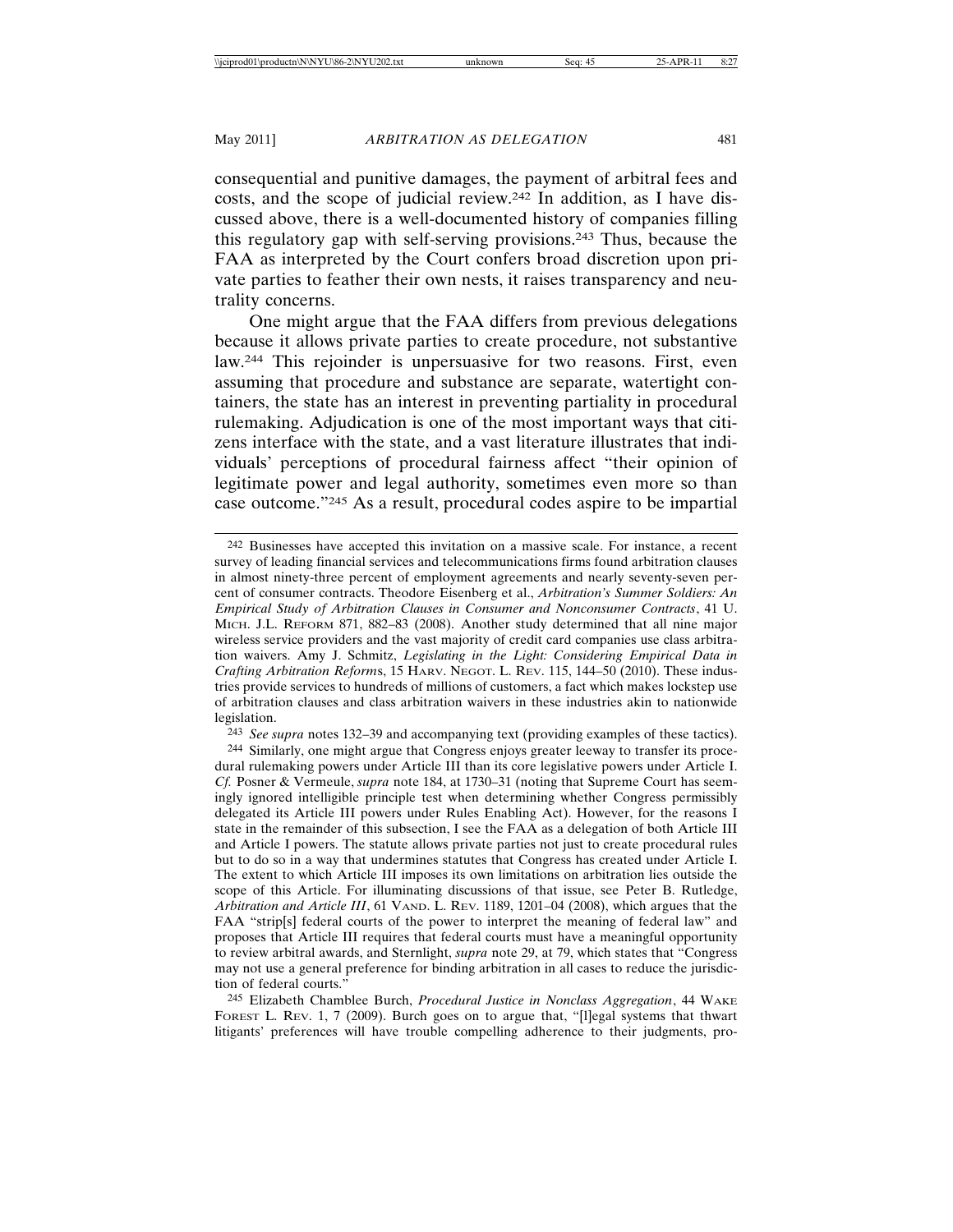toward both parties and all types of claims: "an unclogged artery through which substantive rights [can] flow."246 Allowing private actors to create byzantine procedural rules such as the delegation clause and the "proconsumer" class arbitration waiver undermines this norm.247

More importantly, nondelegation concerns cannot be dismissed on the grounds that the FAA merely authorizes procedural rulemaking because procedure inevitably affects substantive rights.248 Congress recognized this fact—and that the dangers of nondelegation flow from transferring its procedural rulemaking duties—when it passed the Rules Enabling Act (REA). The REA authorizes the Court to "prescribe general rules of practice and procedure," but it still prohibits the Court from "abridg[ing], enlarg[ing], or modify[ing] any substantive right."249 As initially drafted, the REA did not contain this caveat.250 Senator Cummings of Iowa suggested it as a response to concerns that "Congress could not if it wanted to, confer upon the Supreme Court, legislative power."251 Accordingly, the REA's drafters believed that only by denying the Court the ability to promulgate procedural rules that impacted substantive rights did they

moting voluntary compliance, and maintaining public confidence." *Id.* at 8; *see also* E. ALLAN LIND ET AL., THE PERCEPTION OF JUSTICE, at v (1989) ("[L]itigants' satisfaction with their experiences had less to do with actual case outcomes, costs, and delay than with how the litigants' experiences with the system compared with their expectations.").

246 Janice Toran, '*Tis a Gift To Be Simple: Aesthetics and Procedural Reform*, 89 MICH. L. REV. 352, 376 (1990); *see also* Mark Spiegel, *The Rule 11 Studies and Civil Rights Cases: An Inquiry into the Neutrality of Procedural Rules*, 32 CONN. L. REV. 155, 164 (1999) ("When we look to the Federal Rules of Civil Procedure, . . . we find that the rules are designed not only to ensure an impartial decision maker and the equal treatment of the litigants, but also to be impartial as to type of claim.").

 $247$  In a recent study, fewer than thirty percent of customers who had arbitrated securities claims rated the arbitral panel as "open-minded" and "impartial" or found arbitration to be "fair." Nancy A. Welsh, *What Is "(Im)Partial Enough" in a World of Embedded Neutrals?*, 52 ARIZ. L. REV. 395, 423–24 (2010).

248 *See, e.g.*, Shady Grove Orthopedic Assocs. v. Allstate Ins. Co., 130 S. Ct. 1431, 1442 (2010) (plurality opinion) ("The test is not whether the rule affects a litigant's substantive rights; most procedural rules do."); *see also* Thomas O. Main, *The Procedural Foundation of Substantive Law*, 87 WASH. U. L. REV. 801, 802 (2010) ("The substantive implications of procedural law are well understood. Procedure is an instrument of power that can, in a very practical sense, generate or undermine substantive rights."); Lawrence B. Solum, *Procedural Justice*, 78 S. CAL. L. REV. 181, 214 (2004) ("[S]ubstance and procedure are thoroughly entangled in the actual rules of existing legal systems.").

249 28 U.S.C. § 2072 (2006).

250 *See* Martin H. Redish & Uma M. Amuluru, *The Supreme Court, the Rules Enabling Act, and the Politicization of the Federal Rules: Constitutional and Statutory Implications*, 90 MINN. L. REV. 1303, 1311–12 (2006) (noting REA was redrafted to add caveat in response to concerns about delegating legislative power to judiciary).

251 Stephen B. Burbank, *The Rules Enabling Act of 1934*, 130 U. PA. L. REV. 1015, 1073 & n.260 (1982) (quoting Letter from Senator Albert B. Cummins to Chief Justice William Howard Taft (Dec. 17, 1923)).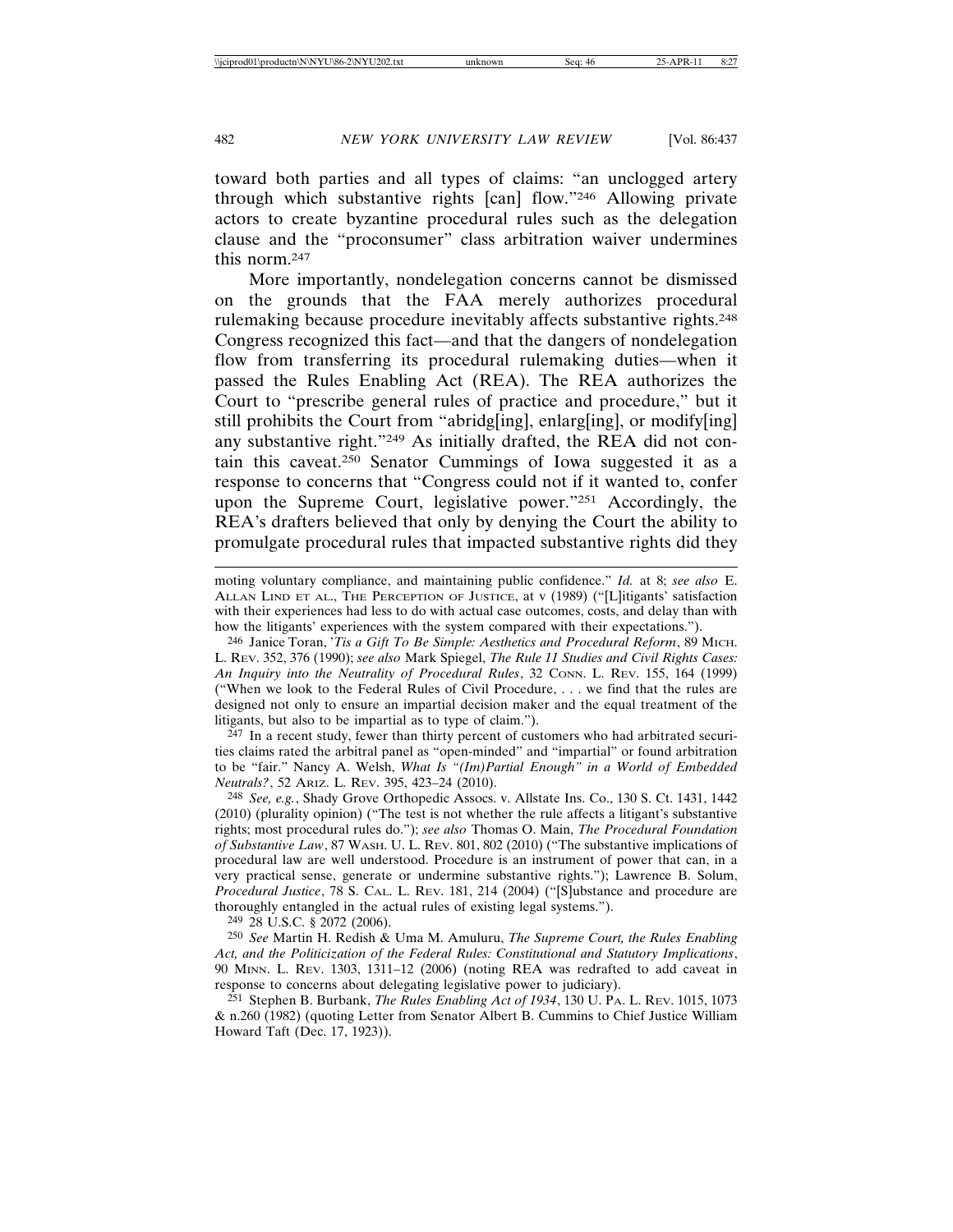"immunize[ ] the Act from constitutional scrutiny as an improper delegation."252

Unlike the REA, the FAA does not expressly forbid companies from creating procedural rules that affect substantive rights. The only such limitations are the federal vindication-of-rights doctrine, which empowers courts to nullify arbitration clauses that impact substantive claims, and section 2's requirement that arbitration clauses conform to traditional contract principles like unconscionability. Yet the Court has structured these rules in a way that is extraordinarily deferential to arbitration. Again and again, the Court has declared that "[b]y agreeing to arbitrate[,]  $\ldots$  a party does not forgo [any] substantive rights."253 This is an empirical assertion: The Court is not saying that arbitration *should not* affect substantive rights, it is saying that, absent extraordinary circumstances, it *does not* affect substantive rights.254 This assumption significantly weakens both the vindication-of-rights and unconscionability doctrines. In part because the Court presumes that rights-altering arbitration clauses are rare birds, it has insisted on forceful, concrete proof before finding that a plaintiff cannot effectively vindicate her statutory rights. Similarly, the Court has declined to consider whether adhesive contracts are unconscionable in cases involving consumers, investors, and employees, and has forbidden lower courts from "rely[ing] on the uniqueness of an agreement to arbitrate as a basis for a state-law holding that enforcement would be unconscionable."255 By making it so difficult to invalidate an arbitration clause, the Court has encouraged private parties to make procedural rules that almost certainly alter substantive rights—the very result that the REA prohibits.

In fact, the Court's interpretation of the FAA raises a unique transparency and neutrality issue: It does not just allow private actors to *make* the law; it allows private actors to *change* the law. When pri-

255 Perry v. Thomas, 482 U.S. 483, 492 n.9 (1987).

<sup>252</sup> Redish & Amuluru, *supra* note 250, at 1312–13.

<sup>253</sup> This quotation first appeared in *Mitsubishi Motors Corp. v. Soler Chrysler-Plymouth, Inc.*, 473 U.S. 614, 628 (1985). The Court has repeated it in *14 Penn Plaza LLC v. Pyett*, 129 S. Ct. 1456, 1469 (2009), *Preston v. Ferrer*, 552 U.S. 346, 359 (2008), *Circuit City Stores, Inc. v. Adams*, 532 U.S. 105, 123–24 (2001), *Gilmer v. Interstate/Johnson Lane Corp.*, 500 U.S. 20, 26 (1991), *Rodriguez de Quijas v. Shearson/American Express, Inc.*, 490 U.S. 477, 481 (1989), and *Shearson/American Express, Inc. v. McMahon*, 482 U.S. 220, 229–30 (1987).

<sup>254</sup> To be sure, because of significant variation among individual cases, it is extremely difficult to compare a consumer's or employee's actual results in arbitration with how they would have done in court. However, there is some evidence that consumers and employees—especially consumer defendants and low-level employee plaintiffs—do not fare as well in arbitration as they do in court. For an excellent collection of the nascent literature, see Welsh, *supra* note 247, at 419–22.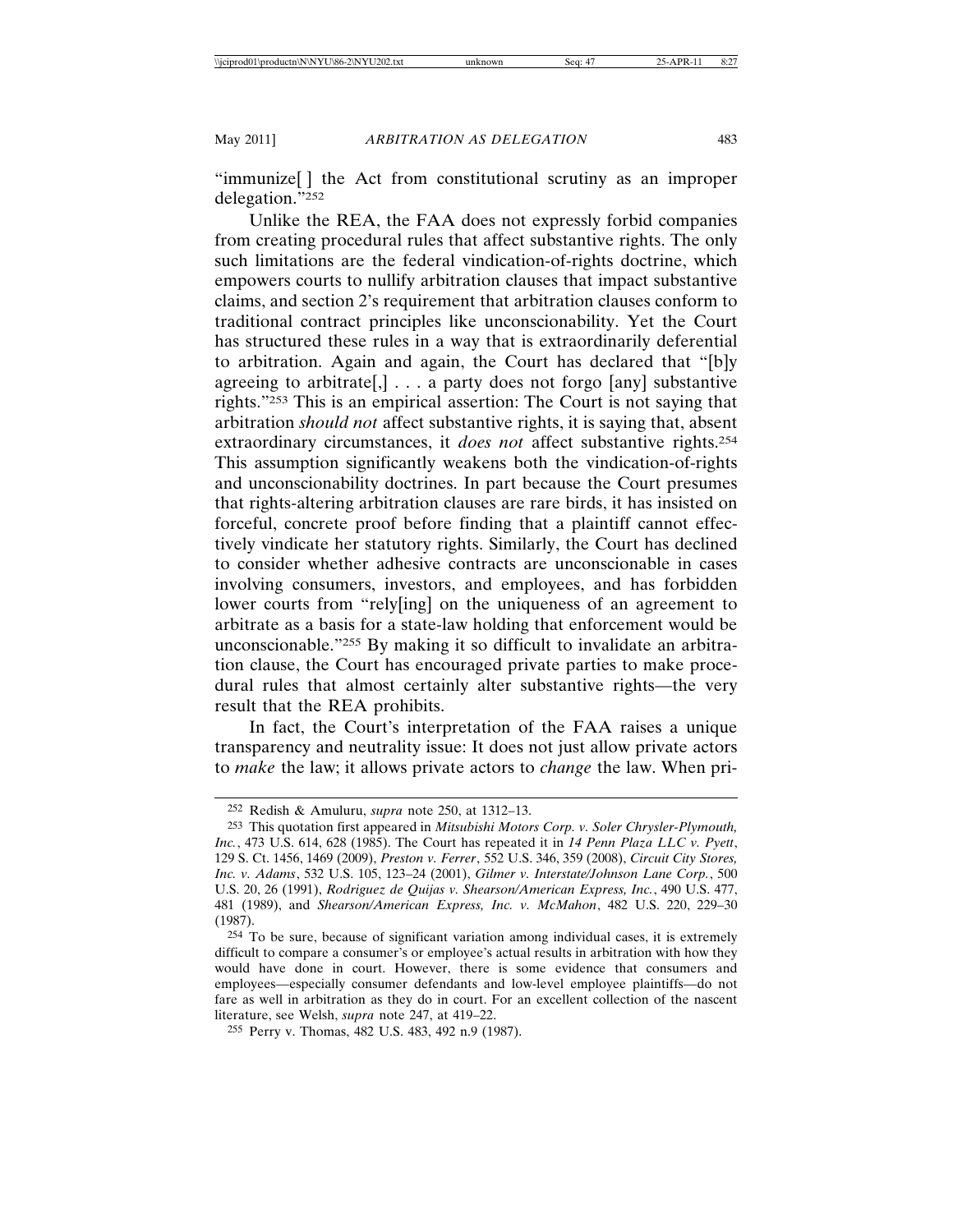vate parties legislate under conventional delegations, they write on a blank canvas. For instance, *Carter*'s wage and hour regulations and *Schechter*'s codes of fair competition governed subject matters in which there was no preexisting, comprehensive statutory scheme.<sup>256</sup> But the FAA occupies the field of procedural rulemaking, where Congress has already spoken. Through the statutory-like mechanism of adhesion contracts,257 companies re-regulate an area that Congress has already regulated.

Consider the class arbitration waiver. Federal Rule of Civil Procedure 23 entitles plaintiffs to aggregate claims.258 In response to perceived problems with Rule 23, Congress has flexed its muscle to create procedural rules directly, passing two broad overhauls of the class action device in the last fifteen years.259 Despite continued vociferous opposition to the very existence of Rule 23, Congress has declined to delete it. Yet when every company in an industry uses a class arbitration waiver, they effectively delete Rule 23 and override this congressional policy choice.

*Rent-A-Center*'s delegation clause raises an even starker example of private law reform. Section 4 of the FAA prohibits courts from granting a motion to compel arbitration if there is a dispute about the validity of the arbitration clause.<sup>260</sup> A delegation clause trumps this statutory command by assigning the question of whether an arbitration clause is enforceable to an arbitrator. As I discuss below, delegation clauses have already become fixtures in consumer and

258 FED. R. CIV. P. 23.

260 9 U.S.C. § 4 (2006).

<sup>256</sup> *See supra* notes 214–19 and accompanying text (discussing *Schecter* and *Carter*).

<sup>257</sup> Because binding agreements allow private parties to summon the coercive arm of the state to enforce rights and duties that the third parties themselves designed, such agreements "represent a kind of private lawmaking." Nathan B. Oman, *A Pragmatic Defense of Contract Law*, 98 GEO. L.J. 77, 100 (2009); *see also* H.L.A. HART, THE CONCEPT OF LAW 40 (1961) (noting that contracting process transforms individuals into "private legislator[s]"); Joseph H. Beale, *What Law Governs the Validity of a Contract*, 23 HARV. L. REV. 260, 260 (1909) (opining that contracting makes "a legislative body of any two persons"). Thus, in 1971, David Slawson claimed that standard forms—which allow each drafter to impose unilaterally one overarching set of provisions on all of its contractual relationships—shattered the barrier between contract and statute. *See* W. David Slawson, *Standard Form Contracts and Democratic Control of Lawmaking Power*, 84 HARV. L. REV. 529, 530 (1971) ("The privately made law imposed by standard form has not only engulfed the law of contract; it has become a considerable portion of all the law to which we are subject.").

<sup>259</sup> In 1995, with the Private Securities Litigation Reform Act, Congress imposed stringent new standards for pleading and lead plaintiff and class counsel selection in securities cases. Pub. L. No. 104-67, 109 Stat. 737 (1995) (codified as amended at 15 U.S.C. § 78u-4 (2006)). Then, with the Class Action Fairness Act of 2005, Congress expanded federal jurisdiction to eliminate forum shopping for favorable state courts by plaintiffs' lawyers. Pub. L. No. 109-2, 119 Stat. 4 (codified at 28 U.S.C. §§ 1332(d), 1711–1731 (2006)).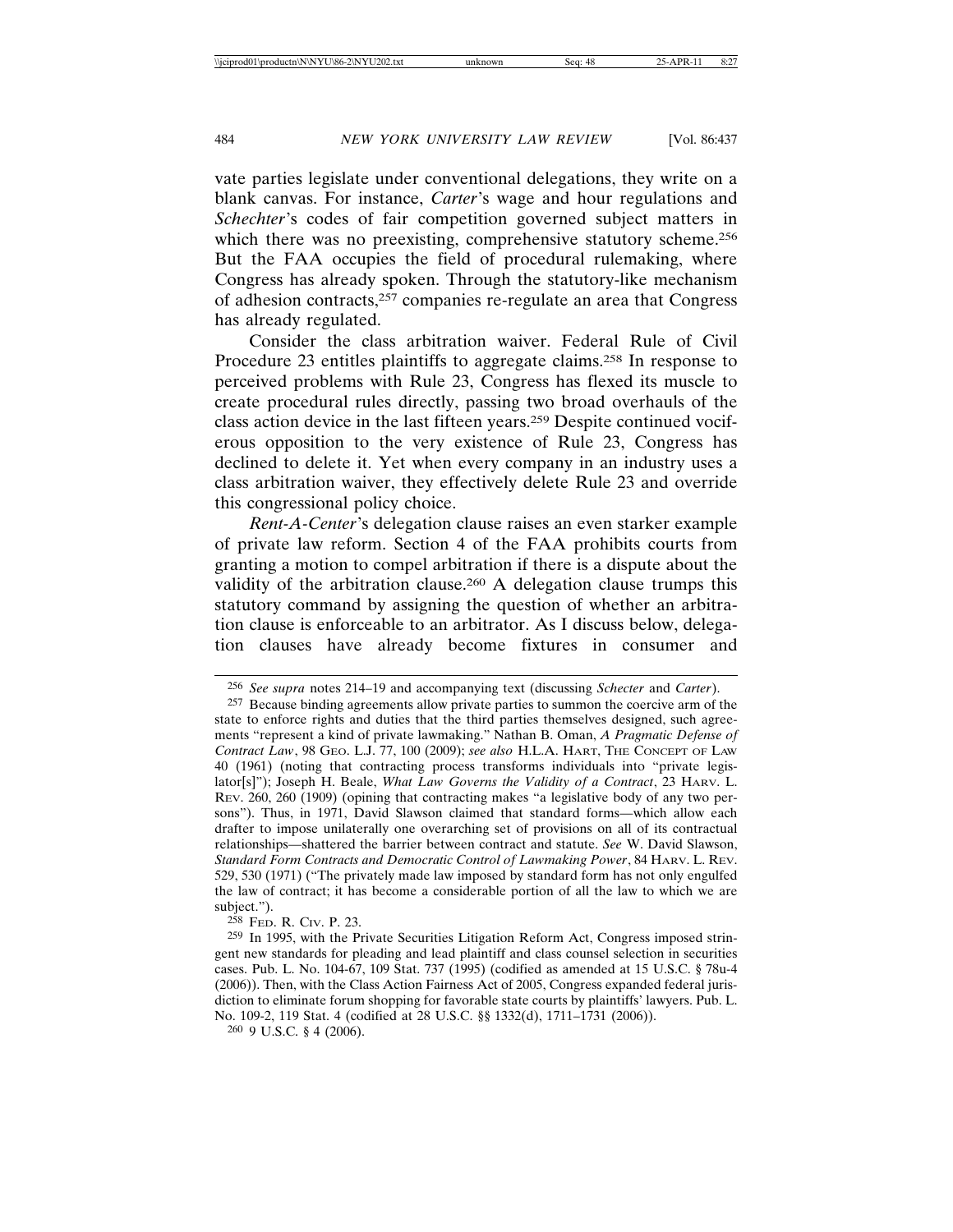employment contracts.<sup>261</sup> Thus, companies have effectively written section 4 out of the FAA. And unlike Rule 23, section 4 was not promulgated by the Supreme Court under the REA but rather passed through the traditional process of bicameralism and presentment.

By allowing private actors to abolish these rules, the FAA distorts the signal that voters receive from their elected representatives. Scholars have noted that the least polarizing, lowest-profile—and thus least accountable—way for Congress to enact tort reform is by manipulating procedure in lieu of eliminating substantive rights.262 The FAA, as interpreted by the Court, does Congress one better. It hums along under the radar, weakening statutory entitlements. This dilution allows Congress to have it both ways by creating rights that will be underenforced.

To be clear, I do not fault Congress for the contemporary shape of the FAA: The statute is what it is largely due to the Court's interpretations and the concerted actions of business groups. My point is simply that the FAA as it now stands makes it difficult to map the contours of the substantive law and truly to assess Congress's handiwork when it creates rights. Just as delegation adds a layer of opacity when Congress transfers its lawmaking duties to agencies, excessive private procedural rulemaking is inimical to representative democracy.

In sum, the FAA as interpreted by the Court gives companies the freedom to create legal rules that further their own interests. It thus bears the hallmarks of an impermissible private delegation. As I discuss next, flaws in the private lawmaking process—the fact that consumers and employees are not adequately represented and the lack of a meaningful state role—reinforce this conclusion.

## *2. Whether Affected Parties Are Represented*

Even if a statute allows private actors to make law, it does not necessarily violate the private nondelegation doctrine. As noted, some delegations give all affected groups a voice and then seek to achieve consensus among them. This "private representative process" dispels neutrality problems by ensuring that the resulting law does not "favor any private interest at the expense of either some theoretical public interest or other private interests."263

<sup>261</sup> *See infra* note 289 and accompanying text.

<sup>262</sup> *See, e.g.*, Leslie M. Kelleher, *Taking "Substantive Rights" (In the Rules Enabling Act) More Seriously*, 74 NOTRE DAME L. REV. 47, 61 (1998) ("Congress and partisan lobbyists have discovered the usefulness of procedural provisions in effectuating substantive purposes  $\dots$ .").

<sup>263</sup> Lawrence, *supra* note 203, at 688.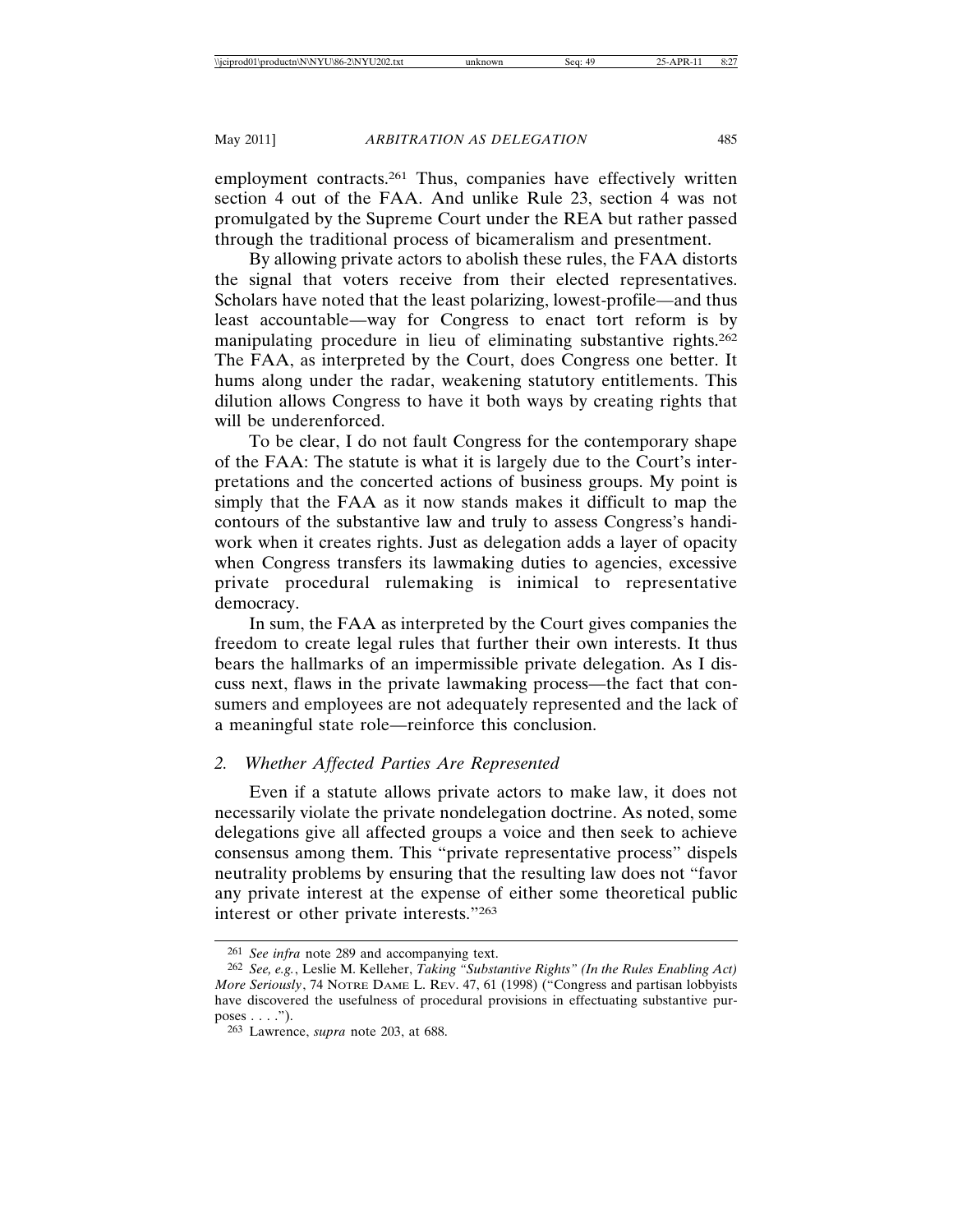Again, consider the REA. After receiving its grant of procedural rulemaking authority from Congress, the Court assigned its duties to three administrative bodies: the Advisory Committee on Civil Rules, the Standing Committee on Rules of Practice and Procedure, and the Judicial Conference of the United States.264 These entities, which consist of judges, lawyers, and professors—not elected officials—draft new rules and amendments.265 Yet the institutional design of the rulemaking process assuages nondelegation concerns. Since the 1985 amendments to the REA, Congress has self-consciously sought to "parallel the openness requirements of the House and Senate committees and subcommittees."266 The Advisory Committee must consider proposed new rules or amendments from anyone, including lawyers, judges, public interest groups, and lobbyists.<sup>267</sup> Once the Advisory Committee obtains approval from the Standing Committee, it circulates the new rule or amendment along with a detailed explanatory note for public comment.268 Consistent with the principles of both participatory and deliberative democracy, interested parties actively engage in this dialogue: There are over 10,000 individuals and entities on the Advisory Committee's mailing list.269 Recent proposals have generated hundreds of responses and prompted the Committee to revise its handiwork.270 Thus, the REA may be a private delegation, but it is structured to diminish the risk of any particular constituency running roughshod over others.

On its face, the FAA seems to achieve an even more inclusive decision-making regime. The statute simply requires courts to enforce

269 *Id.*; *see also* Bone, *supra* note 25, at 954 ("Indeed, rulemaking today more closely resembles a legislative process with broad public participation and interest group compromise than the process of principled deliberation it was originally conceived to be.").

270 *See* Lori A. Johnson, *Creating Rules of Procedure for Federal Courts: Administrative Prerogative or Legislative Policymaking?*, 24 JUST. SYS. J. 23, 27 (2003) (noting that Advisory Committee receives comments from "the American College of Trial Lawyers, numerous state bar association groups, the Federation of Insurance and Corporate Counsels, Public Citizen Litigation Group, the Lawyer's Committee for Civil Rights Under Law, the FBI, the National Association of Independent Insurers, law professors, individual attorneys, and private citizens"); Struve, *supra* note 265, at 1111 (noting that proposed amendments to Rule 11 drew responses from more than one hundred individuals and groups).

<sup>264</sup> *See* James C. Duff, *The Federal Rules of Practice and Procedure*, U.S. CTS. (Oct. 2010), http://www.uscourts.gov/RulesAndPolicies/FederalRulemaking/RulemakingProcess/ SummaryBenchBar.aspx (explaining process by which federal rules are amended including respective roles of each committee).

<sup>265</sup> *See* Bone, *supra* note 25, at 892–93 (explaining court rulemaking model); Catherine T. Struve, *The Paradox of Delegation: Interpreting the Federal Rules of Civil Procedure*, 150 U. PA. L. REV. 1099, 1103–04 (2002) (providing overview of rulemaking process).

<sup>266</sup> H.R. REP. NO. 99-422, at 25 (1985).

<sup>267</sup> Duff, *supra* note 264.

<sup>268</sup> *Id.*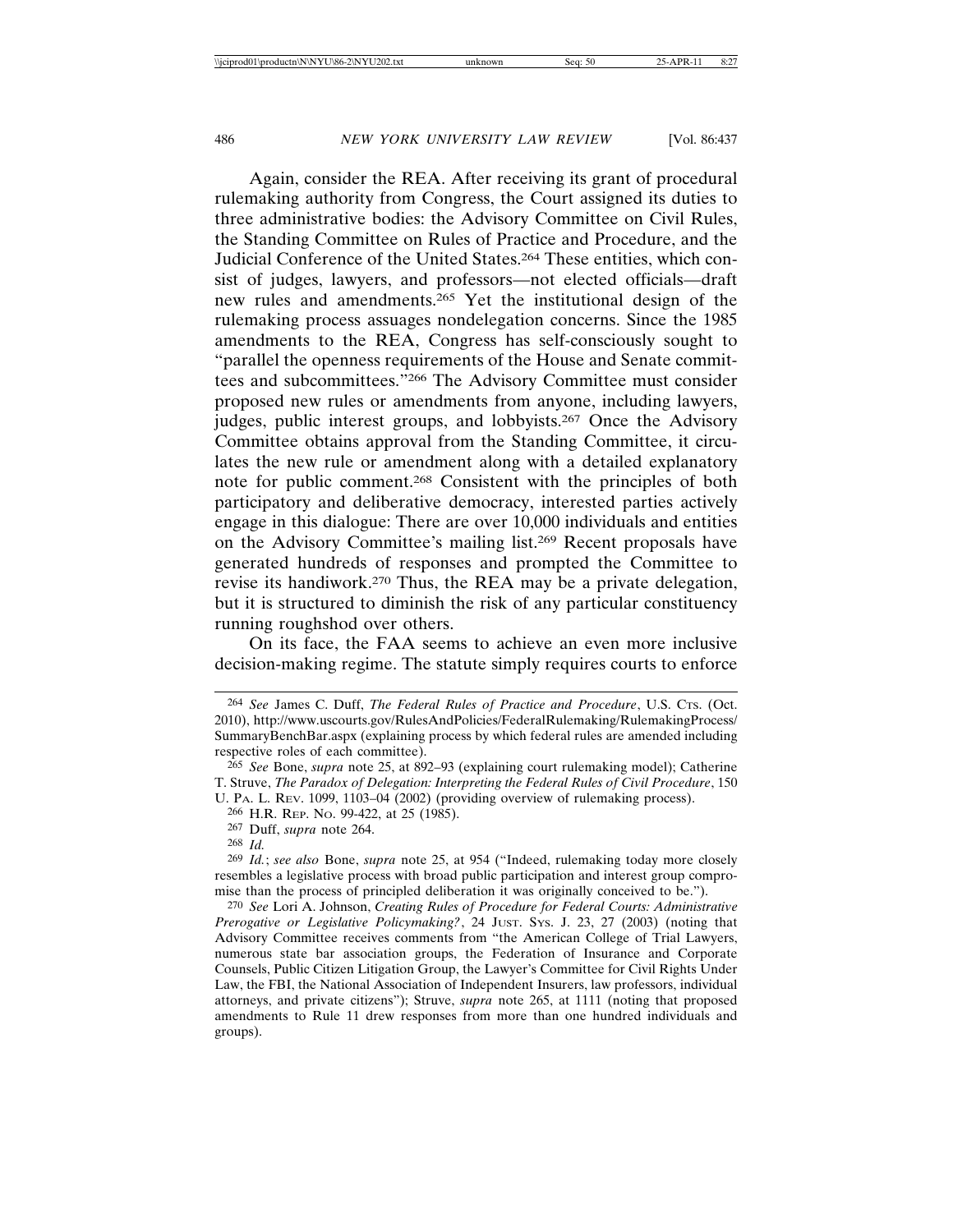contracts that modify procedural rules. Indeed, as the Court has repeatedly intoned, the statute is "motivated, first and foremost, by a congressional desire to enforce agreements into which parties ha[ve] entered."271 Contractual bargaining is the archetypical representative process: It allows parties to custom tailor their rights and duties. And contracts do not arise without mutual consent; they are a pure form of consensus.

But although negotiated deals between equals may be products of a representative process, most consumer and employment contracts are not. Consumers and employees do not bargain over arbitration clauses in preprinted standard forms. In fact, a drafter "does not ordinarily expect his customers to understand or even to read the standard terms."272 Businesses thus enjoy complete control over these contracts. Moreover, contracts scholars have long recognized that an adherent's *apparent* consent to an adhesion contract cannot be reasonably construed as *actual* consent to all of the contract's terms:

Instead of thinking about 'assent' to boilerplate clauses, we can recognize that so far as concerns the specific, there is no assent at all. What has in fact been assented to, specifically, are the few [negotiated] terms, and the broad type of the transaction, and but one thing more. That one thing more is a blanket assent (not a specific assent) to any not unreasonable or indecent terms the seller may have on his form  $\ldots$  .<sup>273</sup>

This attenuated "assent" deviates sharply from the goal of a private representative process, which seeks to achieve a true consensus among affected individuals and groups.274

And even if contracting usually is a representative process, the Court does not apply traditional contract law to arbitration. Consider the gateway issue of whether a party agreed to arbitrate at all. Black letter contract principles would bind a party to such a promise unless a defense to enforcement applied to the container contract. Under the Court's jurisprudence, however, a defense to enforcement makes no difference: The separability doctrine dictates that arbitration clauses are their own freestanding minicontracts within container contracts, and arbitrators (not courts) resolve challenges to the validity of the container contract. As a result of this legal fiction, a party who truthfully claims that she did not consent to the container contract because

<sup>271</sup> Dean Witter Reynolds Inc. v. Byrd, 470 U.S. 213, 220 (1985).

<sup>272</sup> RESTATEMENT (SECOND) OF CONTRACTS § 211 cmt. b (1979).

<sup>273</sup> KARL N. LLWELLYN, THE COMMON LAW TRADITION 370 (1960).

<sup>274</sup> *See* Lawrence, *supra* note 203, at 689 (arguing that promulgation of National Electric Code by National Fire Protection Association meets this requirement of private representative process).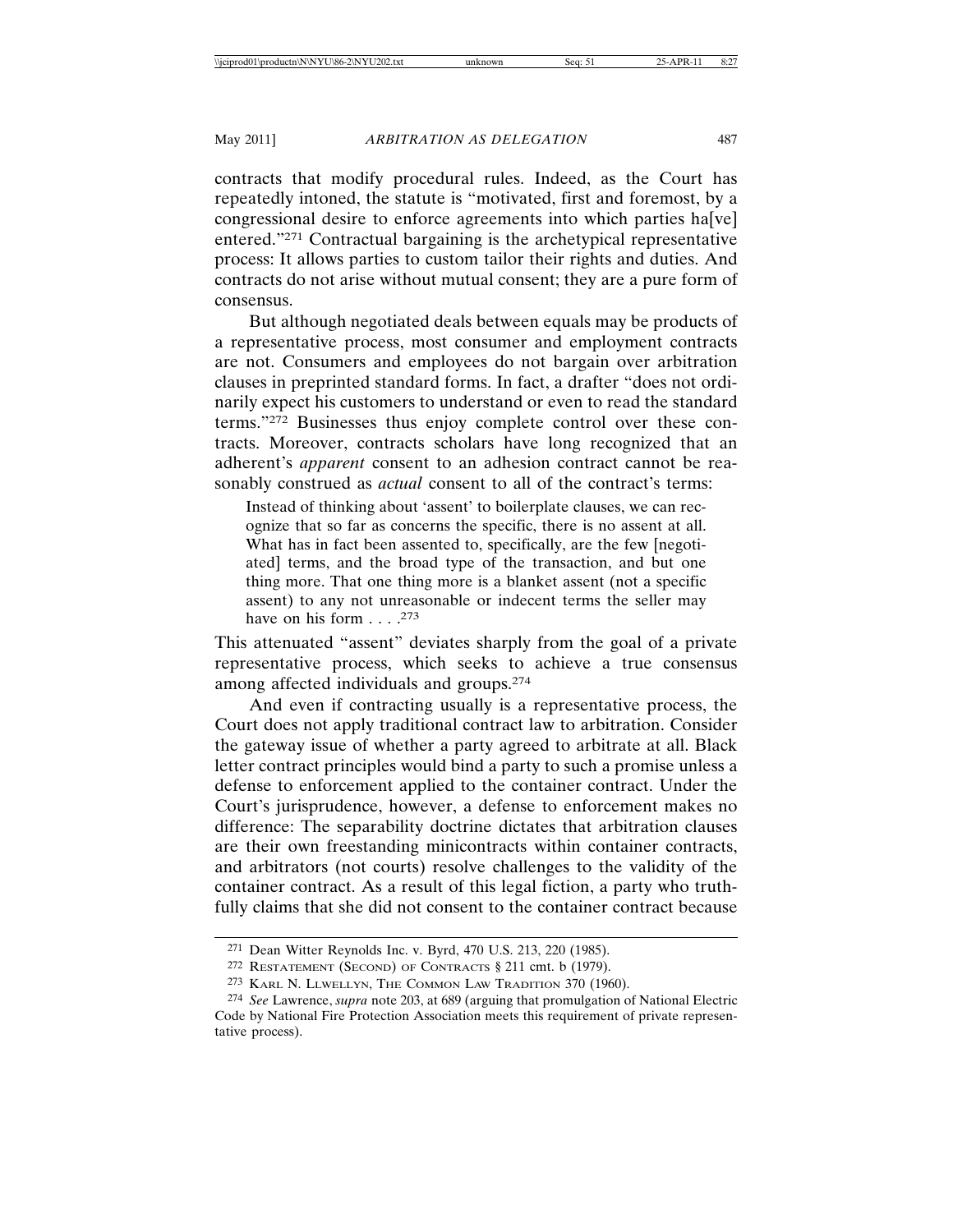she was defrauded, mistaken, or coerced still ends up in arbitration.275 And *Rent-A-Center*'s delegation clause significantly expands the gulf between arbitration and contract law. In that case, the plaintiff argued that "he did not meaningfully assent" to the arbitration clause.276 Even accepting this assertion at face value, the Court held that the delegation clause required Jackson to arbitrate the issue unless he could prove that he specifically did not consent to the delegation clause.277 The delegation clause—separability squared—quite literally empowers drafters to impose arbitration on others without their consent, an outcome completely contrary to the fundamentals of contract law. This nonconsensual imposition of rights and duties is also the antithesis of a representative process.

Moreover, in the last decade, companies have imposed and unilaterally changed arbitration clauses through "bill stuffers"—a maneuver that is specifically designed to exclude consumers and employees from having any influence in the creation of private procedural rules.278 To be sure, firms often give adherents a few weeks to reject unilateral changes by closing their accounts. But drafters deliberately condition the exercise of this right on prohibitive transaction costs—for example, search costs. Adherents who care about their procedural rights must vigilantly monitor their mail for updates to their contractual terms. And once a change-of-terms notice arrives, they must carefully compare the new terms to other companies' provisions. Unlike an initial purchasing choice, they cannot take their time; they must act by the drafter's deadline. Then, in order to refuse the unilateral change, they must incur switching costs. For instance, some wireless companies charge an early termination fee of hundreds of dollars.279 Likewise, consumers cannot close a credit card account

<sup>275</sup> For instance, even Stephen Ware—an eloquent defender of the Court's arbitration jurisprudence—has argued that Congress should abolish the separability doctrine because it deviates from traditional contract law. *See* Ware, *supra* note 68, at 121 ("[T]he right to litigate (like other rights) [sh]ould be alienable through an *enforceable* contract, but not a contract that is unenforceable due to misrepresentation, duress, illegality, or any other contract-law defense."); Stephen J. Ware, *Employment Arbitration and Voluntary Consent*, 25 HOFSTRA L. REV. 83, 134–35 (1997) (arguing that separability doctrine "violates a fundamental principle of contract law" because it "enforces a duty assumed through coerced, not voluntary, consent").

<sup>276</sup> Jackson v. Rent-A-Center W., Inc., 581 F.3d 912, 917 (9th Cir. 2009), *rev'd*, 130 S. Ct. 2772 (2010).

<sup>277</sup> Rent-A-Center, W., Inc. v. Jackson, 130 S. Ct. 2772, 2779 (2010).

<sup>278</sup> *See* Horton, *supra* note 116, at 650–51 (explaining that bill-stuffing gives drafter complete dominion over contractual terms).

<sup>279</sup> *Id.* at 650.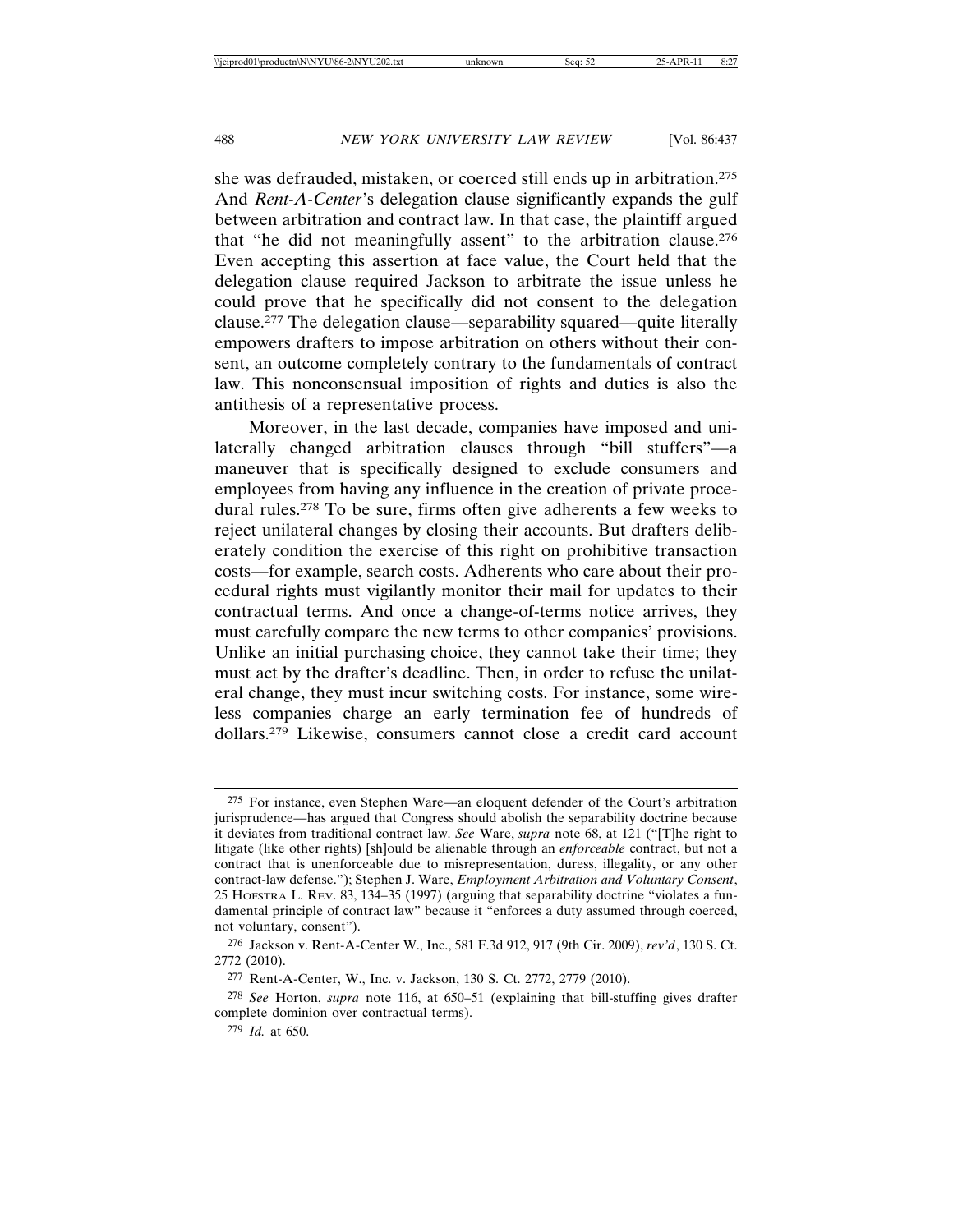without paying off the full balance; in any event, closing an account lowers one's credit score.<sup>280</sup>

For these reasons, though contracting may be a private representative process, it is not so in the context of fine print dispute resolution terms. In fact, the Court's FAA jurisprudence deviates so far from traditional contract principles that it allows companies to impose extrajudicial dispute resolution without securing a consumer's or employee's consent. The statute's supposed foundation in contract law thus does not dispel the neutrality concerns that arise when Congress delegates lawmaking power to private parties.

#### *3. State Involvement*

Finally, the state can salvage an otherwise impermissible private delegation by retaining control over the delegate. For instance, the REA gives elected officials the final say over private lawmaking by providing Congress with at least seven months to reject rules or amendments promulgated by the Court.281 Similarly, the FAA as enacted also envisions an active role for the government. Section 4 requires courts to consider challenges to the validity of arbitration clauses before enforcing them.282 Similarly, sections 10 and 11 empower courts to modify and vacate awards for irregularity after the arbitral proceedings.283 At first blush, this double-barreled judicial review seems to eliminate any nondelegation issue.

However, *Rent-A-Center*'s approach to delegation clauses changes the landscape dramatically. Consider a hypothetical based on the facts of *Rent-A-Center* and *Concepcion*. Jackson signs up for wireless service based on the promise of a "free" cellular phone.284 His service agreement contains an arbitration clause that limits all discovery to one set of interrogatories.285 After Jackson's service begins, he receives a "bill stuffer" with a new arbitration clause that abolishes discovery completely and contains a class arbitration waiver.286 Jackson files a class action complaint in district court, alleging that the

<sup>280</sup> *See* Oren Bar-Gill, *The Behavioral Economics of Consumer Contracts*, 92 MINN. L. REV. 749, 779 (2008) (reporting that effective cost of switching credit cards is about \$150).

<sup>281</sup> 28 U.S.C. § 2074 (2006). Unless Congress rejects the new rules or amendments, they take effect. *Id.*

<sup>282</sup> 9 U.S.C. § 4 (2006).

<sup>283</sup> *Id.* §§ 10–11.

<sup>284</sup> *Cf.* Laster v. T-Mobile USA, Inc., No. 05cv1167, 2008 WL 5216255, at \*1 (S.D. Cal. 2008). *Laster* was the trial court opinion in the case that eventually became *Concepcion*.

<sup>285</sup> *Cf.* Rent-A-Center, W., Inc. v. Jackson, 130 S. Ct. 2772, 2780 (2010) (describing Jackson's arbitration clause).

<sup>286</sup> *Cf. Laster*, 2008 WL 5216255, at \*2–3 (describing AT&T's invocation of its changeof-terms clause).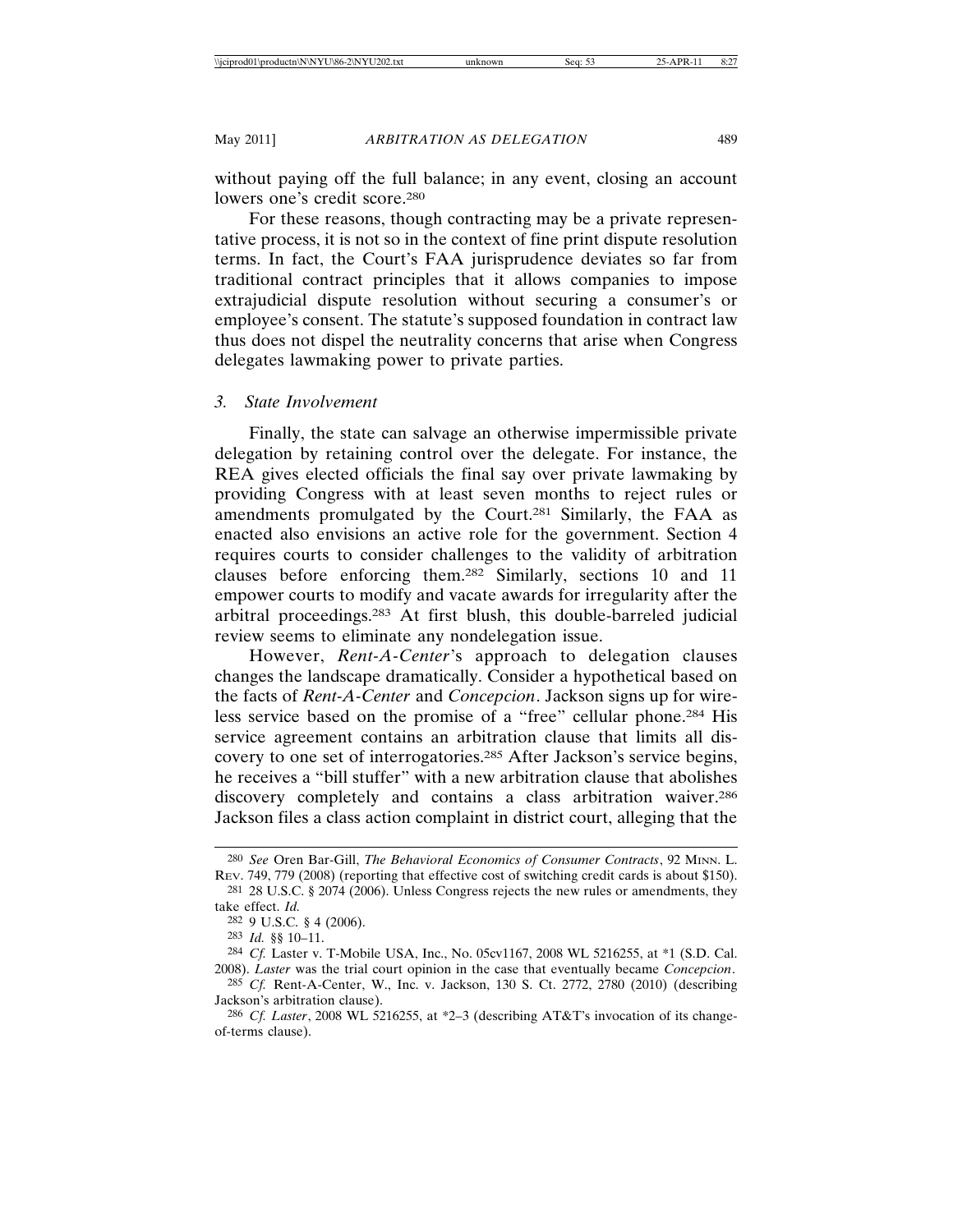wireless service carrier fraudulently charged its customers \$100 for the supposedly "free" phone. Before it orders arbitration, the court must determine whether (1) the first version of the arbitration clause is unconscionable because it limits discovery; (2) the second version of the arbitration clause is unconscionable because it limits discovery even more; (3) the class arbitration waiver is unconscionable because it deters the prosecution of low-value claims; and (4) the second version of the arbitration clause is invalid as an improper unilateral amendment.

Now suppose Jackson's service agreement also contains a delegation clause. The court may decide only the narrow issue of whether the delegation clause is unconscionable. That is it. And the delegation clause most certainly is not unconscionable. The limitations on discovery in the underlying arbitration clause may make it nearly impossible for Jackson to pursue his fact-sensitive substantive claims, but they do not make it burdensome for him to litigate the pure question of law of whether the delegation clause is invalid. Even if the class arbitration waiver, the discovery-limiting arbitration clause, or the "bill stuffer" would almost certainly be invalid, under mandatory authority the court must submit these disputes to arbitration. The court must do so even though arbitrators need not follow precedent and thus can flout controlling law.287 As such, the delegation clause eviscerates the first layer of judicial review under the FAA and deprives courts of their traditional role as bulwarks against overreaching arbitration provisions.

Compounding this lack of judicial oversight, virtually all consumer and employee contracts already contain delegation clauses although virtually no consumers and employees are aware of this fact. Rather than expressly stating that they empower the arbitrator to determine whether the arbitration clause is valid, these contracts incorporate by reference the rules of the American Arbitration Association (AAA). In turn, the AAA's rules empower the arbitrator to "rule on his or her own jurisdiction, including any objections with respect to the existence, scope, or validity of the arbitration agreement."288 Accordingly, in *Awuah v. Coverall North America, Inc.*, the First Circuit held that a standard form franchise contract contained a delegation clause simply because it stated that "arbitration shall be in

<sup>287</sup> *See* Charles L. Knapp, *Taking Contracts Private: The Quiet Revolution in Contract Law*, 71 FORDHAM L. REV. 761, 766 (2002) (characterizing mandatory arbitration as extralegal process that is contributing to dismantling of American contract law).

<sup>288</sup> RULES FOR CONSUMER ARBITRATION 7(a) (Am. Arbitration Ass'n 2009), *available at* http://www.adr.org/sp.asp?id=22440#R7.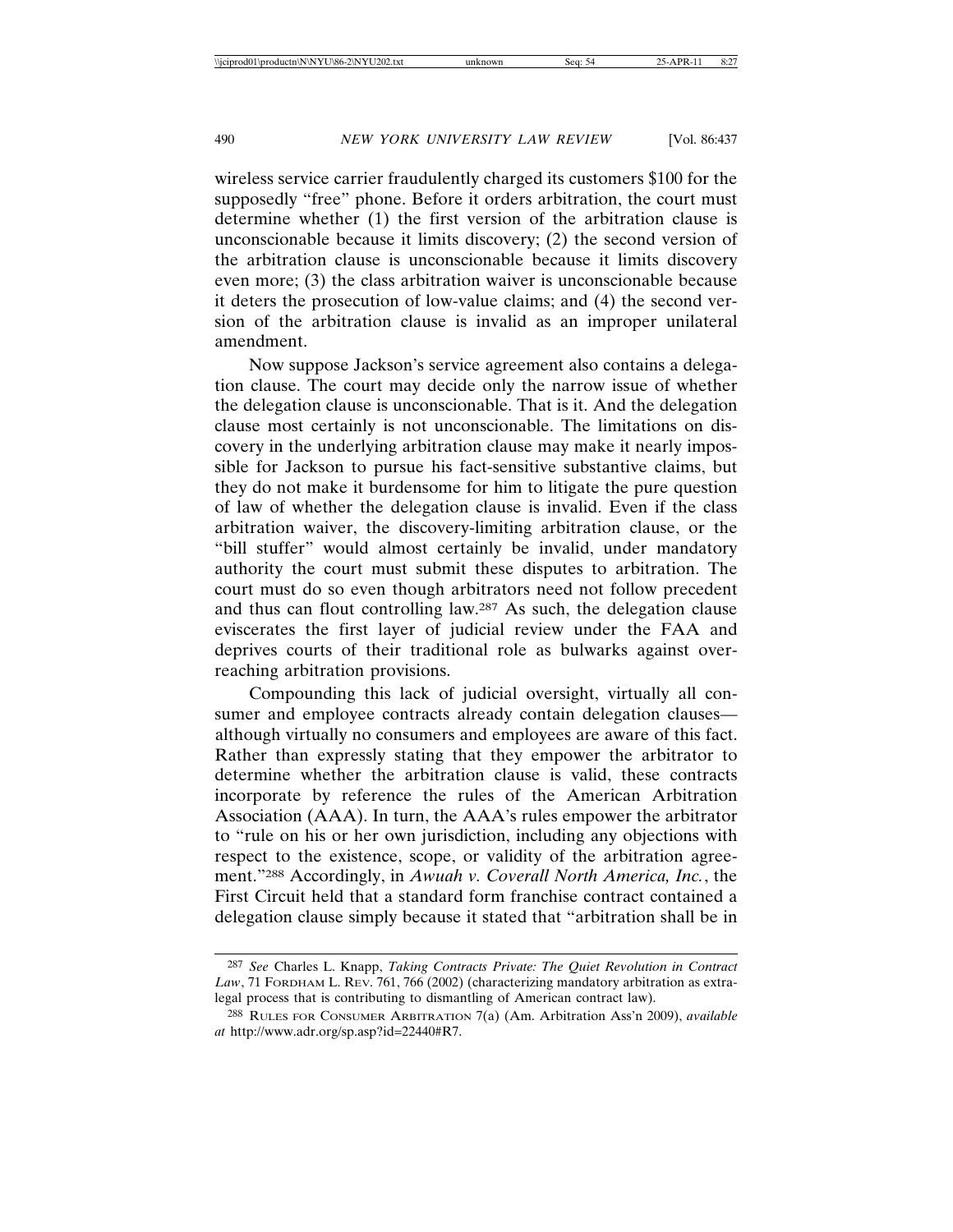accordance with the then current Rules of the American Arbitration Association."289

The ubiquity of these "ghost" delegation clauses effectively reduces court oversight of the content of arbitration clauses to ex post consideration of the propriety of an arbitrator's award. This inquiry takes place under "one of the narrowest standards of judicial review in all of American jurisprudence."290 Indeed, to preserve arbitration's efficacy as a dispute resolution mechanism, courts can set aside an arbitrator's ruling only for extraordinary defects.291 Under the FAA, these grounds include "[w]here the award was procured by corruption, fraud, or undue means," where "there was evident partiality or corruption in the arbitrators," or where "the arbitrators exceeded their powers."292 Courts can also vacate an award for "manifest disregard" of law, but "only in 'those exceedingly rare instances where some egregious impropriety on the part of the arbitrator<sup>[]</sup> is apparent,'"293 such as when a plaintiff presents convincing proof that the arbitrator "recognized the applicable law and then ignored it."294

Applying these deferential standards, judges are especially unlikely to second-guess an arbitrator's resolution of fact-sensitive issues such as unconscionability. To return to my hypothetical case involving Jackson's class action, suppose it arose in California. The

289 554 F.3d 7, 9 (1st Cir. 2009); *see also* Preston v. Ferrer, 128 S. Ct. 978, 988 (2008) (reasoning that contract at issue incorporated Arbitration Association Rule 7(b) by reference); Terminix Int'l Co. v. Palmer Ranch Ltd., 432 F.3d 1327, 1332 (11th Cir. 2005) (reaching same result for contract between sophisticated parties); Apollo Computer, Inc. v. Berg, 886 F.2d 469, 473 (1st Cir. 1989) (reaching same result for contract referencing rules of International Chamber of Commerce). *But see* Burlington Res. Oil & Gas Co. v. San Juan Basin Royalty Trust, 249 S.W.3d 34, 40 (Tex. App. 2007) (finding that despite "the parties' reference to the AAA rules, the parties simply did not clearly and unmistakably submit the issue of arbitrability to arbitration"). The language that the *Awuah* court found controlling is ubiquitous in consumer and employee arbitration clauses. *E.g.*, *2.2 Arbitration Agreement*, AT&T WIRELESS, at section 1, http://www.wireless.att.com/cellphone-service/legal/index.jsp?q\_termsKey=wirelessCustomerAgreement&q\_termsName= Wireless+Customer+Agreement&subSection=arbAgreement (last visited Jan. 18, 2011); *Comcast Agreement for Residential Services*, COMCAST, http://www.comcast.com/Corporate/Customers/Policies/SubscriberAgreement.html (last visited Jan. 18, 2011).

 $290$  Lattimer-Stevens v. United Steelworkers of Am., 913 F.2d 1166, 1169 (6th Cir. 1990). 291 *See, e.g.*, Remmey v. PaineWebber, Inc., 32 F.3d 143, 146 (4th Cir. 1994) ("Limited judicial review is necessary to encourage the use of arbitration as an alternative to formal litigation."); Folkways Music Publishers, Inc. v. Weiss, 989 F.2d 108, 111 (2d Cir. 1993) ("Arbitration awards are subject to very limited review in order to avoid undermining the twin goals of arbitration, namely, settling disputes efficiently and avoiding long and expensive litigation.").

292 9 U.S.C. § 10(a) (2006).

293 T.Co Metals, LLC v. Dempsey Pipe & Supply, Inc., 592 F.3d 329, 339 (2d Cir. 2010) (quoting Duferco Int'l Steel Trading v. T. Klaveness Shipping, 333 F.3d 383, 389 (2d Cir. 2003) (alteration in original)).

294 Mich. Mut. Ins. Co. v. Unigard Sec. Ins. Co., 44 F.3d 826, 832 (9th Cir. 1995).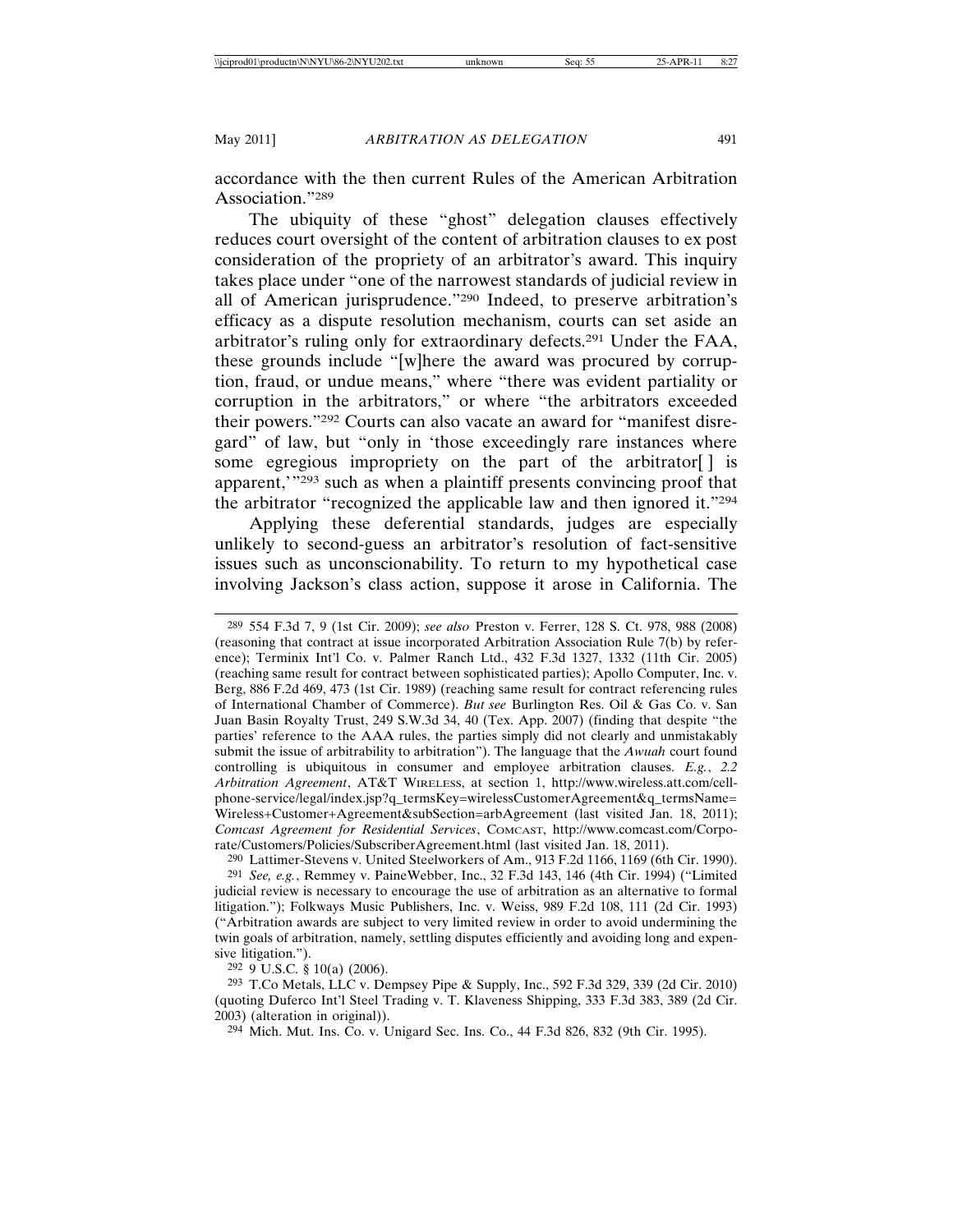discovery-abolishing arbitration clause would almost certainly be invalid, since the California Supreme Court has held that plaintiffs are entitled to "discovery sufficient to arbitrate their . . . claim[s]."295 Likewise, the class arbitration waiver would fail because individual consumers lack incentives to prosecute \$100 claims on an individual basis.296 Nevertheless, suppose that the arbitrator enforced both provisions. Given the amorphous nature of unconscionability—a doctrine built around inherently subjective notions of fairness—one will almost always be able to argue with a straight face that the arbitrator was correct. For instance, the defendant in Jackson's case could bolster the arbitrator's ruling by analogizing to California cases that have both upheld severe limitations on discovery<sup>297</sup> and rejected unconscionability challenges to class arbitration waivers on the grounds that several hundred dollars in damages is "not . . . a small amount of money."298 Even if these arguments would not survive traditional appellate review, they likely are strong enough to disprove that the arbitrator "ignored" controlling law and to immunize the arbitrator's award in district court.299

In sum, the delegation clause all but abolishes court oversight of private procedural rulemaking. Courts once struck down flagrantly one-sided arbitration clauses rather than granting motions to compel arbitration; now they must defer to the arbitrator's determination of whether the arbitration itself is fair. This meager form of judicial review is a far cry from the direct veto of privately made law that the Court has previously upheld in private nondelegation challenges. The

<sup>295</sup> Armendariz v. Found. Health Psychcare Servs., Inc., 6 P.3d 669, 683–84 (Cal. 2000).

<sup>296</sup> *See* Discover Bank v. Superior Court, 113 P.3d 1100, 1110 (Cal. 2005) (holding that class arbitration waivers in contracts of adhesion are unenforceable when individual damage awards will be small).

<sup>297</sup> *See, e.g.*, Dotson v. Amgen, Inc., 104 Cal. Rptr. 3d 341, 349 (Ct. App. 2010) (upholding arbitration clause that "purports to limit discovery to one deposition of a natural person").

<sup>298</sup> Provencher v. Dell, Inc., 409 F. Supp. 2d 1196, 1202 (C.D. Cal. 2006); *see also* Dalie v. Pulte Home Corp., 636 F. Supp. 2d 1025, 1029 (E.D. Cal. 2009) (enforcing class arbitration waiver on similar grounds).

<sup>299</sup> The only cases of which I am aware in which a court confronted an arbitrator's assessment of unconscionability have upheld the award. Some of these cases affirmed an arbitrator's decision that a term *was* unconscionable. *See, e.g.*, Jacada (Eur.), Ltd. v. Int'l Mktg. Strategies, Inc., 401 F.3d 701, 713 (6th Cir. 2005) (affirming arbitrator's decision to strike liability-limiting clause), *overruled on other grounds by* Hall Street Assocs. v. Mattel, Inc., 552 U.S. 576 (2008). Other cases affirmed an arbitrator's decision that a term was *not* unconscionable. *See, e.g.*, Tanox, Inc. v. Akin, Gump, Strauss, Hauer & Feld, L.L.P., 105 S.W.3d 244, 265 (Tex. App. 2003) ("[T]he failure to find that the Lawyers' fees were unconscionable is not in manifest disregard of the law."). Given the extreme pliability of unconscionability doctrine, it seems reasonable to assume that courts will continue to exhibit this level of deference to arbitrators who decline to invalidate contract terms.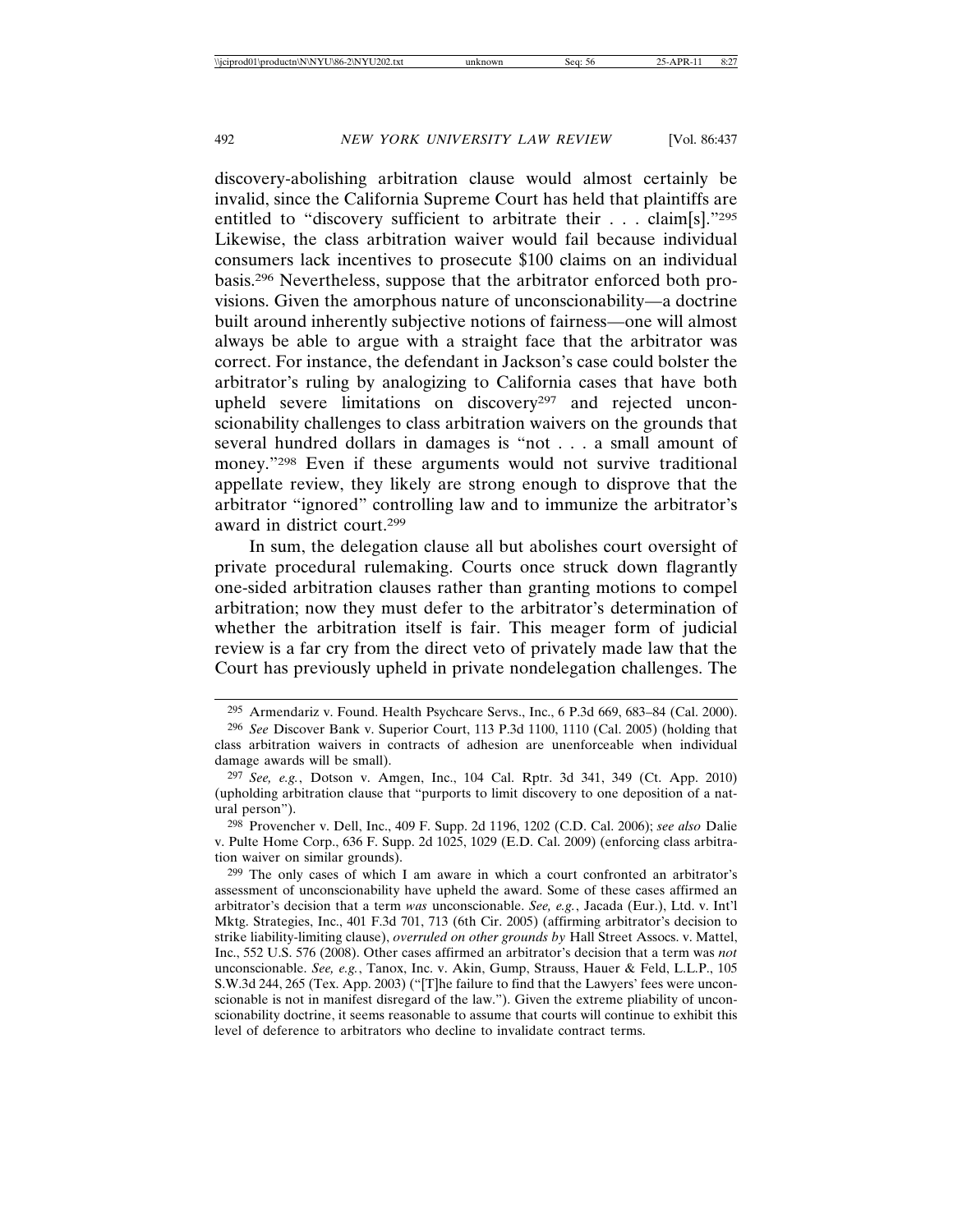Court's reading of the FAA thus allows private actors to create rightsaltering procedural rules through a process that neither internalizes the wishes of affected parties nor is subject to meaningful governmental control.

## NONDELEGATION AS A LIMIT ON THE FAA

In this Part, I argue that recognizing that the FAA raises nondelegation issues should lead the Court to reconsider two important policy issues: (1) the intersection of private procedural rulemaking and substantive rights and (2) the rules governing delegation clauses. Using the specific example of FAA preemption, I also explore how future judges and litigants might combine the private nondelegation rule and the canon of constitutional avoidance to reject expansive readings of the statute.

# *A. Rethinking the FAA's Effect on Substantive Rights*

From a nondelegation perspective, the most glaring flaw in the Court's jurisprudence is its assumption that excessive private procedural rulemaking does not alter substantive outcomes in consumer and employment cases. As I have explained above, the Court has made it exceedingly difficult for plaintiffs to invalidate arbitration clauses under the vindication-of-rights and unconscionability doctrines.300 In response, companies have transformed the FAA into what the nondelegation doctrine forbids: a private liability reform statute.

Acknowledging the nondelegation issue might prompt the Court to reconsider the interplay between modified procedural rules and the substantive law. In an article written just before his recent, untimely death, Richard Nagareda notes that the Court's rosy view of procedural rulemaking under the REA mirrors its rosy view of procedural rulemaking under the FAA.301 The Court has never found a rule promulgated by the Advisory Committee improperly to "abridge, enlarge, or modify any substantive right."302 Instead, the Court has created a lenient test that asks only if rules are "rationally capable" of being classified as procedural.303 Nagareda calls this the "Will Rogers

<sup>300</sup> *See supra* notes 253–55 and accompanying text.

<sup>301</sup> Richard A. Nagareda, *The Litigation-Arbitration Dichotomy Meets the Class Action*, 86 NOTRE DAME L. REV. (forthcoming 2011) (manuscript at 17, 21), *available at* http:// ssrn.com/abstract\_id=1670722.

<sup>302</sup> 28 U.S.C. § 2072(b) (2006); *see also* Shady Grove Orthopedic Assocs. v. Allstate Ins. Co., 130 S. Ct. 1431, 1442 (2010) (plurality opinion) ("[W]e have rejected every statutory challenge to a Federal Rule that has come before us.").

<sup>303</sup> Hanna v. Plumer, 380 U.S. 460, 472 (1965).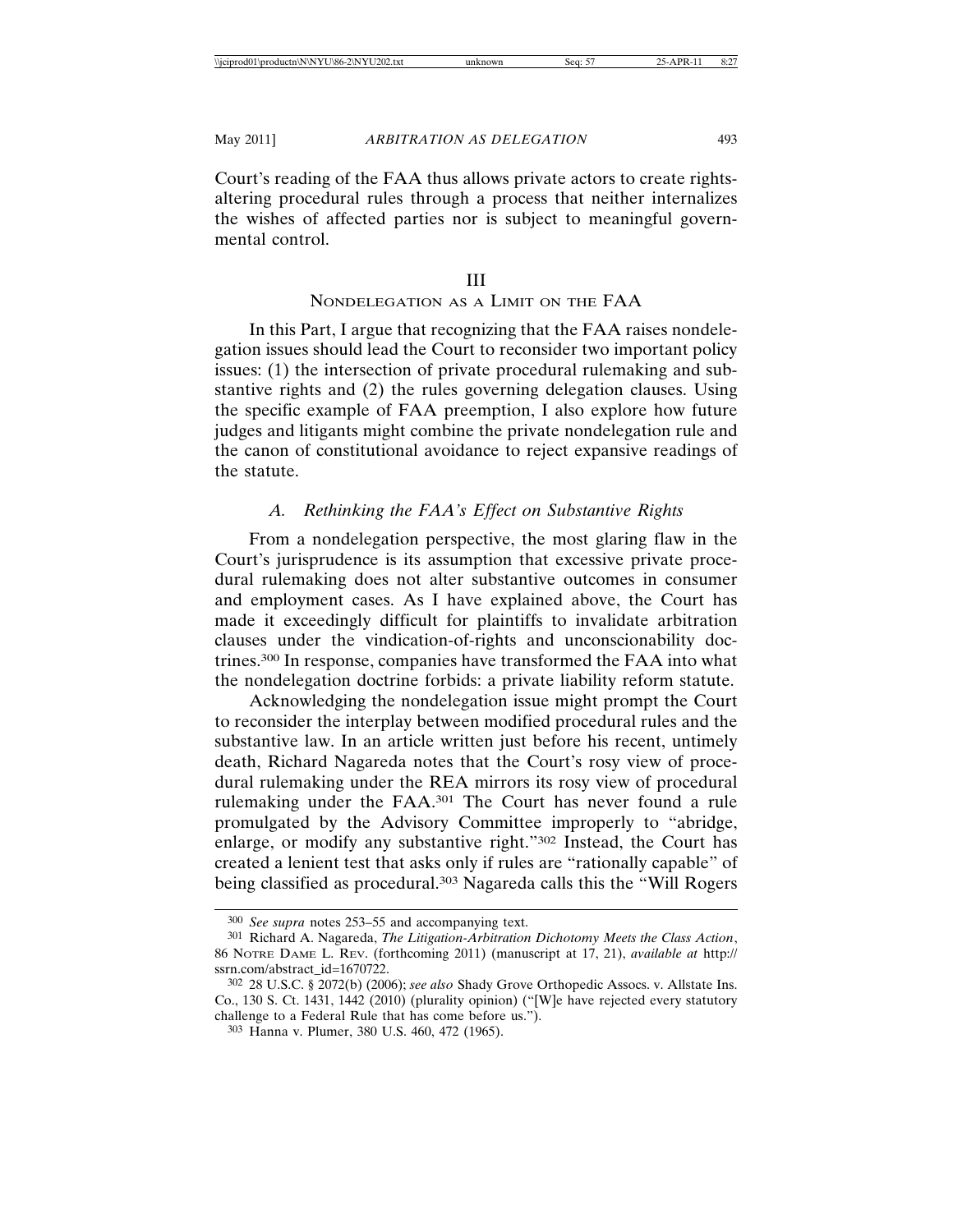theory of the [REA]—one whereby the Court has never yet met a Federal Rule that it didn't like."<sup>304</sup> He detects the same sanguinity about procedure and substance in the Court's repeated denials that the FAA affects substantive rights.305

Nondelegation analysis reveals the fallacy of the Court's symmetrical treatment of the REA and FAA. Even if federal procedural rulemaking does impact substantive laws—making the REA a potentially troubling private delegation—the representativeness of the rulemaking process and Congress's veto power over the Advisory Committee assuage transparency and neutrality concerns. The FAA contains no such safeguards. Thus, the Court's "Will Rogers" approach to the FAA overlooks the fact that rights-altering private procedural rules are more troubling than rights-altering public procedural rules.

The Court could acknowledge the FAA's special delegation dangers in two ways. First, it could throttle back on the showing required to invalidate an arbitration clause. In *Green Tree Financial Corporation-Alabama v. Randolph*, the leading vindication-of-rights case, the plaintiff argued that because the arbitration clause said nothing about fees and costs, it created the risk that arbitration would be prohibitively expensive.306 The Court rejected this argument but left the door open for future plaintiffs to assert the same theory on a better-developed factual record.307 The Court could grant certiorari in precisely such a case and establish a summary judgment–like standard entitling a plaintiff to a judicial forum if she introduces sufficient evidence to support a reasonable inference that arbitration prevents her from effectively vindicating her statutory rights.

Second, in order to restrict the FAA's impact on substantive rights, the Court should seize the opportunity in *Concepcion* to preserve class arbitration. There are indications that the Court will do just the opposite. In its recent decision in *Stolt-Nielsen v. AnimalFeeds International Corp.*, the Court strongly implied that class arbitration is inconsistent with the FAA.308 According to the Court, class arbitration "changes the nature of arbitration to such a degree that it cannot

<sup>304</sup> Nagareda, *supra* note 301 (manuscript at 17).

<sup>305</sup> *Id.* (manuscript at 21) (noting modern Court's opinion that arbitration amounts to "a mere change of forum" that does not affect substantive rights). Nagareda notes that the similar treatment of the REA and FAA appears anomalous, as "private contracts do not go through anything like the Rules Enabling Act process." *Id.* (manuscript at 22).

<sup>306</sup> 531 U.S. 79, 90 (2000).

<sup>307</sup> *Id.* at 92 ("How detailed the showing of prohibitive expense must be before the party seeking arbitration must come forward with contrary evidence is a matter we need not discuss.").

<sup>308</sup> 130 S. Ct. 1758 (2010).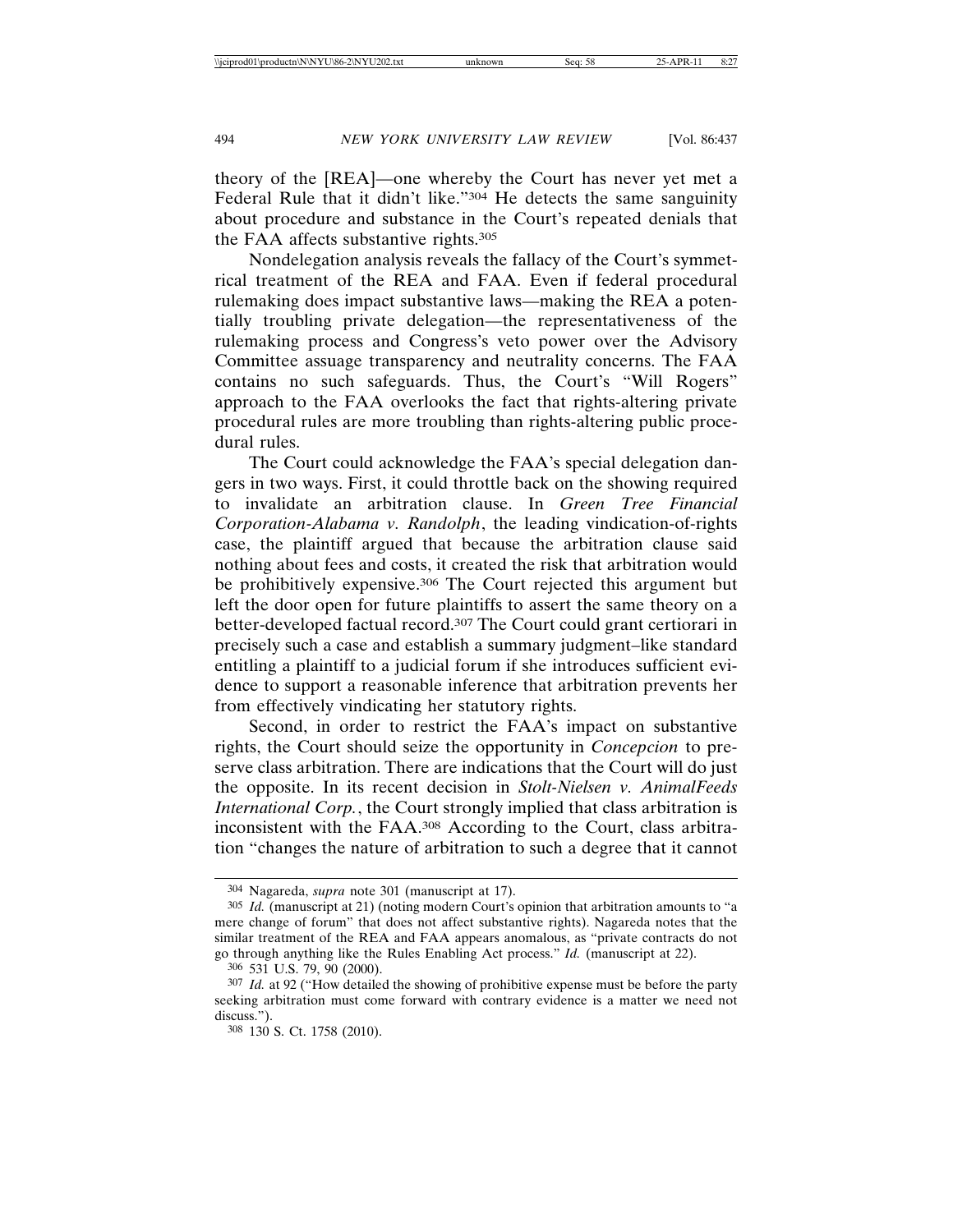be presumed the parties consented to it by simply agreeing to submit their disputes to an arbitrator."309 This language suggests that the FAA forbids class arbitration unless the parties affirmatively agree to it, a conclusion which would make class arbitration waivers superfluous.

However, importing this logic into the context of consumer and employment contracts would magnify arbitration's effect on substantive rights and thus would push the FAA deeper into nondelegation terrain. Just as excessive arbitral costs can thwart the exercise of rights, mandating that all arbitration take place on an individualized basis deters plaintiffs from prosecuting low-value claims.310 Indeed, "[t]he realistic alternative to a class action is not 17 million individual suits, but zero individual suits, as only a lunatic or a fanatic sues for \$30."<sup>311</sup> And when statutory rights are at issue, the problem is not simply that class arbitration waivers are unfair. It is that, in the aggregate, they "write private enforcement out of the underlying statute."312 Allowing the FAA to swallow the class action device would thus allow private parties to rewrite substantive laws. The Court should hold that the FAA does not preclude class arbitration of low-value consumer and employment disputes.

# *B. Heightened Regulation of Delegation Clauses*

To sidestep constitutional concerns, the Court could also reconsider the way it has conceptualized delegation clauses. Giving companies the virtually unfettered right to assign to the arbitrator the question of whether the arbitration clause is valid impacts the second and third factors in the private nondelegation test. It distorts the representative, consensual nature of the contracting process by forcing consumers and employees to arbitrate even when they truthfully deny having agreed to do so. In addition, it eradicates state oversight of arbitration clauses for fairness.

An important move in the right direction would be for the Court to limit its dicta in *Rent-A-Center* about the exceedingly narrow scope of judicial review of a delegation clause. Recall Justice Scalia's explanation that Jackson would almost certainly have lost had he argued that the underlying arbitration clause's discovery limitations and fee-

<sup>309</sup> *Id.* at 1775 (citations omitted).

<sup>310</sup> *See supra* note 153 and accompanying text (discussing California Supreme Court's reasoning in *Discover Bank v. Superior Court*, 113 P.3d 1100 (Cal. 2005)).

<sup>311</sup> Carnegie v. Household Int'l, Inc., 376 F.3d 656, 661 (7th Cir. 2004) (emphasis omitted).

<sup>312</sup> Richard A. Nagareda, *Aggregation and Its Discontents: Class Settlement Pressure, Class-Wide Arbitration, and CAFA*, 106 COLUM. L. REV. 1872, 1904 (2006).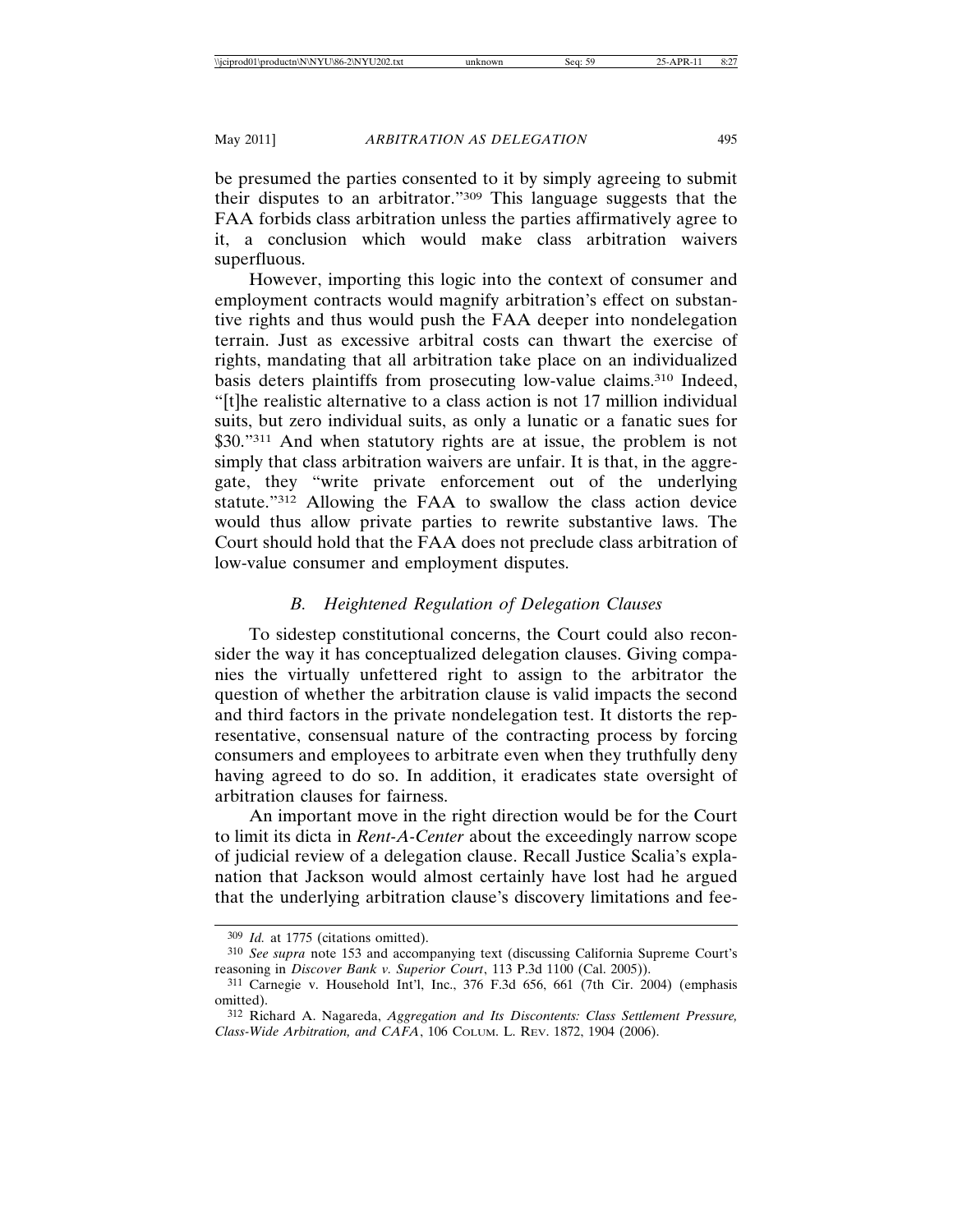splitting provisions made it unfair for him to arbitrate the issue of the arbitration clause's validity.313 According to Justice Scalia, then, a court's role in assessing whether a delegation clause is unconscionable turns solely on how onerous it would be for a plaintiff to arbitrate the issue of the arbitration clause's enforceability.314 Scalia's approach removes from court supervision terms that are exceedingly likely to impair a plaintiff's ability to vindicate her rights—for example, a class action waiver—but that do not bear on the discrete issue of whether it is fair to arbitrate the validity of the arbitration clause.

The Court could remedy this problem by recognizing a "look through" doctrine that expands the scope of judicial review beyond the question of how difficult it is for the plaintiff to arbitrate the arbitration clause's validity. Under this rule, courts could consider the content of the underlying arbitration clause when deciding whether to enforce a delegation clause. Out of deference to the delegation clause, courts need not apply full-on unconscionability analysis when they review the underlying arbitration clause; rather, they could apply a modified version of the doctrine that smokes out flagrant unfairness. For instance, a court could enforce borderline clauses and invalidate delegation clauses only when the underlying arbitration clause contains multiple remedy-stripping provisions or other terms that controlling precedent forbids. By ensuring that judges continue to police arbitration clauses for fairness, the "look through" rule would add a prophylactic layer of governmental review to proceedings under the FAA, thus diminishing private delegation concerns.

# *C. The FAA and Constitutional Avoidance*

Finally, at the very least, judges and litigants should invoke the nondelegation doctrine in the future to limit the FAA's scope. Even if the Court has not invalidated a statute on nondelegation grounds since *Carter*, 315 it has repeatedly invoked the rule in conjunction with the canon of constitutional avoidance "to giv[e] narrow constructions to statutory delegations that might otherwise be thought to be unconstitutional."316 Likewise, federal appellate courts continue to read a

<sup>313</sup> Rent-A-Center, W., Inc. v. Jackson, 130 S. Ct. 2772, 2780–81 (2010); *see also supra* Part I.D.3 (discussing Justice Scalia's analysis of Jackson's claim).

<sup>314</sup> *Rent-A-Center*, 130 S. Ct. at 2780–81.

<sup>315</sup> *See supra* notes 217–22 and accompanying text (discussing *Carter* and its treatment by lower courts).

<sup>316</sup> Mistretta v. United States, 488 U.S. 361, 373 n.7 (1989); *see also* Indus. Union Dep't v. Am. Petroleum Inst., 448 U.S. 607, 646 (1980) (rejecting government's argument that Occupational Safety and Health Act allowed Secretary of Labor to regulate exposure to even insignificant amounts of chemical benzene in workplace on grounds that reading statute so broadly would transform it into "sweeping delegation of legislative power");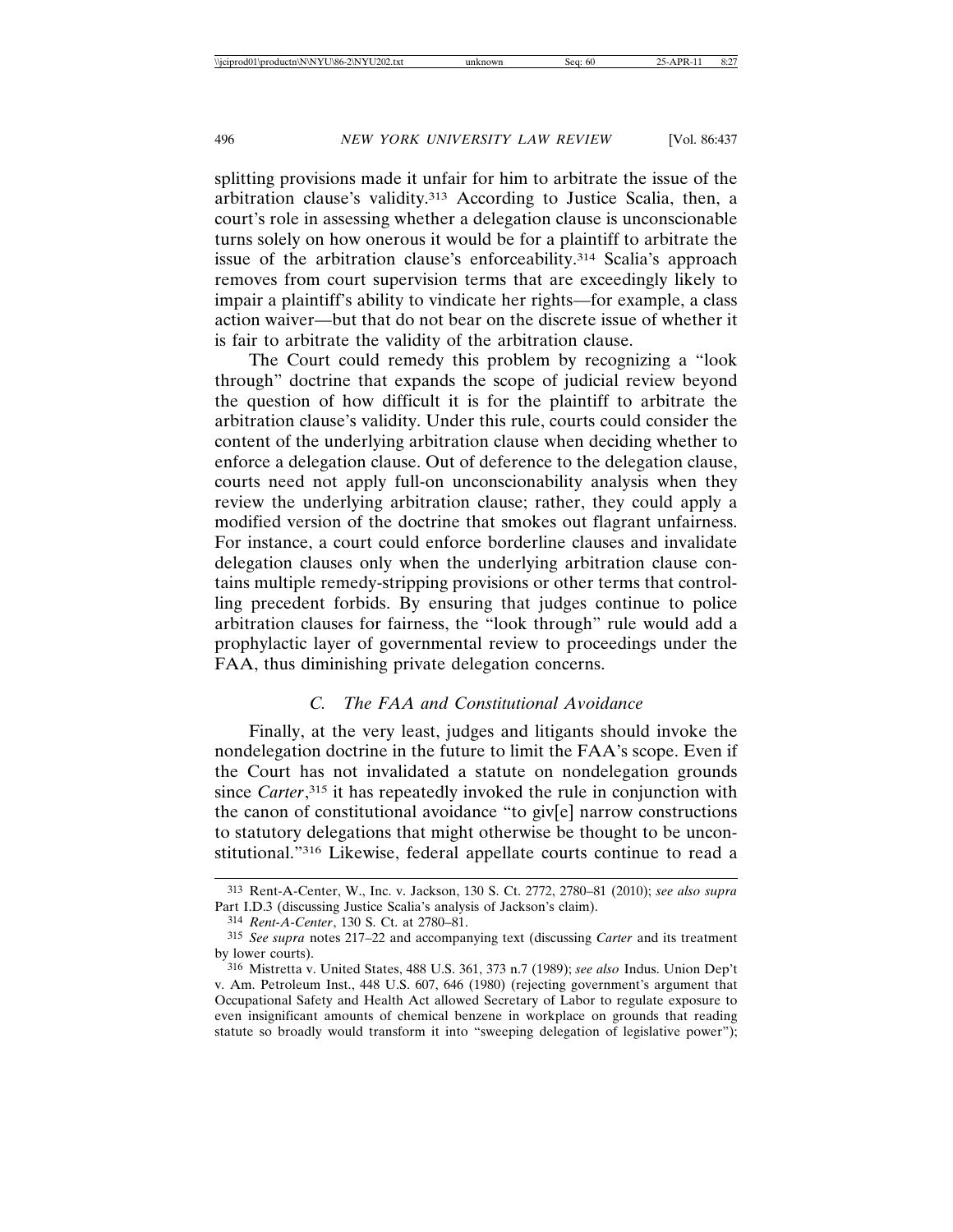wide array of laws narrowly to sidestep thorny nondelegation questions.317 Thus, if nothing else, the nondelegation doctrine lives on as a tool of statutory interpretation—a force that counsels against interpreting statutes to authorize expansive grants of legislative power.318

For instance, the canon of constitutional avoidance could be valuable in the brewing storm over the scope of FAA preemption. The extent to which the statute trumps state law has never been clear. On the one hand, it undeniably eclipses state regulation that singles out arbitration clauses for invalidity. For example, Alabama cannot outlaw predispute arbitration clauses,<sup>319</sup> and Montana cannot condition the validity of such clauses on drafters complying with idiosyncratic notice requirements.320 On the other hand, there is no definitive answer as to whether, and under what circumstances, the FAA overrides state statutes that are capable of nullifying arbitration clauses but are also capable of nullifying other kinds of contracts. Do these laws yield to the FAA because they are not "grounds as exist at law or in equity for the revocation of any contract"321—i.e., traditional contract defenses such as fraud, duress, and unconscionability? Or do these laws survive because they do not apply exclusively to arbitration clauses and thus do not "place[ ] [such clauses] in a class apart from 'any contract'"?<sup>322</sup>

For example, California's Consumers Legal Remedies Act (CLRA) governs agreements for "the sale or lease of goods or services to any consumer."323 It expressly permits class actions324 and for-

318 *Cf.* Cass R. Sunstein, *Nondelegation Canons*, 67 U. CHI. L. REV. 315, 342–43 (2000) (arguing that public nondelegation doctrine consists of series of canons of statutory interpretation and reflects idea that "certain decisions are ordinarily expected to be made by the national legislature, with its various institutional safeguards, and not via the executive alone").

319 *See* Allied-Bruce Terminix Cos. v. Dobson, 513 U.S. 265, 268–69 (1995) (holding that state statute making all predispute arbitration agreements unenforceable is preempted by FAA).

321 9 U.S.C. § 2 (2006).

323 CAL. CIV. CODE § 1770(a) (West 2009).

Nat'l Cable Television Ass'n v. United States, 415 U.S. 336, 341–42 (1974) (drawing on nondelegation principles to construe Independent Offices Appropriations Act as not allowing federal agency to impose tax on television broadcasters).

<sup>317</sup> *E.g.*, United States v. Hinckley, 550 F.3d 926, 948 (10th Cir. 2008) (Gorsuch, J., concurring) (Sex Offender Registration and Notification Act); Sokol v. Kennedy, 210 F.3d 876, 879 & n.7 (8th Cir. 2000) (Wild and Scenic Rivers Act); Smith v. Socialist People's Libyan Arab Jamahiriya, 101 F.3d 239, 247 (2d Cir. 1996) (Foreign Sovereign Immunities Act). *But see* Fed. Energy Admin. v. Algonquin SNG, Inc., 426 U.S. 548, 559 (1976) (declining to apply doctrine of constitutional avoidance to section 232(b) of Trade Expansion Act on grounds that section 232(b) "establishes clear preconditions" to exercise of delegated power and thus does not raise serious constitutional issue).

<sup>320</sup> Doctor's Assocs., Inc. v. Casarotto, 517 U.S. 681, 688 (1996).

<sup>322</sup> *Doctor's Assocs.*, 517 U.S. at 688 (quoting 9 U.S.C. § 2).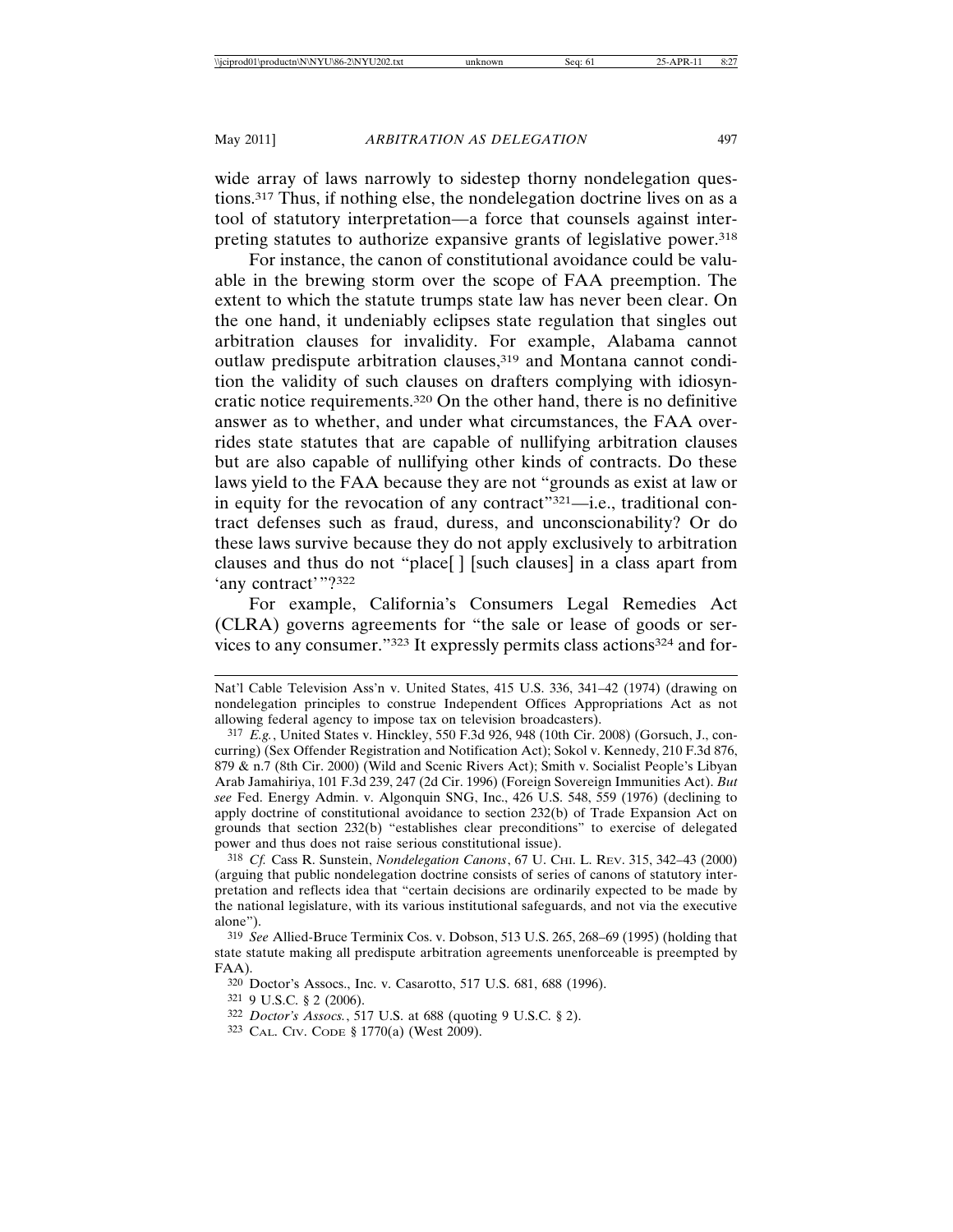bids "[a]ny waiver by a consumer of the provisions of this title."325 Does the FAA preempt the CLRA's nonwaivable right to assert a class action when a drafter employs a class arbitration waiver in a consumer contract? In 2003, the Ninth Circuit held that because the CLRA relates only to consumer contracts—and not "any contract" in the language of the FAA—it was preempted.326 In 2010, however, a California appellate court reached the opposite conclusion, reasoning that the CLRA did not discriminate against arbitration because it preserved the class action device in both arbitration and nonarbitration contracts.327 Which view is correct?

Reading the FAA as overriding the CLRA would raise private nondelegation concerns. As I have argued above, class arbitration waivers in consumer contracts are a form of private law revision, insofar as they eliminate the class action device and warp substantive laws.328 In fact, to the extent that the private nondelegation doctrine stands for the proposition that Congress cannot assign lawmaking responsibility to self-interested, unelected private parties, a robust FAA preemption doctrine would be a double whammy: It would enable companies not only to serve their own ends but also to thwart the wishes of democratically accountable state legislatures. The desire to avoid grappling with the constitutionality of such a rule should prompt courts to adopt a relatively modest view of FAA preemption in the context of state legislation that does not apply only to arbitration clauses.

#### **CONCLUSION**

Two statements recur time and time again in the Court's arbitration decisions. The first is that arbitration "is a matter of consent, not coercion."329 But even the bare choice to arbitrate is often nonconsensual. That conclusion follows no matter one's political beliefs or views of adhesion contracts; indeed, it is woven into arbitration jurisprudence through the separability doctrine and the delegation clause. Second, the Court often asserts that "by agreeing to arbitrate.],  $\ldots$  a party does not forgo [any] substantive rights."330 That is a dubious

<sup>324</sup> *Id.* § 1781(a).

<sup>325</sup> *Id.* § 1751.

<sup>326</sup> Ting v. AT&T, 319 F.3d 1126, 1148 (9th Cir. 2003).

<sup>327</sup> Fisher v. DCH Temecula Imps. LLC, 114 Cal. Rptr. 3d 24, 34 (Ct. App. 2010).

<sup>328</sup> *See supra* text accompanying notes 256–62.

<sup>329</sup> Volt Info. Scis., Inc. v. Bd. of Trs. of Leland Stanford Junior Univ., 489 U.S. 468, 479 (1989). For cases citing this proposition see *Stolt-Nielsen South America v. AnimalFeeds International Corp.*, 130 S. Ct. 1758, 1773 (2010); *EEOC v. Waffle House, Inc.*, 534 U.S. 279, 294 (2002).

<sup>330</sup> *See* cases cited *supra* note 253.